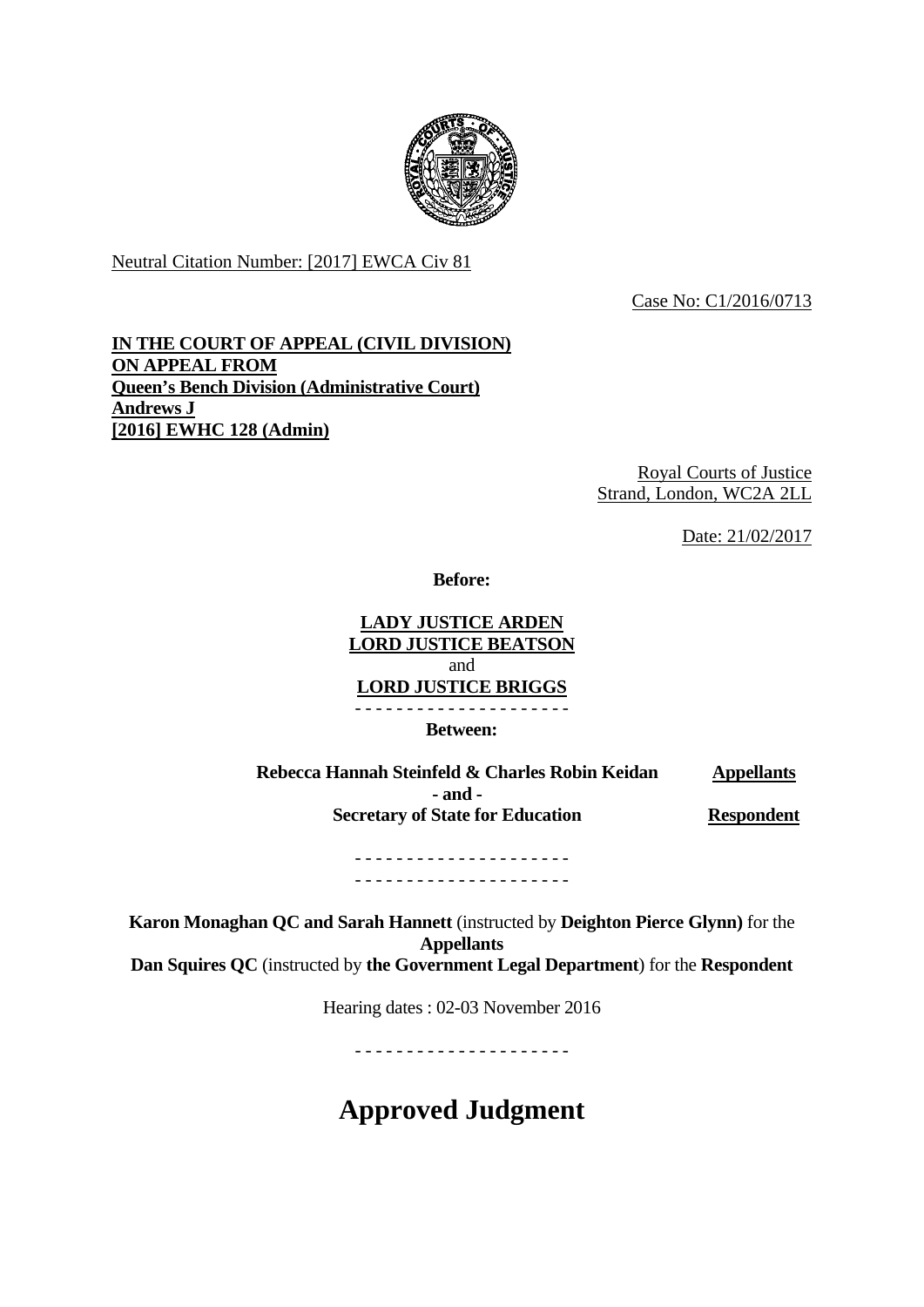# **LADY JUSTICE ARDEN:**

### **BACKGROUND TO THIS APPEAL**

#### **The bar on civil partnership for opposite-sex couples**

- 1. The Civil Partnership Act 2004 ("the CPA") created the civil partnership ("CP"), which is a means whereby same-sex partners can obtain formal legal recognition of their relationship outside marriage. A CP has substantially the same legal incidents as marriage except for the name. More recently, the Marriage (Same Sex Couples) Act 2013 ("the 2013 Act") has been passed which enables same-sex couples the alternative option of entering into marriage.
- 2. There is, however, a bar ("the bar") on opposite-sex couples entering into a CP (section  $3(1)(a)$  of the CPA). So same-sex couples have two options for obtaining legal recognition of their relationship whereas opposite-sex couples have only one.

### **The Government's position on the future of CPs**

3. Since same-sex marriage was introduced, the number of new CP formations has gone down, and the number of CP dissolutions has gone up. The government's position as explained by Mr Dan Squires QC, for the Secretary of State, is that:

> A decision has been taken by the Government, following two public consultations and debate in Parliament, not at this stage to seek to persuade Parliament to extend civil partnerships to opposite-sex couples, abolish them or phase them out. Instead it has decided to wait to see how extending marriage to samesex couples (made possible by the [2013 Act]) impacts on civil partnerships before making a final decision as to their future.

### **Consultations and statistics**

4. The Secretary of State has filed evidence about two recent public consultations concerning the future of civil partnerships, and provided us with evidence in the form of official statistics about the use of CPs since the 2013 Act came into force. I have summarised the key parts of this evidence in the Appendix to this judgment.

### **Appellants' reasons for preferring CP to marriage**

5. The appellants, Rebecca Steinfeld and Charles Keidan, are a young couple in a committed long-term relationship. They wish to formalise their relationship, but they have deep-rooted and genuine ideological objections to marriage based upon what they consider to be its historically patriarchal nature. They consider that the status of civil partnership would reflect their values and give due recognition to the equal nature of their relationship. Ms Steinfeld and Mr Keidan in good faith consider that marriage does not reflect the way in which they understand their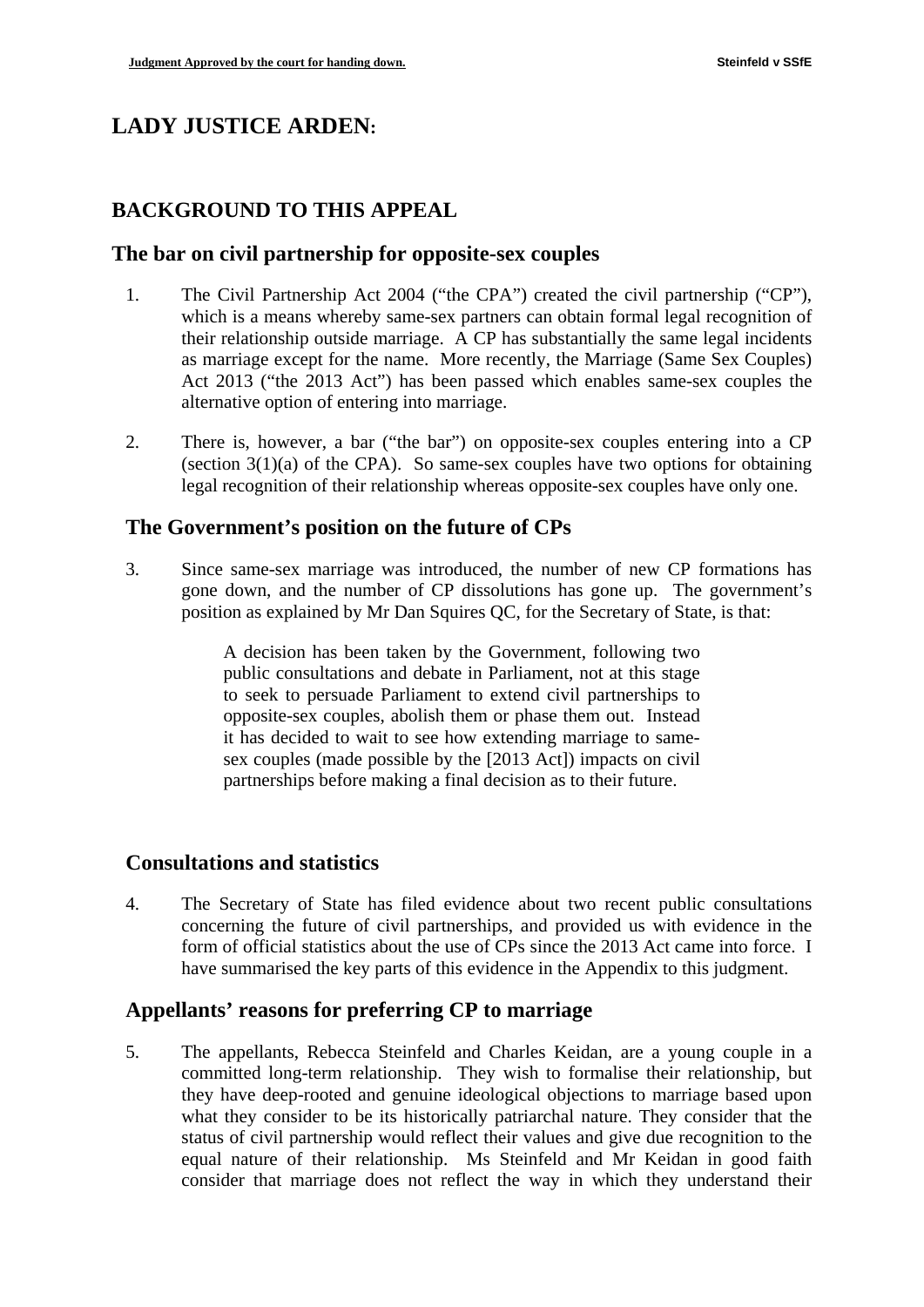commitment to each other or wish their relationship to be seen. Ms Steinfeld states in her witness statement that it is very important to them to have a civil partnership as the legal framework within which to raise their child as a CP would give their child a stable environment in which to grow up. They want their child to see the relationship as one of total equality reflecting the equal independent contribution which both parties make. They also desire the financial benefits of marriage and civil partnership, for example the rights of inheritance and relief from inheritance tax on death. This would protect their child in the case of their premature death. Moreover, they want their relationship to have the public recognition that registration as a civil partnership would bring. A witness statement in support from Deborah Mann, on behalf of herself and her partner of seventeen years, puts the reason for wanting to enter in to a CP as follows:

the term 'civil partnership' reflects the pragmatism, respect, loyalty, friendship and teamwork that is at the core of our relationship, added to which the secular, un-solemnised process of forming a civil partnership suits us perfectly.

6. There is another witness statement in support from Fiona Millar, who has been in a relationship with her partner for thirty-five years. She has three adult children. She states that she wants to enter a CP to gain the same protection under the law as married or civil partnered couples:

> We have chosen not to get married for thirty-five years on principle. I do consider marriage to be a patriarchal institution and unnecessary for me to feel either committed or secure in my relationship. …I believe that many young cohabitees with children, where the property rights are not as clearly set out as they might be, are being left without the chance of protection at a time when their children are most vulnerable. The law should protect these families in the same way as it would protect families of same sex couples who opt for civil partnerships or indeed of married couples.

- 7. According to the Office for National Statistics ("ONS"), there were some 3,172,000 opposite-sex cohabiting couple families in the UK in 2016. They were the fastest growing family type over the last 20 years, with couples possibly choosing cohabitation as an alternative or precursor to marriage (*Families and Households in the UK:* 2016). As to civil partnerships, there were some 47,000 civil partnerships in existence at the end of 2015 (as opposed to some 48,000 at the end of 2014). In the first five years following the introduction of CPs, some 79,000 CPs were formed, far exceeding the number (10-20,000) forecast in the regulatory impact assessment on the CPA (*Civil Partnerships in the UK: 2013*, ONS).
- 8. On 1 October 2014, the appellants gave notice to the Chelsea Register Office ("the Office") that they wished to enter a civil partnership. The Office replied that they were prevented from entering into a CP. In these proceedings, Ms Steinfeld and Mr Keidan have been given permission to seek (a) judicial review of the continuing decision of the Secretary of State not to put forward changes to the CPA, and (b) a declaration of incompatibility under the Human Rights Act 1998 in respect of section  $3(1)(a)$  of the CPA. The real issue is whether and if so, how, the European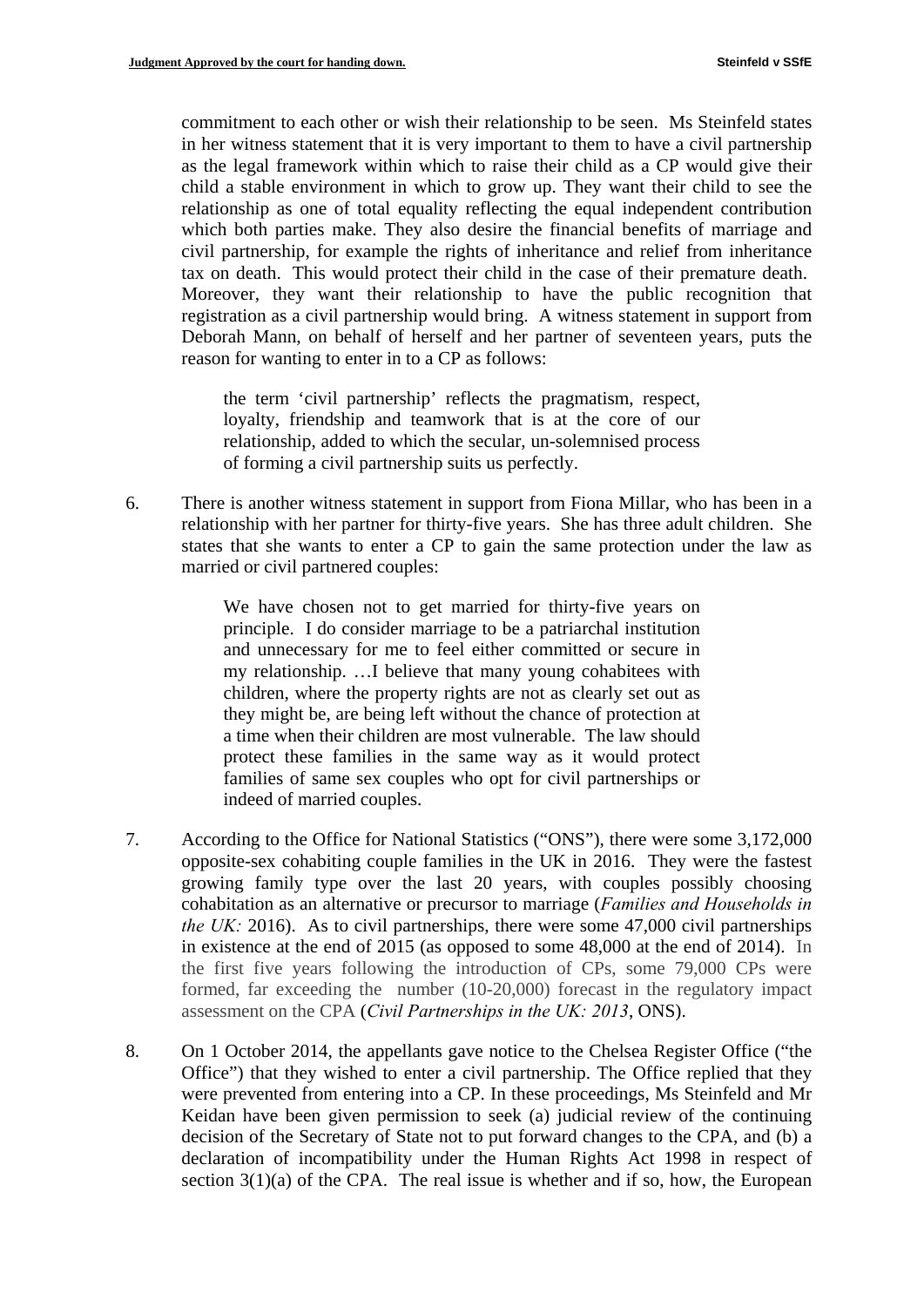Convention on Human Rights ("the Convention") applies to the Secretary of State's position, as set out in paragraph 3 above.

### **Relevant Convention rights**

9. The appellants rely on Article 14 taken with Article 8 of the Convention. These Articles provide:

### *Article 14*

#### *Prohibition of discrimination*

The enjoyment of the rights and freedoms set forth in this Convention shall be secured without discrimination on any ground such as sex, race, colour, language, religion, political or other opinion, national or social origin, association with a national minority, property, birth or other status.

#### *Article 8 Right to respect for private and family life*

1. Everyone has the right to respect for his private and family life, his home and his correspondence.

2. There shall be no interference by a public authority with the exercise of this right except such as is in accordance with the law and is necessary in a democratic society in the interests of national security, public safety or the economic well-being of the country, for the prevention of disorder or crime, for the protection of health or morals, or for the protection of the rights and freedoms of others.

### **Judgment of the High Court: Andrews J**

- 10. Andrews J heard the judicial review proceedings. The question before her was whether, following the 2013 Act, the bar violated the rights of the appellants under Article 14 taken with Article 8. In her thoughtful and comprehensive judgment of 29 January 2016, she dismissed the appellants' claim for judicial review. The judge did not have the statistical information for 2015, which has since become available and which I have summarised in paragraphs 8 to 12 of the Appendix to this judgment.
- 11. In summary, Andrews J held that on the authorities the bar did not fall within the scope or (as it is often put) the "ambit" of Article 8. The appellants could marry and thus enter into a legal relationship according full protection to all the core values of Article 8. The judge concluded: "This is not a case where [the appellants] cannot achieve formal state recognition of their relationship, with all the rights, benefits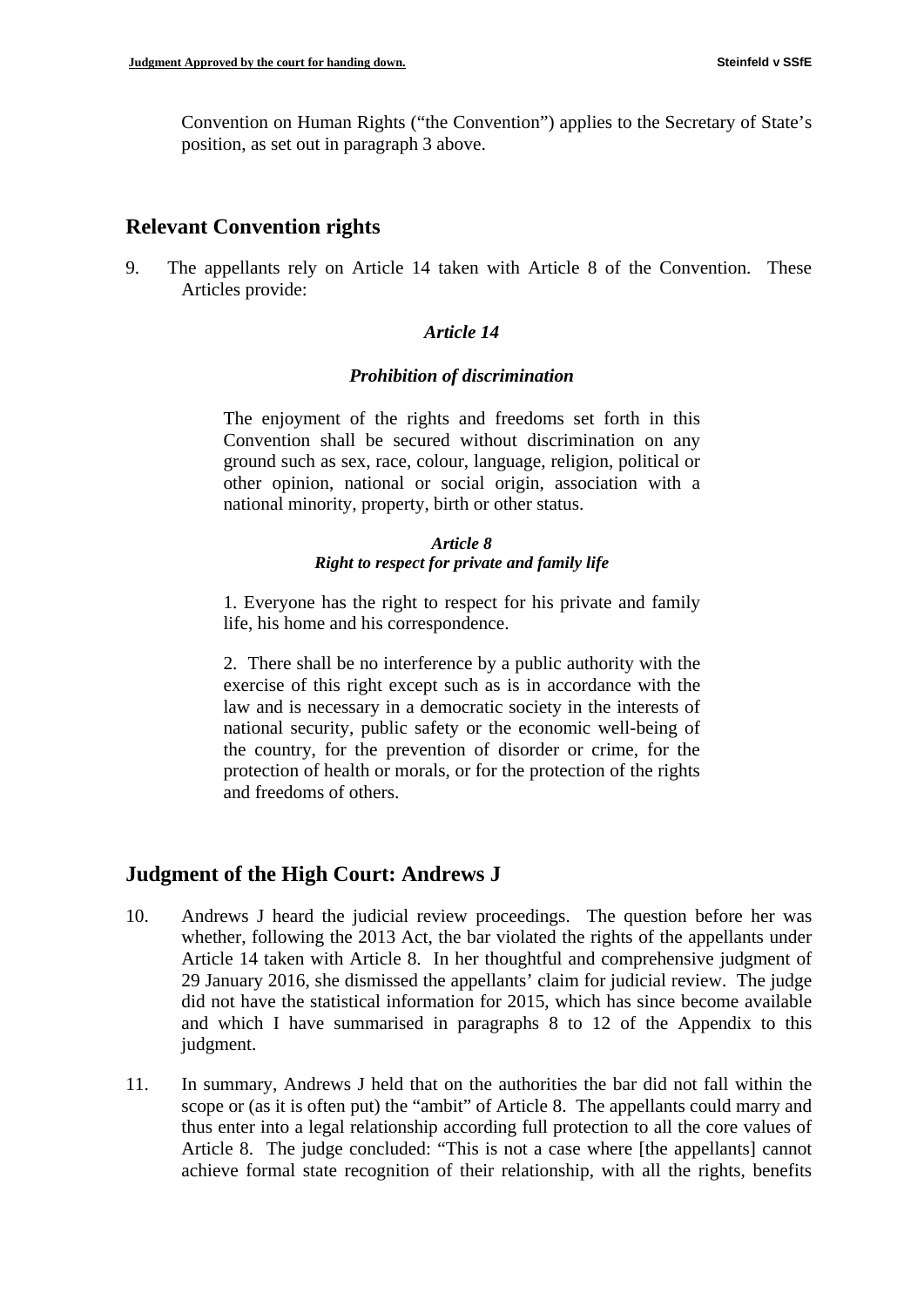and protections that flow from such recognition: on the contrary it is open to them to obtain that recognition by getting married." (Judgment, paragraph 37). She also held that any interference with their private life was even more tenuous as there is no evidence that they were subjected to humiliation, derogatory treatment or any other lack of respect for their private lives (Judgment, paragraph 38). "The only obstacle to [the appellants] obtaining the equivalent legal recognition of their status and the same rights and benefits as a same-sex couple is their conscience." (Judgment, paragraph 39). There was, she held, no indication in the cases from the European Court of Human Rights ("the Strasbourg Court") that there was interference with the core values of Article 8 in these circumstances.

12. Andrews J further held that, even if she was wrong about the ambit of Article 8, the Secretary of State was justified under Article 14 in maintaining the bar until more years' data was available on the formation and dissolution of CPs. This would put the Secretary of State in a better position to evaluate the impact of the 2013 Act on CPs before taking any legislative steps, and the appellants were not disadvantaged (judgment, paragraph 86). The policy of "wait and see" served the legitimate aim of avoiding the unnecessary disruption and wastage of resources (Judgment, paragraph 87). Moreover, there was no consensus, either domestically or within the Convention States, as to the appropriate course to take. In those circumstances, the Secretary of State was acting well within the area of discretion afforded to her on the regulation of social matters.

### **New private member's bill to amend the CPA**

 led to the 2013 Act.) On 13 January 2017, the House adjourned the 2015 Bill to 13. Since the judge's judgment, Mr Tim Loughton MP has presented the Civil Partnership Act (Amendment) Bill 2015 to Parliament. The purpose of this Bill is to enable opposite-sex couples to enter a civil partnership. (Mr Loughton had presented an earlier Bill to achieve these objectives, which did not proceed, and in addition he unsuccessfully moved an amendment on similar lines to the Bill which second reading on 24 March 2017. The Rt Hon Robert Halfon MP, the Minister for Apprenticeships and Skills at the Department for Education, informed the House that the government would not state its position pending the determination of this litigation, that, at the time of the passing of the 2013 Act, the impact of that Act on CPs could not be predicted, and that any extension of the CPA to opposite-sex couples would require substantial legislative drafting resource and interdepartmental consultation. His speech was interrupted by the adjournment. We are informed that there is unlikely to be any debate on the Bill in March unless more support for it is forthcoming.

### **OVERVIEW OF ISSUES AND SUMMARY OF MY CONCLUSION**

### **The issues in brief**

14. As explained, the ultimate issue on this appeal is whether the bar on opposite-sex couples entering CPs is compatible with Convention rights. The Convention does not guarantee the right to obtain legal recognition of a couple's relationship in any particular form. The appellants' case is that the bar is discriminatory against them on the grounds of sexual orientation since it enables same-sex couples, but not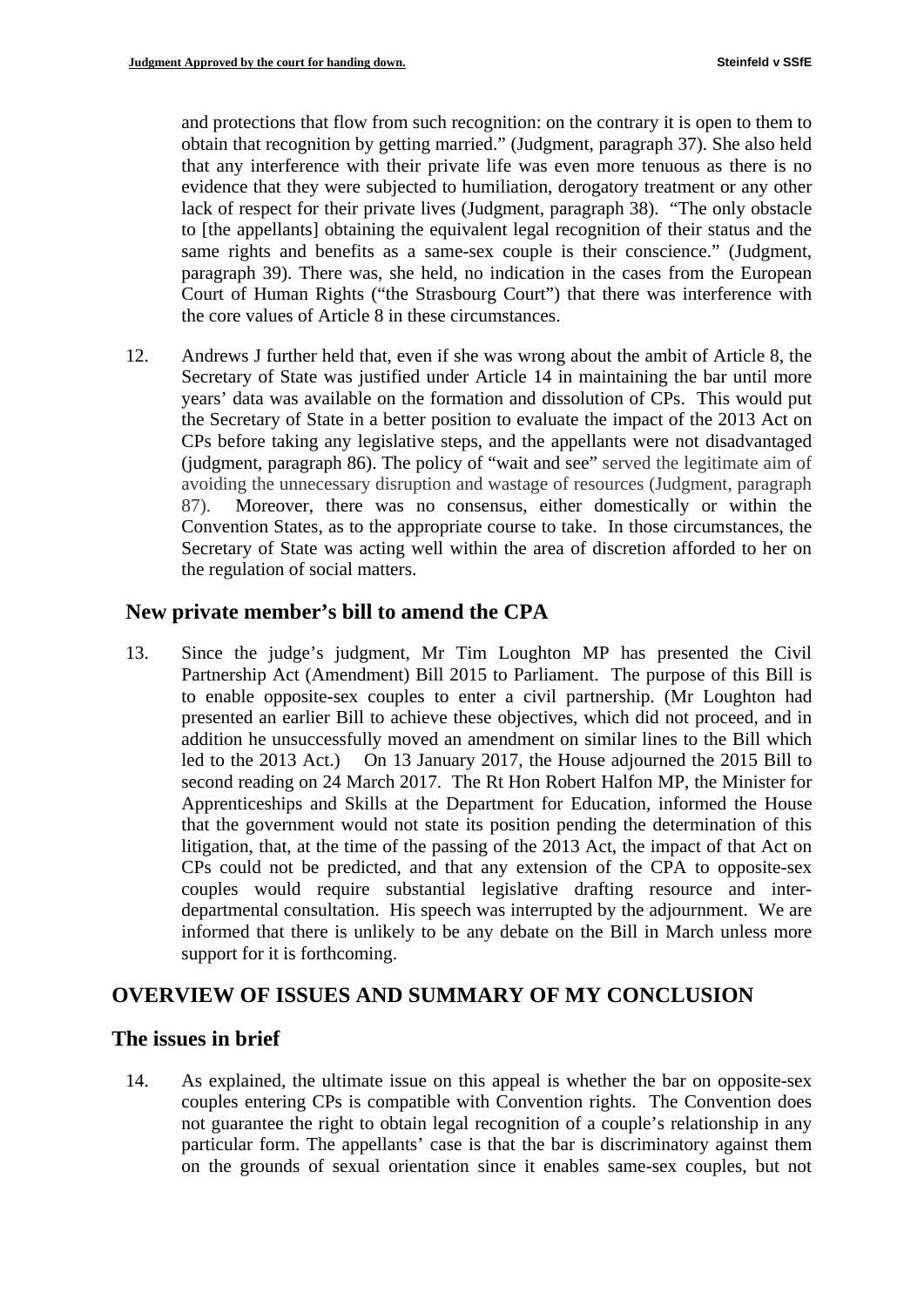opposite-sex couples, to form a civil partnership. Under Strasbourg jurisprudence, the appellants must show that the difference in treatment falls within the scope or "ambit" of some Article of the Convention other than Article 14. The appellants contend that in this case there is a potential violation of Article 14 taken with Article 8.

- 15. So the first issue ("**Issue 1**") is whether the bar is within the "ambit" of Article 8 of the Convention.
- 16. The second issue ("**Issue 2")** is whether any potential violation of Article 14 taken with Article 8 is justified by the government's policy of "wait and see" in relation to the impact of same-sex marriage on the need for CPs.

### **My overall conclusion: the appellants are right**

- 17. To summarise, for the detailed reasons given below, I conclude that the bar potentially violates the appellant's rights under Article 14 taken with Article 8.
- 18. On Issue 1 (ambit), I consider that the appellants establish that their complaint is within the ambit of Article 14 taken with Article 8. *Oliari* shows that there is a positive obligation to respect the family life which opposite-sex couples share. For them not to have the right to enter civil unions when same-sex couples do have that right in my judgment falls within the scope of that obligation. Discrimination does not cease because an opposite-sex couple can marry and so avoid the need for a civil union. This conclusion is in accordance with domestic case law.
- 19. That means that the Secretary of State must justify the discrimination. In my judgment she cannot do this on the evidence in this case. The Secretary of State argues that a policy of "wait and see" is necessary so that data can be collected. Her concern is to conserve public resources. In my judgment, the law requires that she should show that her policy is proportionate and strikes a fair balance between the interests of the appellants (and other opposite-sex couples who also wish to enter a CP) and those of the rest of the community. In my judgment, she cannot do this for a number of reasons, in particular because her policy of "wait and see" what happens to CPs now same-sex marriage is available is open-ended in time. Her policy does not address questions other than the numbers of CP formations and dissolution. It does not therefore address the important social question whether opposite-sex couples should have the right in question.

### **My analysis will largely follow the structure of the reasoning in Oliari v Italy**

20. Counsel's complex and thorough submissions range over a large number of domestic and Strasbourg cases. I have concluded that it is in the main simplest to explain my analysis by taking the most recent case mentioned in counsel's submissions, *Oliari v Italy* (Apps ns 18766/11 and 36030/11, 21 July 2015). This was not cited to the judge. It brings together a number of the relevant principles, and will enable me to draw together counsel's submissions. I will consider first the position under Strasbourg case law and then whether that case law is overridden by authority binding on us in this jurisdiction.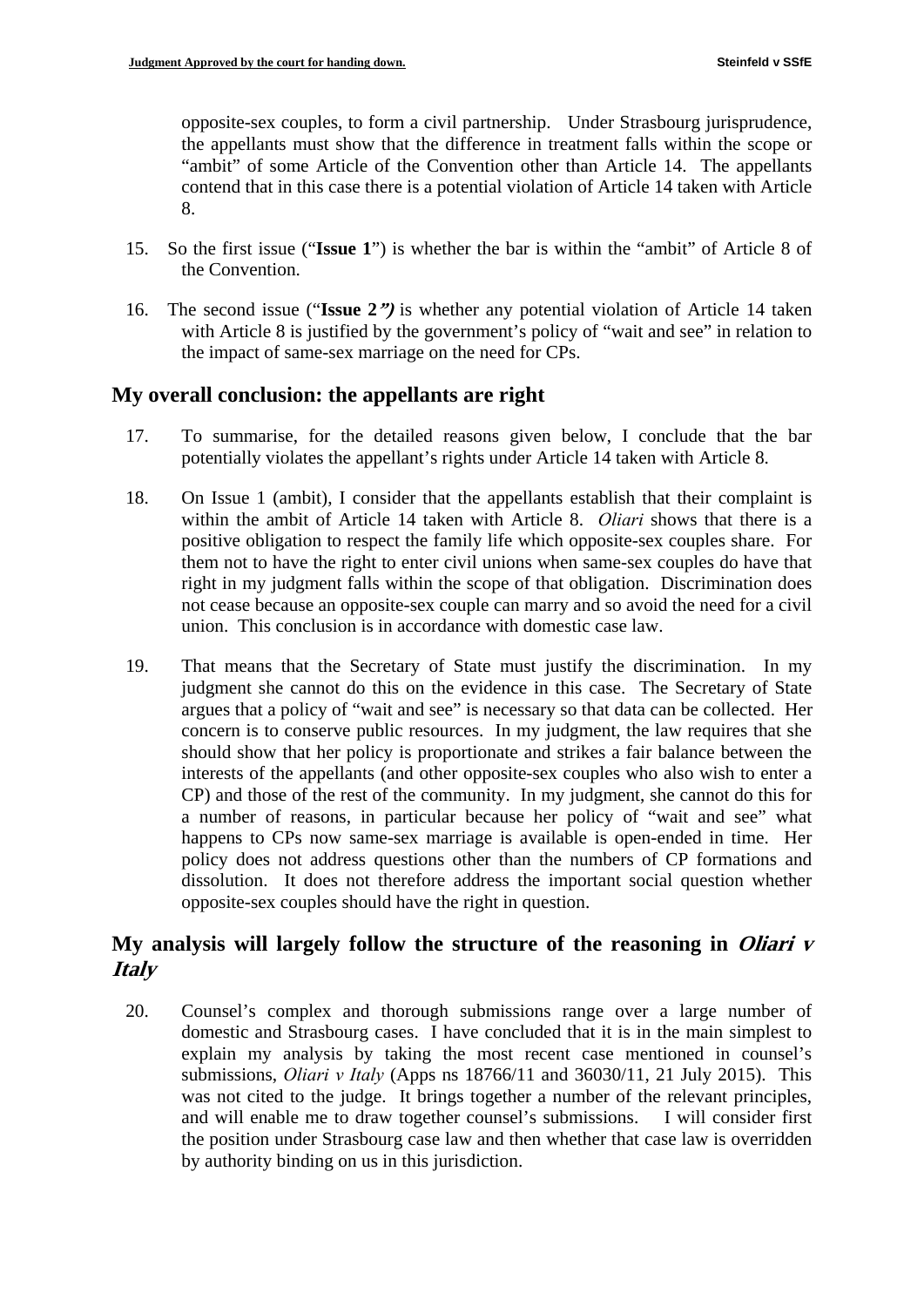21. *Oliari* does not cover every point in issue in this case. I will need to refer to other Strasbourg cases, and to domestic law, because Mr Squires submits that both Strasbourg and domestic law requires applicants to show adverse impact. As I understand his submission, adverse impact means some physical injury or financial loss as opposed to some loss of the legal right to do something (viz. to enter a CP) which can be achieved by exercising some other right (here, the right to enter into marriage).

### **Outline of the Oliari case**

- 22. *Oliari* is a decision of a Chamber of the Strasbourg Court. Italy has implemented the decision and there is no pending appeal to the Grand Chamber. It is, therefore, a final decision of the Strasbourg Court.
- 23. The applicants in *Oliari* were a number of cohabiting same sex couples. Their complaint was that, despite several rulings of the Italian Constitutional Court that they had a constitutional right to have their relationships recognised by the law, the Italian state had failed over some thirty years to provide a legal means for them to obtain this recognition. The Strasbourg Court held that there was no Convention obligation on a state to extend the legal institution of marriage to same-sex couples and so the Italian state's failure in that regard did not violate Articles 8, 12 (the Convention right to marry) or 14 taken with 8. Nonetheless, there was, subject to justification, in the circumstances a potential violation of Article 8 because, as same-sex couples had no right to marry under Italian law, they had no means of obtaining legal "recognition of their status and guaranteeing to them certain rights relevant to a couple in a stable and committed relationship" ([167]).
- 24. The Strasbourg Court considered both the question whether Article 14 taken with Article 8 was engaged (relevant to Issue 1 in this case, the ambit issue) and also the question whether the action of the Italian state was justified (Issue 2 in this case, the justification issue). The relevant parts of the extensive reasoning of the Strasbourg Court in *Oliari* answer a number of the submissions made to us. I will set out the relevant part of the reasoning under the analysis of the relevant Issue.

# **DETAILED ANALYSIS OF ISSUE 1: IS THE BAR WITHIN THE AMBIT OF ARTICLE 8?**

In the paragraphs which follow under this Issue, I reach the following conclusions. 25. In the paragraphs which follow under this Issue, I reach the following conclusions. The bar falls within the ambit of Article 8 under Strasbourg case law. Under Strasbourg case law, couples in a stable relationship enjoy "family life". States have a positive obligation to ensure respect for family life, and the registration of civil unions is a means of, or modality for, promoting family life. Applicants do not have to show adverse effect. Under this Issue, I must also consider whether domestic decisions binding on this Court compel a different conclusion. In my judgment they do not. The House of Lords required adverse impact to be shown where there was a potential violation of a negative obligation under Article 8, but not in the case of a positive obligation to ensure respect for private life.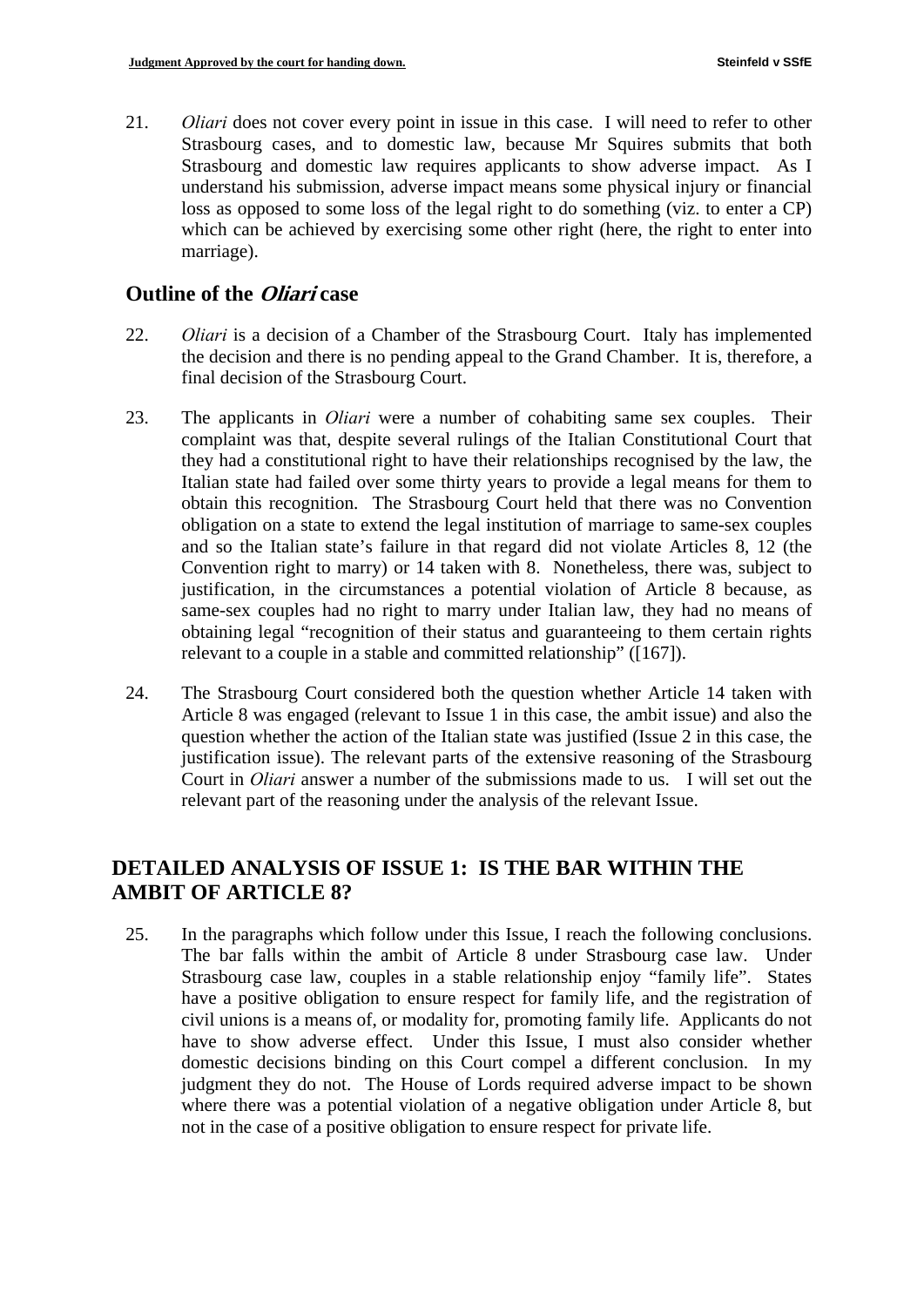# *Oliari***: where the complaint is under Article 14 taken with 8, there must be "private or family life" for Article 8 purposes to come within the "ambit" of Article 8 and no adverse effect need be shown**

26. In *Oliari*, the Strasbourg Court held at the outset that for the purposes of a complaint under Article 14 taken with Article 8, the applicants did not need to show that the action of the state violated their rights under Article 8, but only that their complaint fell within the "ambit" or scope of Article 8. This is a well-established principle of Strasbourg case law:

> 102 As the Court has consistently held, Article 14 complements the other substantive provisions of the Convention and its Protocols. It has no independent existence, since it has effect solely in relation to "the enjoyment of the rights and freedoms" safeguarded by those provisions. Although the application of Article 14 does not presuppose a breach of those provisions – and to this extent it is autonomous – there can be no room for its application unless the facts at issue fall within the ambit of one or more of the latter (see, for instance, *E.B. v. France* [GC], no. 43546/02, § 47, 22 January 2008; *Karner v. Austria*, no. 40016/98, § 32, ECHR 2003-IX; and *Petrovic v. Austria*, 27 March 1998, § 22,*Reports* 1998-II).

27. The Strasbourg Court made it clear that the relationship of a stable cohabiting samesex couple qualifies as "private or family life" and so falls within the "ambit" of Article 8:

> 103 It is undisputed that the relationship of a same-sex couple, such as those of the applicants, falls within the notion of "private life" within the meaning of Article 8. Similarly, the Court has already held that the relationship of a cohabiting same-sex couple living in a stable *de facto* partnership falls within the notion of "family life" (see *Schalk and Kopf,* cited above*,* § 94). It follows that the facts of the present applications fall within the notion of "private life" as well as "family life" within the meaning of Article 8. Consequently, both Article 8 alone and Article 14 taken in conjunction with Article 8 of the Convention apply.

- 28. The holding about same-sex couples enjoying family life represents a comparatively recent development in the case law of the Strasbourg Court. Indeed, the Strasbourg Court has now gone further and held that same-sex couples need not always cohabit to have family life (*Vallianatos v Greece* (2014) 59 EHRR 12, at [75]). The same principles must apply to unmarried opposite-sex couples. I need not therefore consider on this issue the other Strasbourg case law cited to us (*Schalk v Austria*  (2011) 53 EHRR 20, *Petrovic v Austria* (2001) 33 EHRR 14 and *Pajić v Croatia*, Application no. 68453/13, 23 February 2016).
- 29. Mr Squires submits that *Oliari* is not an authority on the question whether the test of "ambit" under Strasbourg jurisprudence requires adverse impact to be shown. I do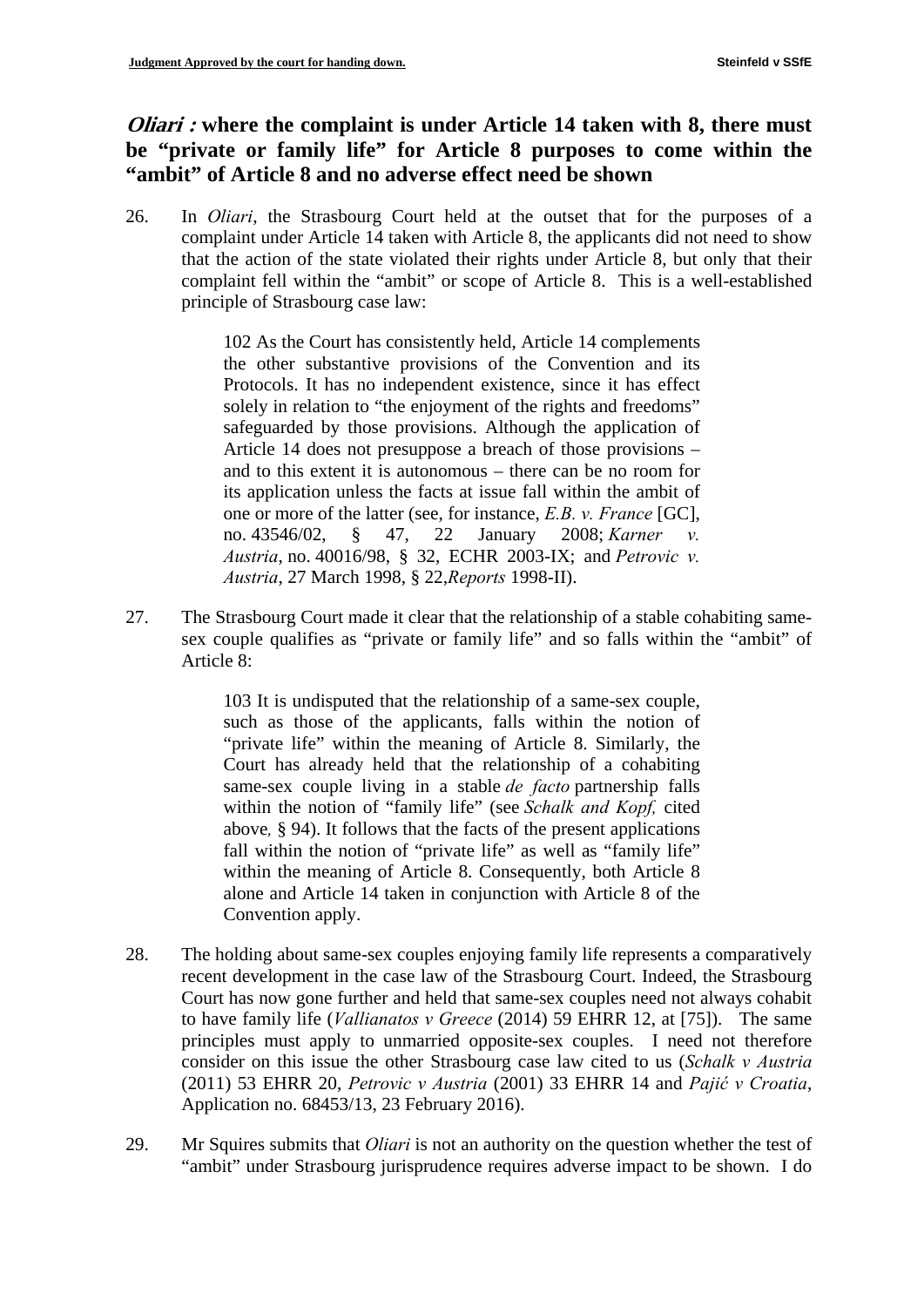not accept that submission. The Strasbourg Court in *Oliari* specifically rejected the argument that to bring their application the applicants had to show that they suffered any loss as a result of not being able to enter into a civil union:

**B. Victim status** 

70 Although not explicitly raised as an objection to the applications' admissibility, the government submitted that the applicants had not indicated in what way they had suffered any actual damage, and the reference to the injury of the applicants was only abstract (inheritance rights, assistance to the partner, sub-entry into economic relationships acts). They pointed out that the court could only judge upon specific circumstances of a case and not make evaluations going beyond the scope of the applications.

71 The court considers it appropriate to deal with the argument at this stage. It notes that the applicants are individuals past the age of majority, who, according to the information submitted, are in same-sex relationships and in some cases are cohabiting. To the extent that the Italian Constitution as interpreted by the domestic courts excludes same-sex couples from the scope of marriage law, and that because of the absence of any legal framework to that effect the applicants cannot enter into a civil union and organise their relationship accordingly, the court considers that they are directly concerned by the situation and have a legitimate personal interest in seeing it brought to an end (see, mutatis mutandis, *Vallianatos v Greece* (2013) 36 BHRC 149, para 49, and by implication, *Schalk v Austria*(2010) 29 BHRC 396).

### **Article 8 obligation of respect may be a positive obligation**

- 30. Article 8 imposes an obligation on the state to "respect" private or family life. This may entail not just an obligation not to arbitrarily interfere with family life, but also in some contexts a positive obligation to "ensure effective respect for the rights protected by Article 8" (*Oliari*, [159]). This is an important positive obligation as the result in *Oliari* shows. However, it does not go as far as Ms Karon Monaghan QC, for the appellants, contends when she writes in her skeleton argument that "*Oliari* established that there was a positive obligation under Article 8 to provide a form of legal recognition for couples". The decision in *Oliari* must be read against the background that the Italian Constitutional Court had concluded that the Italian state had breached a constitutional right of the applicants (see e.g. [71] set out above).
- 31. It is well-established that the boundaries of Article 8 are unclear and liable to shift in accordance with changing social attitudes within the Convention States. The Strasbourg Court made this point in the following paragraph:

161 The notion of "respect" is not clear-cut, especially as far as positive obligations are concerned: having regard to the diversity of the practices followed and the situations obtaining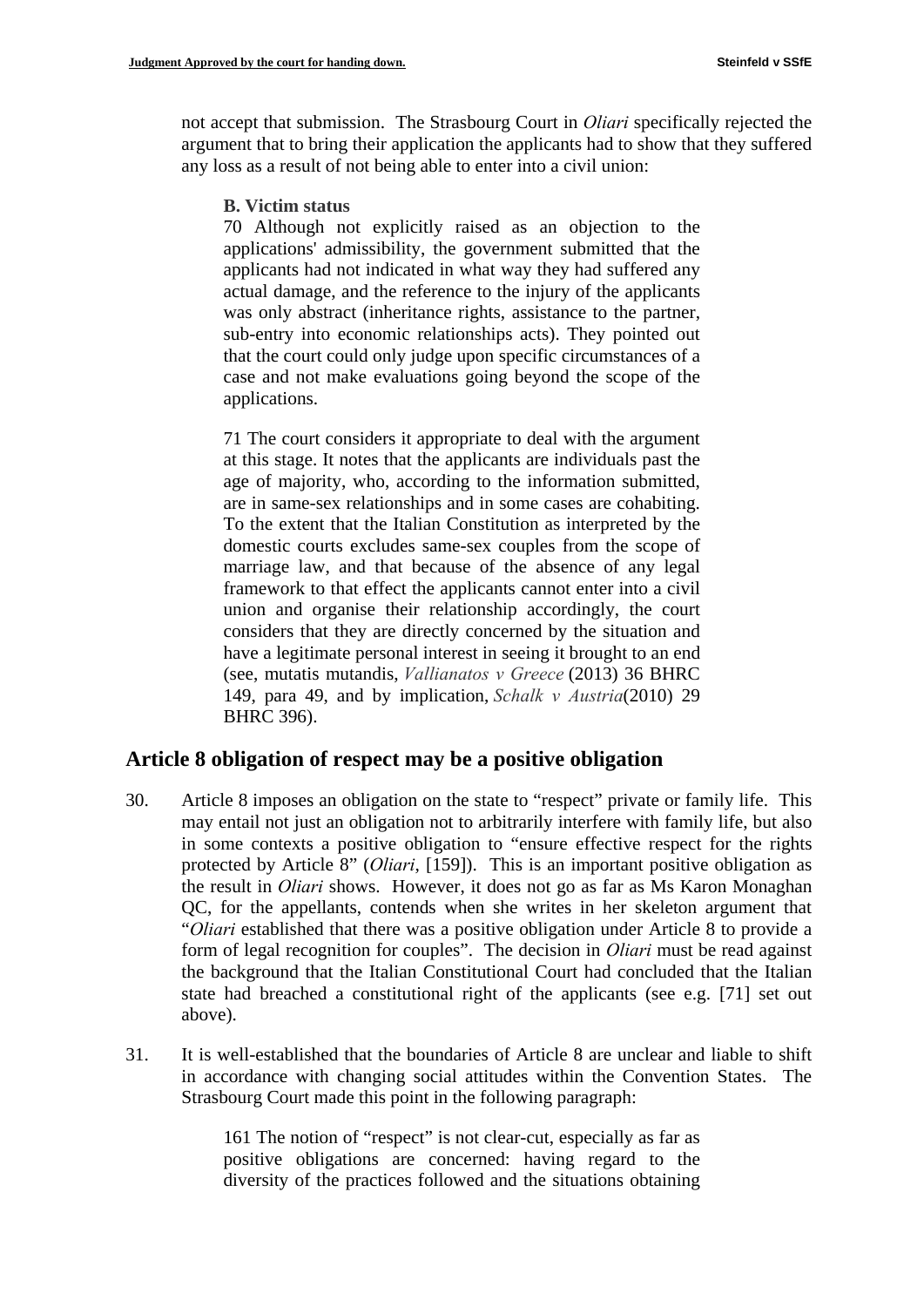in the Contracting States, the notion's requirements will vary considerably from case to case (see *Christine Goodwin v. the United Kingdom* [GC], no. 28957/95, § 72, ECHR 2002-VI). Nonetheless, certain factors have been considered relevant for the assessment of the content of those positive obligations on States (see *Hämäläinen,* cited above, § 66). Of relevance to the present case is the impact on an applicant of a situation where there is discordance between social reality and the law, the coherence of the administrative and legal practices within the domestic system being regarded as an important factor in the assessment carried out under Article 8 (see, *mutatis mutandis*,*Christine Goodwin*, cited above, §§ 77-78; *I. v. the United Kingdom* [GC], no. 25680/94, § 58, 11 July 2002, and *Hämäläinen*, cited above, § 66). Other factors relate to the impact of the alleged positive obligation at stake on the State concerned. The question here is whether the alleged obligation is narrow and precise or broad and indeterminate (see *Botta v. Italy*, 24 February 1998, § 35, *Reports* 1998-I) or about the extent of any burden the obligation would impose on the State (see *Christine Goodwin,* cited above, §§ 86-88).

32. In *Oliari*, the Court considered whether the alternative of a cohabitation agreement would be adequate, but it rejected that option because such an agreement would fail to provide, for example, maintenance obligations and inheritance rights. In any event, such an agreement would not provide legal recognition of the applicants' relationship ([169]). The same is true of cohabitation agreements under English law and Mr Squires has not suggested that they provide a satisfactory alternative in this case.

### **Civil unions are a "modality" for ensuring respect for family life**

33. The Strasbourg Court considered whether the complaint in *Oliari* fell within the scope of Article 8 and held that, since same-sex couples could not marry, the applicants had an interest in the Italian state's failure to provide a means for obtaining legal recognition of their relationship:

> 174 In view of the above considerations, the Court considers that in the absence of marriage, same-sex couples like the applicants have a particular interest in obtaining the option of entering into a form of civil union or registered partnership, since this would be the most appropriate way in which they could have their relationship legally recognised and which would guarantee them the relevant protection – in the form of core rights relevant to a couple in a stable and committed relationship – without unnecessary hindrance. Further, the Court has already held that such civil partnerships have an intrinsic value for persons in the applicants' position, irrespective of the legal effects, however narrow or extensive, that they would produce (see *Vallianatos*, cited above, § 81).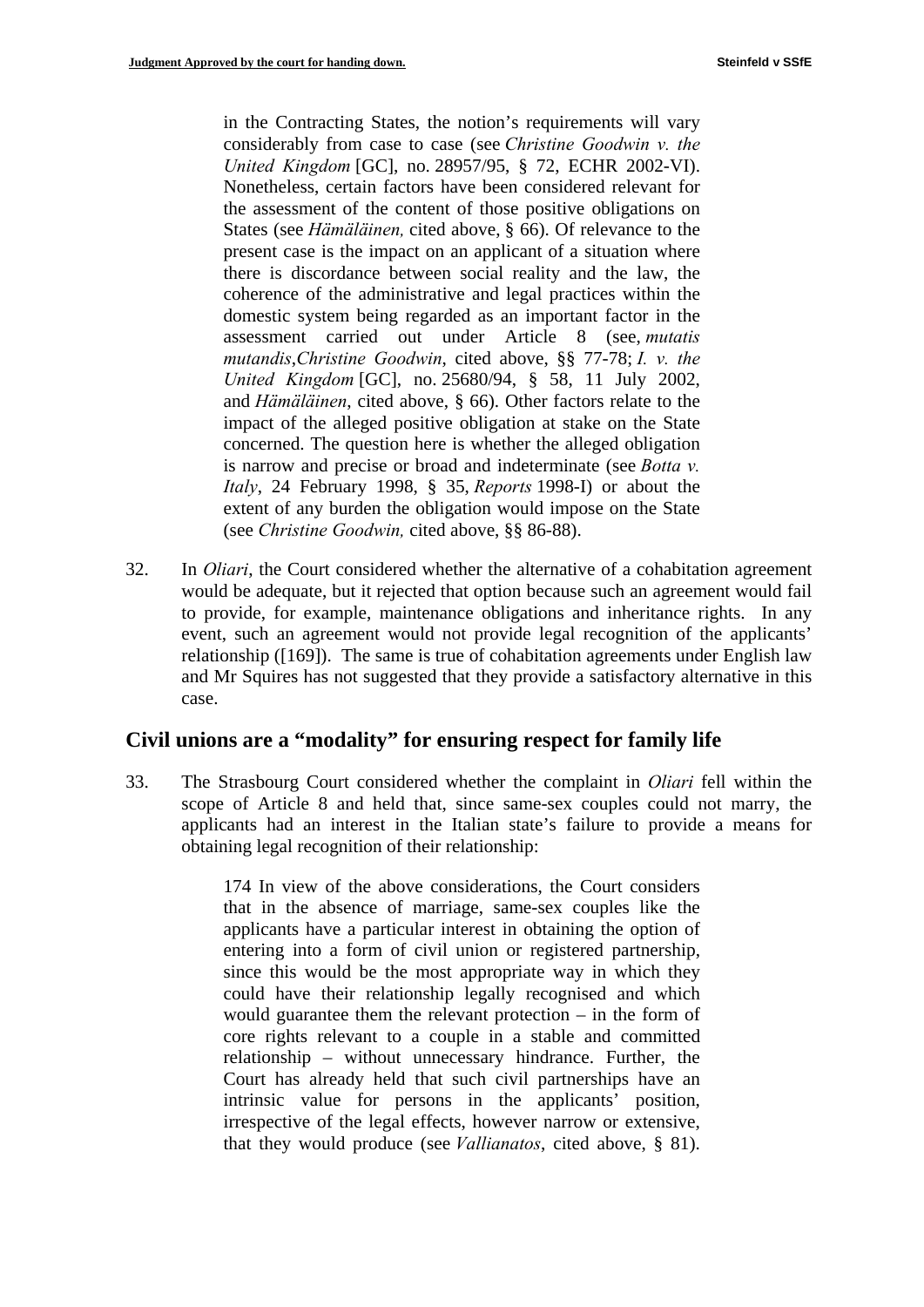This recognition would further bring a sense of legitimacy to same-sex couples.

34. The provision of a means of legal recognition for civil unions is one of the means or (as it is put) "modalities" by which a state fulfils its positive obligation to respect the relationship between committed couples. The expression "modalities" was used by the Strasbourg Court in *Petrovic,* and quoted by Lord Nicholls (with whom the majority agreed) in *Ghaidan v Godin-Mendoza* [2004] 2 AC 557:

> 10 Unlike article 1 of the 12th Protocol, article 14 of the Convention does not confer a free-standing right of nondiscrimination. It does not confer a right of non-discrimination in respect of all laws. Article 14 is more limited in its scope. It precludes discrimination in the "enjoyment of the rights and freedoms set forth in this Convention". The court at Strasbourg has said this means that, for article 14 to be applicable, the facts at issue must "fall within the ambit" of one or more of the Convention rights. Article 14 comes into play whenever the subject matter of the disadvantage "constitutes one of the modalities" of the exercise of a right guaranteed or whenever the measures complained of are "linked" to the exercise of a right guaranteed: *Petrovic v Austria* (1998) 33 EHRR 307, 318, 319, paras 22, 28.

### **Under Strasbourg case law the appellants' complaint is not ruled out by the fact they could marry**

- 35. In this case it is open to the appellants to marry ("the marriage option"). Mr Squires submits that the marriage option means that there is no violation in this case (I refer to this below as the "'can-marry' submission"). This submission is made on the basis of domestic law, which I will consider below. At this stage I am considering only Strasbourg jurisprudence.
- 36. Mr Squires submits that, in *Oliari,* personal interests close to the core of Article 8 were clearly infringed because a same-sex couple could neither marry nor enter a civil union.
- 37. In my judgment, the marriage option would not prevent a violation of Article 14 taken with Article 8 under Strasbourg case law. Non-discrimination is an important principle. As Lord Nicholls held in *Ghaidan v Godin-Mendoza* at [9]: "Discrimination is an insidious practice. Discriminatory law undermines the rule of law because it is the antithesis of fairness. It brings the law into disrepute. It breeds resentment." Non-discrimination requires that the rights of same-sex couples and opposite-sex couples are the same here unless the difference is justified. Because of the non-availability of CPs, the position of same-sex and opposite-sex couples is treated differently in a relevant respect. Accordingly, the availability of the option of civil or religious marriage is not a good answer to the appellants' appeal.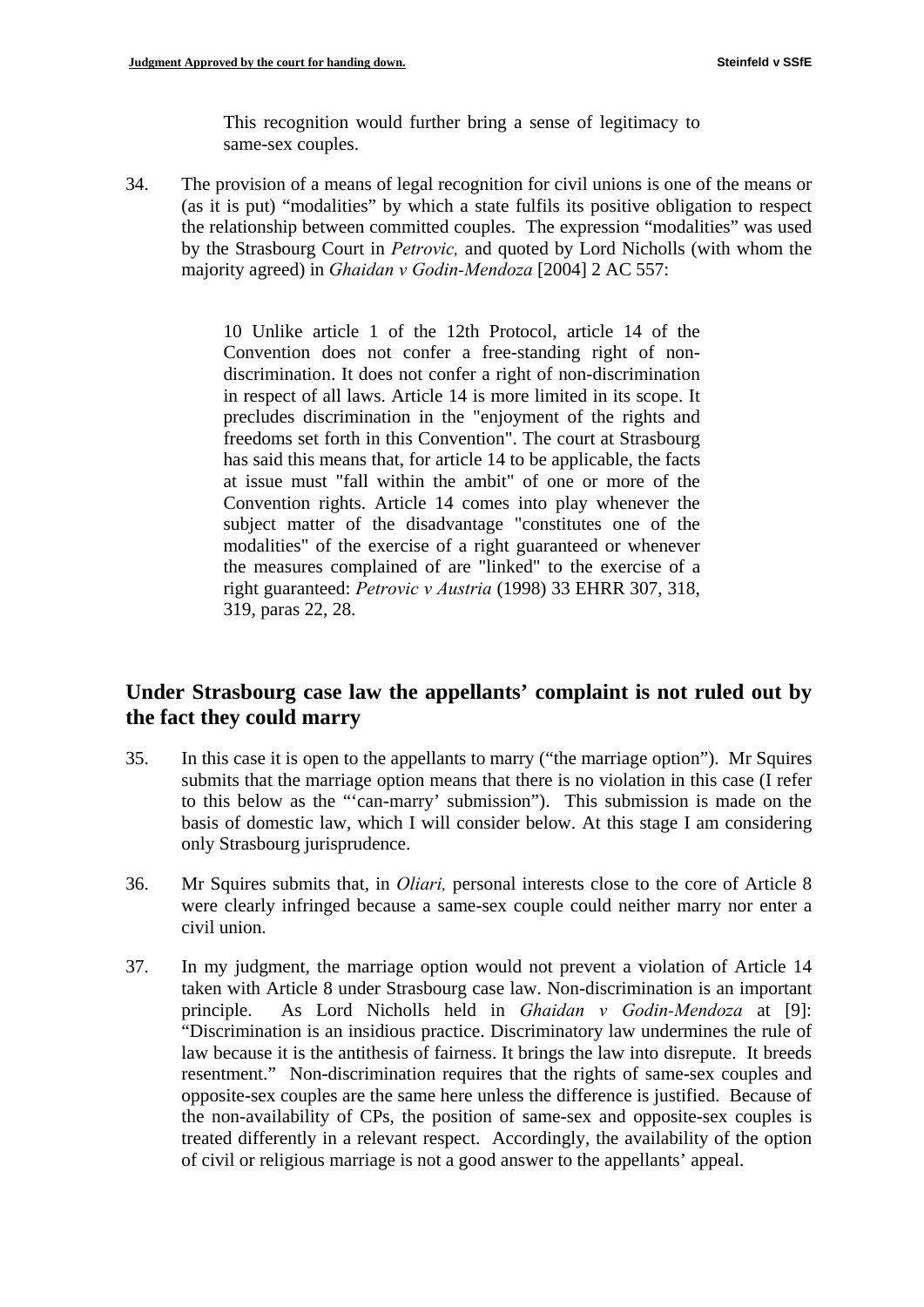- 38. The situation, submits Ms Monaghan, is similar to that which arose in *Vallianatos v Greece* where the Greek government proposed to introduce a form of civil union but to restrict it to opposite-sex couples. Mr Squires disagrees.
- 39. As I see it, in that case, the Strasbourg Court found that the proposed measure was within the ambit of Article 14 taken with Article 8. It is true that the Greek government did not dispute that the complaint was within Articles 14 and 8, but the Court specifically examined whether this was so and decided that as the same-sex couple enjoyed "family life" together for Article 8 purposes, they were within the ambit of Article 8 (see [73]-[74]). This was enough. The issue was whether the Greek State was entitled, from the standpoint of Articles 14 and 8 of the Convention, to enact a law introducing, alongside the institution of marriage, a new registered partnership scheme for unmarried couples that was limited to differentsex couples and thus excluded same-sex couples. The difference in treatment was held to be discriminatory unless it could be objectively justified. The Greek government argued (among other matters) that the same-sex couple could achieve rights through a cohabitation agreement. As already explained, the Strasbourg Court rejected that argument not because the rights given by law were more extensive but because the applicants would not then have the benefit of legal recognition:

81…even if it were to be considered valid, it does not take account of the fact that the civil partnerships provided for by Law no 3719/2008 as an officially recognised alternative to marriage have an intrinsic value for the applicants irrespective of the legal effects, however narrow or extensive, that they would produce. As the court has already observed, same-sex couples are just as capable as different-sex couples of entering into stable committed relationships. Same-sex couples sharing their lives have the same needs in terms of mutual support and assistance as different-sex couples. Accordingly, the option of entering into a civil union would afford the former the only opportunity available to them under Greek law of formalising their relationship by conferring on it a legal status recognised by the state. The court notes that extending civil unions to same-sex couples would allow the latter to regulate issues concerning property, maintenance and inheritance not as private individuals entering into contracts under the ordinary law but on the basis of the legal rules governing civil unions, thus having their relationship officially recognised by the state. ([81])

40. In my judgment, the Strasbourg Court would reject the "can-marry" submission too. The appellants have rejected marriage on the basis of opinions that they are entitled to hold. Marriage is not an effective option for them, and Convention rights have to be interpreted so as to be practical and effective and not theoretical and illusory. The appellants cannot be forced to marry. Cohabitation does not alone give them the legal recognition or the rights that they could obtain by entering into a CP. On this analysis, in Strasbourg jurisprudence, the "can-marry" submission is relevant to justification and not to the ambit question.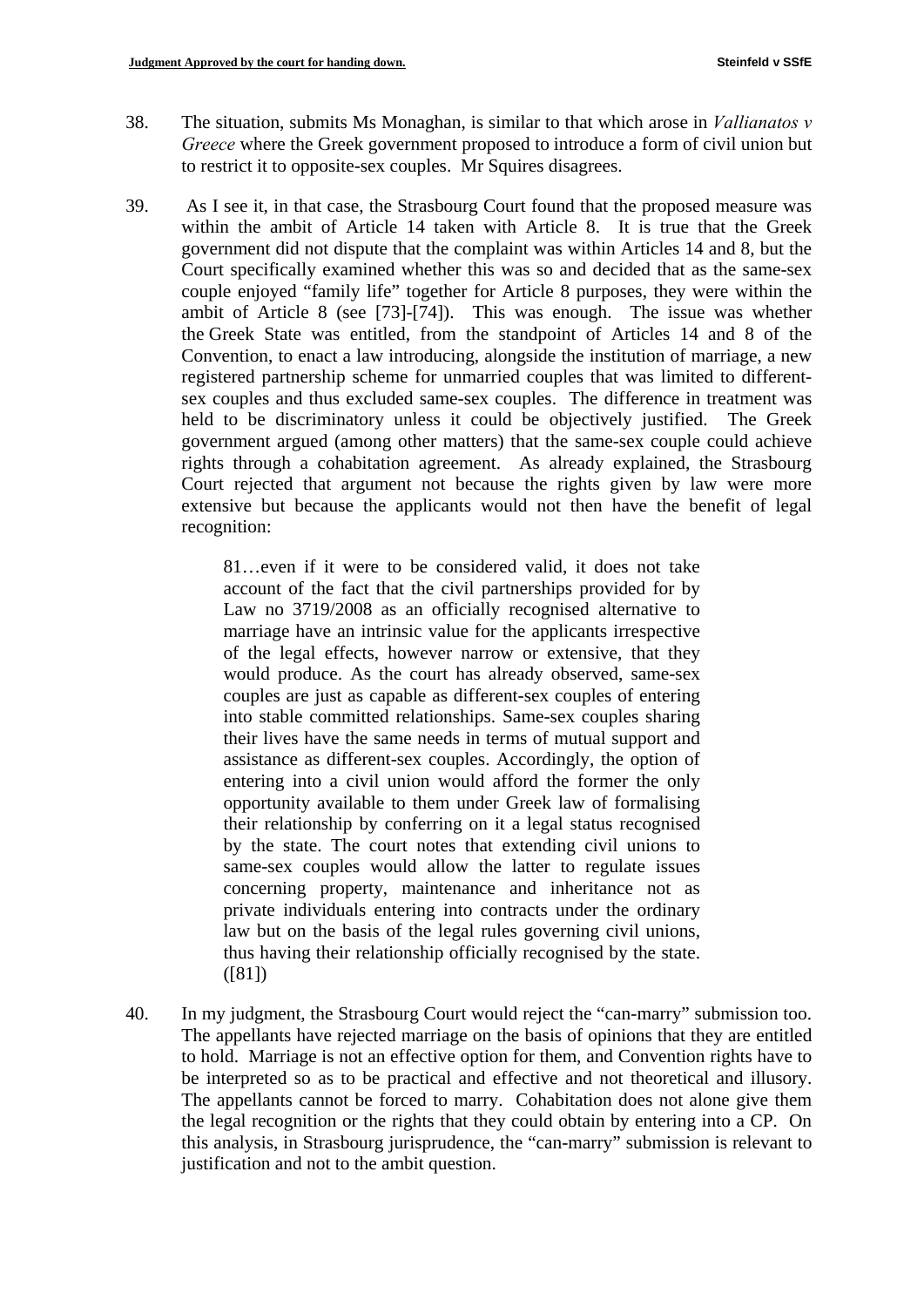41. The Strasbourg Court rejected the argument that the applicants in *Vallianatos* had to show adverse effect: it was enough that they were denied the opportunity to obtain legal recognition of their relationship under the new law applying to opposite-sex couples only:

> 49 As to the other applicants, the court notes that they are individuals of full age, who, according to the information submitted to it, are in same-sex relationships and in some cases cohabit. To the extent that, as a result of s 1 of Law no 3719/2008 which excludes same-sex couples from the scope of the Law, they cannot enter into a civil union and organise their relationship according to the legal arrangements laid down by that law, the court considers that they are directly concerned by the situation and have a legitimate personal interest in seeing it brought to an end. Accordingly, it concludes that the individuals in the present applications should be considered as 'victims' of the alleged violation within the meaning of art 34 of the convention.

- 42. *Schalk* is similarly against the Secretary of State's submission. That was a complaint about the failure to introduce civil unions for same-sex partners but Austria introduced such unions in the course of the proceedings. The applicants could still complain. The Strasbourg Court put aside the question of any compensation for the state's late action and held that it was sufficient that the state had not accepted that it had breached Article 8, a matter which (if compensation was not considered) did not cause any loss to the applicants.
- 43. Mr Squires also relies on *Petrovic* but it is unnecessary to consider this further case as I have already cited sufficient authority to demonstrate that adverse impact in terms of financial damage or physical injury is not required by the Strasbourg Court.
- 44. It follows that, subject to any binding domestic authority to the contrary, the appellants in this case do not have to show that they are deprived of any other means of obtaining legal recognition of their relationship for the purpose of showing that their complaint falls within the "ambit" of Article 8.

### **The Secretary of State's submission on the name "marriage"**

45. Mr Squires submits that this Court is concerned with legal rights and not "labels". This is said because civil partnership is equivalent to marriage in terms of legal rights: the appellants have on his submission no complaint because the only difference lies in the title of the institution. The appellants do not accept this because on their case the institution of marriage has associations, but that is not the point here. I agree with Mr Squires that we are concerned with legal rights, and not (for example) ideological matters, but that does not necessarily make names (or as Mr Squires put it, labels) irrelevant. Mr Squires' argument works in reverse. The 2013 Act merely gave same-sex couples the same rights as they could obtain by entering CPs but through an institution with the name of "marriage". To same-sex couples, the name "marriage" was important as removing the implication that their relationship was less worthy than that of opposite-sex couples. The appellants hold a view about the term "marriage" being patriarchal and inconsistent with equality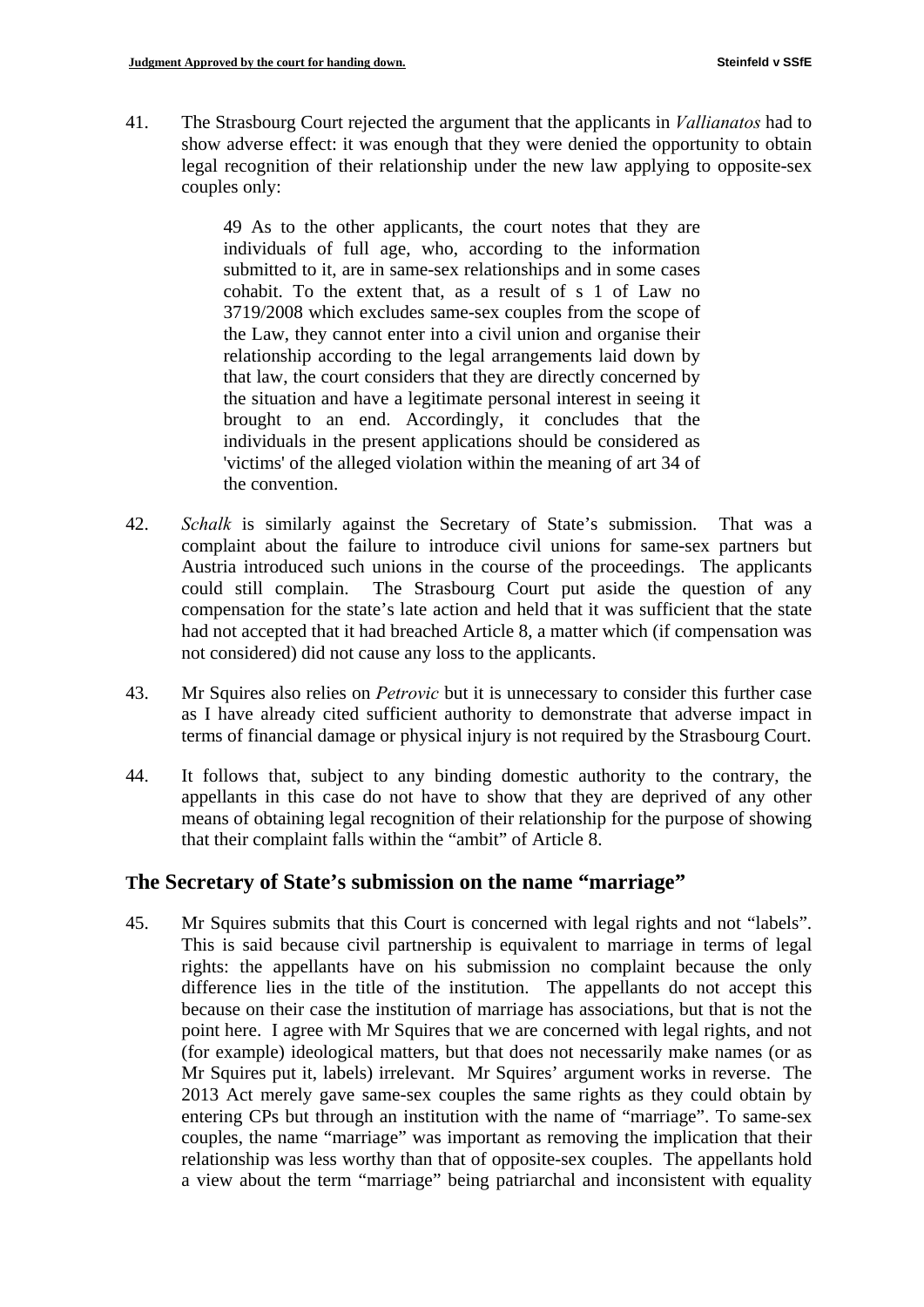between the sexes. The presence in Parliament of a proposal to extend CPs to opposite-sex couples suggests that the appellants are not alone in their view. If the name of an institution for recognition of their relationship is treated by Parliament as significant for same-sex couples, the name of another institution for that purpose may have significance for other couples too.

#### **Does domestic case law override Strasbourg case law on the ambit issue?**

46. The next question is whether we are precluded from following the Strasbourg Court's approach to the ambit of Article 8 in *Oliari* by decisions of the House of Lords interpreting the Strasbourg Court's requirements. If so, then the doctrine of precedent applies and we are bound to apply the domestic case law in preference to that of the Strasbourg Court. In my judgment, the passages from the speeches in these cases are distinguishable. We are then able to take the Strasbourg case law into account, and there is no reason why we should not follow and apply it in this case.

#### THE SECRETARY OF STATE'S SUBMISSION ON AMBIT – ADVERSE IMPACT REQUIRED

- 47. This submission constitutes a very important part of the Secretary of State's submissions on Issue 1, and it will be necessary to consider the case law at some length. This submission is grounded in the point that it was and is always open to the appellants to marry.
- 48. Mr Squires' fundamental submission is that there [is] no "personal interest close to the core of [a substantive Convention right] … infringed by the difference in treatment complained of", and thus no interference by the State within the "ambit" of Article 8. The words quoted come from the speech of Lord Bingham in *R (Clift) v Secretary of State for the Home Department* [2007] 1 AC 484, with which all the members of the House agreed, where he held:

13 In *M v Secretary of State for Work and Pensions* [2006] UKHL 11, [2006] 2 AC 91, [2006] 4 All ER 929, the House had recent occasion to review the Strasbourg jurisprudence on the applicability of art 14, and attempted to distil the essence of the relevant principles. Although different members of the House used different language, and the outcome vividly illustrated the difficulty which may arise in applying the principles to a concrete case, none of these opinions was criticised as inaccurate or incomplete, and I do not think any purpose will be served by repeating those opinions or citing passages from them. Plainly, expressions such as "ambit", "scope" and "linked" used in the Strasbourg cases are not precise and exact in their meaning. They denote a situation in which a substantive Convention right is not violated, but in which a personal interest close to the core of such a right is infringed. This calls, as Lord Nicholls said in *M*, at para 14, for a value judgment. The court is required to consider, in respect of the Convention right relied on, what value that substantive right exists to protect.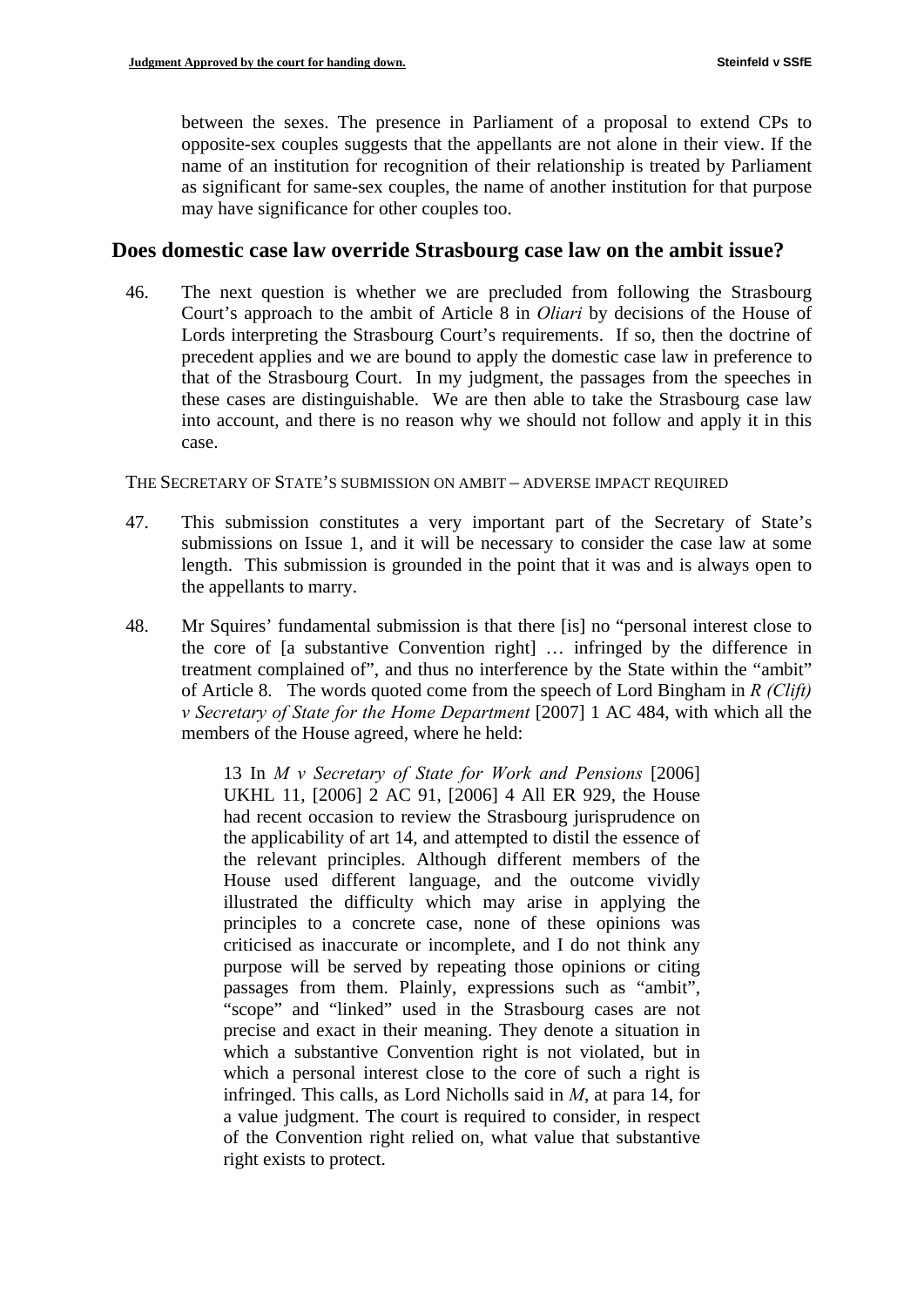49. Lord Hope made the same point in *R (Countryside Alliance and others) v Attorney General* **[**2008] 1 AC 719:

> 60 As Lord Bingham of Cornhill said in *R (Clift) v Secretary of State for the Home Department* [2007] 1 AC 484, para 13, expressions such as "ambit" are not precise and exact in their meaning. As he put it "They denote a situation in which a substantive Convention right is not violated, but in which a personal interest close to the core of such a right is infringed." That will be so if, for example, the state, having set up an institution such as a school or other educational establishment in unilingual regions, takes discriminatory measures within the meaning of art 14 read with the right to education in art 2 of the First Protocol which are based on differences in the language of children attending these schools: see *Belgian Linguistic Case (No 2)* (1968) 1 EHRR 252, para 32. *Clift's* case provides another example closer to home. It was held that a scheme which had been set up by legislation which gave the right of early release of prisoners fell within the ambit of the right to liberty in art 5 of the Convention. Differential treatment of prisoners otherwise than on the merits gave rise to a potential complaint of discrimination under art 14.

- 50. Mr Squires contends that in *M* v *Secretary of State for Works and Pensions*  ("SSWP") [2006] 2 AC 91 the House of Lords decided that the "ambit" requirement was not met unless the measure infringed (in a discriminatory way) some right or interest of the complainant which was close to the core values of the right in question, and the infringement had an adverse impact on him. The judge accepted this submission and held that the appellants failed to establish that they were within the ambit of Article 8 because the bar had no adverse impact on them because of the marriage option.
- 51. In  $M v$  SSWP, the mother of a child had separated from the father and was living with her same-sex partner. She had to make a larger contribution for child benefit for the child than the father, who also had caring responsibilities but was in an opposite-sex relationship. The mother claimed that the regulations for child benefit violated Article 14 taken with Article 8. There was no difficulty in showing discrimination on the grounds of sexual orientation. The central issue in the House of Lords was whether she could establish that her claim was within the ambit of Article 8. The majority of the House held that it was not (see per Lord Walker, with whom Lord Bingham and Lord Mance agreed, Lady Hale dissenting). The mother's same-sex relationship did not at that date entitle her to say that that relationship was "family life" under Article 8. So she had to rely on private life or family life with her children or the father's family life with them. Those facts alone make it evident that, in designing the regulations and imposing the enhanced contribution on the mother, the state was not seeking to promote respect for her private life. The regulations were about families. The majority did not consider that these promoted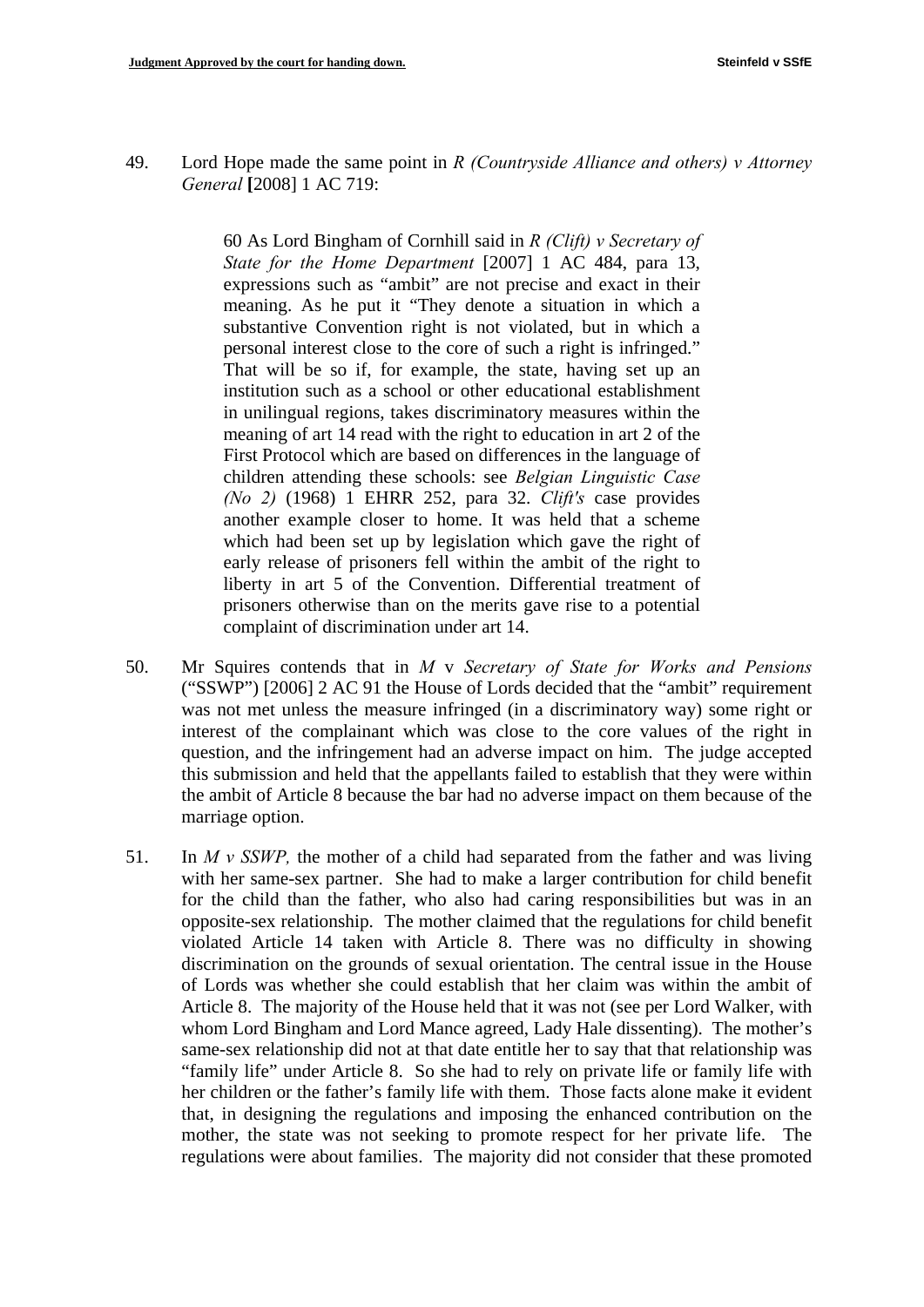respect for her family life with her children or the father's family life with his family.

52. Lord Bingham gave the first speech. He first agreed with Lord Walker but also gave reasons of his own. He held:

> 4 It is not difficult, when considering any provision of the Convention, including article 8 and article 1 of the First Protocol ("article 1P1"), to identify the core values which the provision is intended to protect. But the further a situation is removed from one infringing those core values, the weaker the connection becomes, until a point is reached when there is no meaningful connection at all. At the inner extremity a situation may properly be said to be within the ambit or scope of the right, nebulous though those expressions necessarily are. At the outer extremity, it may not. There is no sharp line of demarcation between the two. An exercise of judgment is called for. Like my noble and learned friend in para 60 of his opinion, I cannot accept that even a tenuous link is enough. That would be a recipe for artificiality and legalistic ingenuity of an unacceptable kind.

> 5 Like Kennedy LJ in the Court of Appeal, I do not think the enhanced contribution required of Ms M impairs in any material way her family life with her children and former husband, or her family life with her children and her current partner, or her private life. No doubt Ms M has less money to spend than if she were required to contribute less (or would do so, but for the discretionary adjustment to which my noble and learned friend refers in para 46 of his opinion). But this does not impair the love, trust, confidence, mutual dependence and unconstrained social intercourse which are the essence of family life, nor does it invade the sphere of personal and sexual autonomy which are the essence of private life. I regard the application of a rule governing a non-resident parent's liability to contribute to the costs incurred by the parent with care, even if it results in the non-resident parent paying more than she would under a different rule, as altogether remote from the sort of abuse at which article 1P1 is directed.

53. It is convenient to take the speech of Lord Walker next. He examined the Strasbourg case law on Article 8 in the context of private life and found that "the unique feature" of Article 8 in that context was that:

> 83…it is concerned with the failure to accord *respect*. To criminalise any manifestation of an individual's sexual orientation plainly fails to respect his or her private life, even if in practice the criminal law is not enforced (*Dudgeon v United Kingdom* 4 EHRR 149 and *Norris v Ireland* 13 EHRR 186); so does intrusive interrogation and humiliating discharge from the armed forces (*Smith v United Kingdom* 29 EHRR 493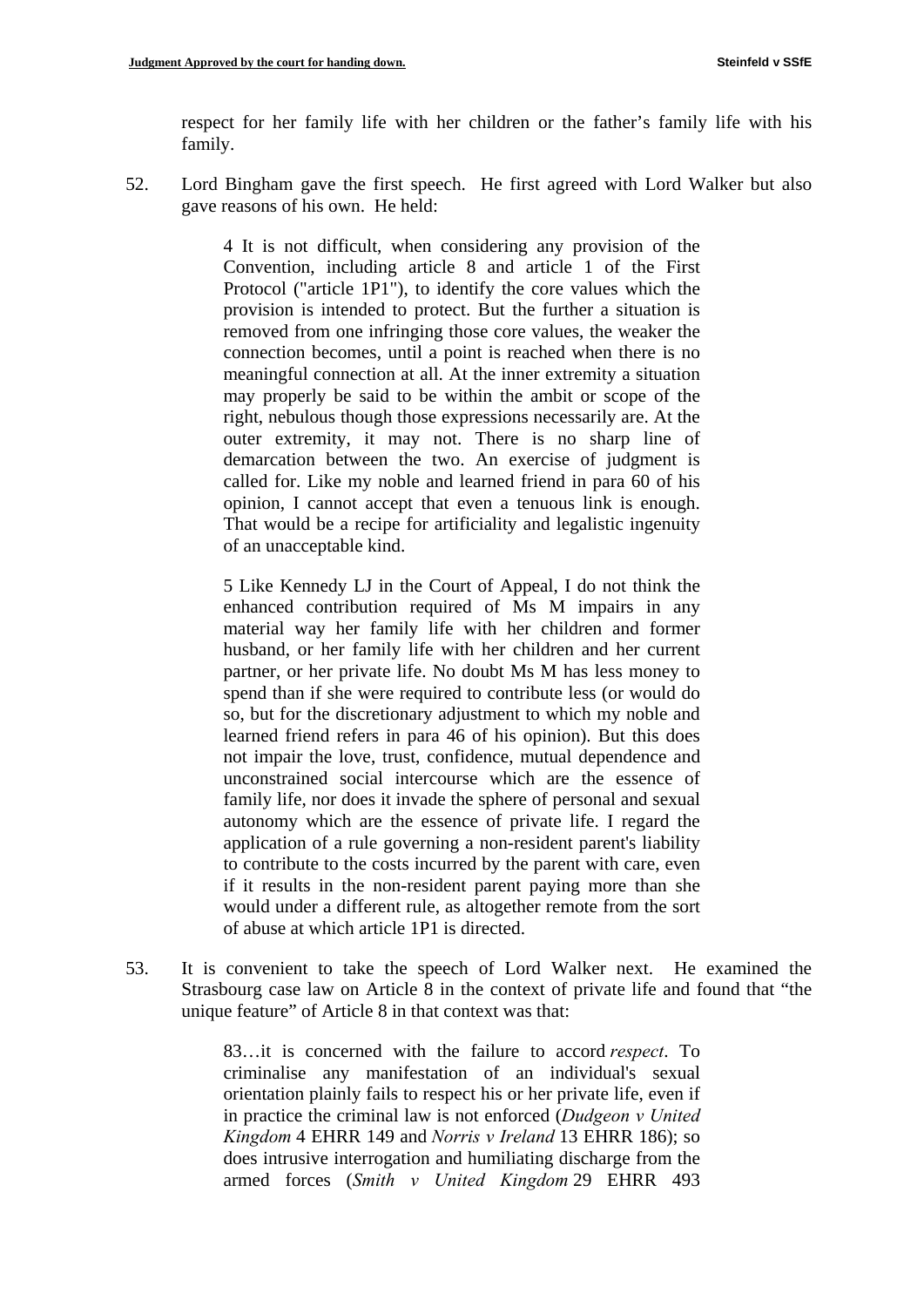and *Lustig-Prean v United Kingdom* 29 EHRR 548). Banning a former KGB officer from all public sector posts, and from a wide range of responsible private-sector posts, is so draconian as to threaten his leading a normal personal life (*Sidabras v Lithuania* 42 EHRR 104). Less serious interference would not merely have been a breach of article 8; it would not have fallen within the ambit of the article at all.

#### 54. He concluded that:

86 Ms M's stronger argument (as regards family life) depends on her present relationship with her same-sex partner. ..

87 … I am content to assume that the unit consisting of Ms M, her new partner and (especially when living with them) their children by their former marriages should be regarded as a family for article 8 purposes. I would also accept that the complicated formulae employed by the 1991 Act and the Regulations are intended to strike a fair balance between the competing demands (on often limited financial resources) of the children (when living away from the new home) and the new household. To that extent the legislation is intended, in a general sort of way, to be a positive measure promoting family life (or, it might be more accurate to say, limiting the damage inevitably caused by the breakdown of relationships between couples who have had children). But I do not regard this as having more than a tenuous link with respect for family life. I do not consider that this way of putting Ms M's case brings it within the ambit of respect for family life under article 8.

88 In my opinion Ms M's case on respect for private life also fails, for similar reasons. There has been no improper intrusion on her private life. She has not been criminalised, threatened or humiliated. The tribunal respectfully recorded that she and her partner "were living in a very close, loving and monogamous relationship". Her complaint is that the state has calculated her liability to contribute to her children's maintenance under a formula which is different from (and on the particular facts of her case, more onerous than) that which would have been used if she had been in a heterosexual relationship. The link with respect for her private life is in my view very tenuous indeed.

55. Mr Squires submits that both Lord Walker and Lord Bingham considered that there had to be an adverse impact on the applicant of the measure said to fall within the ambit of Article 8, and, in addition, Lord Bingham considered that, for an act to fall within the ambit of Article 8, it had to be an interference with the core values or certain core values falling within Article 8, including "love, trust, confidence, mutual dependence and unconstrained social intercourse" which are at the essence of family life and the "sphere of personal and sexual autonomy" which forms the foundation of private life.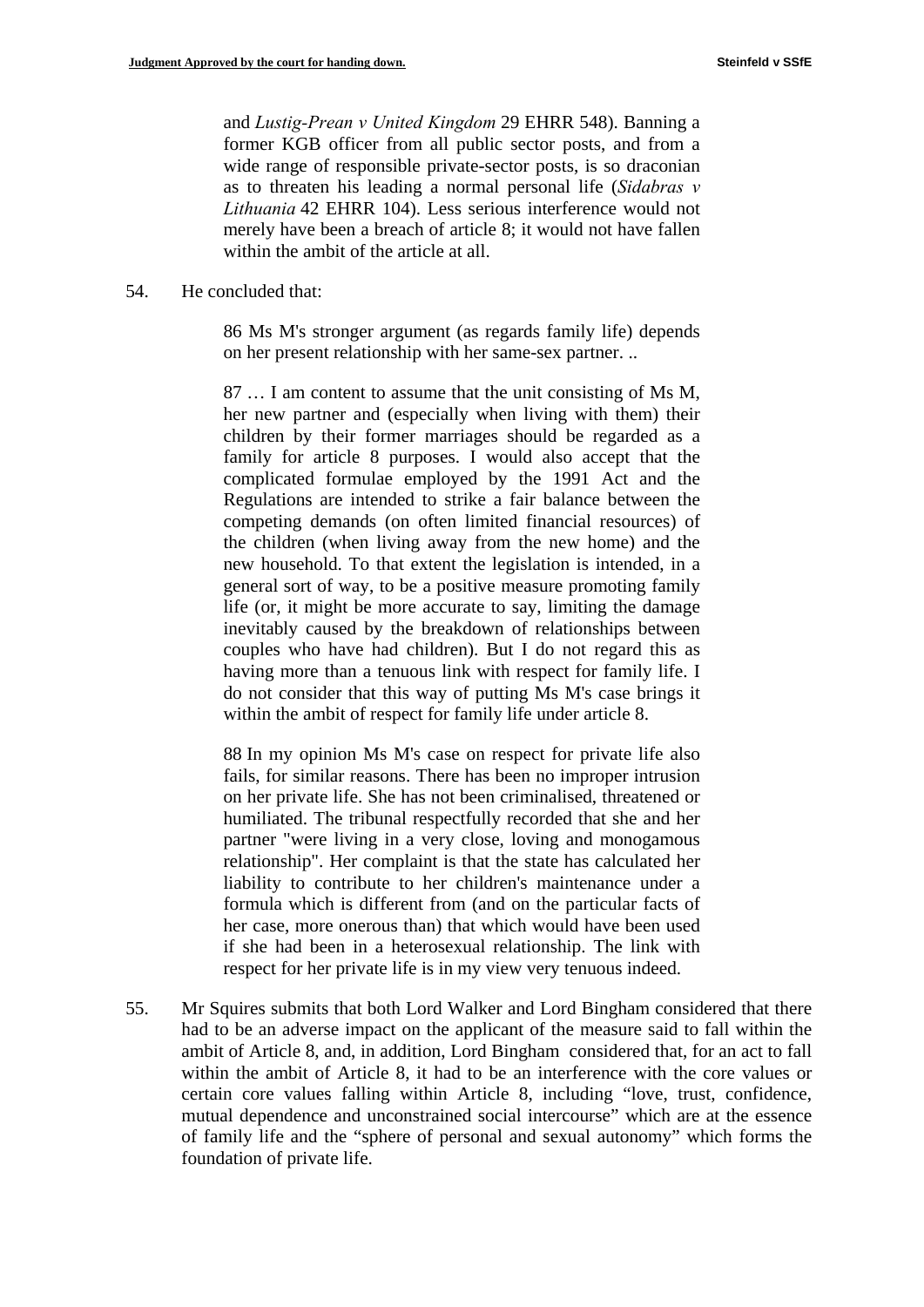- 56. Lord Nicholls (who gave the second speech) concurred in the result but considered that the calculation of child support payments was within the ambit of Article 8. He would have allowed the appeal had the Strasbourg jurisprudence treated the relationship between a same-sex couple as family life. Lord Mance agreed. As it is the reasoning of Lord Bingham, which incorporates that of Lord Walker, which achieved the support of the majority of the House in *Clift*, it is his speech and that of Lord Walker which are binding on us. Mr Squires principally relies on those speeches. In the circumstances it is not necessary to set out extracts from the illuminating speeches of Lord Nicholls, Lord Mance or Lady Hale.
- 57. Likewise, Mr Squires relies on *Wilkinson v Kitzinger* [2007] I FLR 295. Mr Squires submits that, unlike the same-sex couple in *Wilkinson*, the appellants can enter into a marriage. They cannot argue that marriage is not recognised around the world or is regarded as being of lesser value than a civil partnership.

THE APPELLANTS' SUBMISSION: DOMESTIC AUTHORITIES DO NOT MEAN THAT THEY HAVE TO SHOW ADVERSE IMPACT OF SOME TANGIBLE KIND BECAUSE THEY CANNOT ENTER A CP

- 58. Ms Monaghan essentially relies on the fact that the grant of legal recognition of a couple's relationship is, as I have explained, under Strasbourg case law one of the modalities whereby the state fulfils its positive obligation to ensure respect for family life. So, she submits, *M v SSWP* is distinguishable*.* She submits that, while there may be some doubt whether, when a state imposes an obligation on a separated parent who is not the sole carer to contribute to the maintenance of children of the couple, it is promoting family life, it is clearly doing so when it provides legal recognition for couples who are committed to each other. This submission is therefore another way of putting the point that the promotion of civil unions for those who enjoy a family life for Convention purposes is within the ambit or scope of Article 8. Basing herself on her "modalities" argument, Ms Monaghan submits that the measure in issue in *M v SSWP* would have come within Article 8 as one of the means by which the state demonstrated its respect for family life were it not for the fact that at that time the Strasbourg Court did not recognise that same-sex couples enjoyed "family life". She submits that the alternative test of connection to Article 8 values has to be applied in context. The closer the measure to the core of the values protected by Article 8 the less impact has to be shown.
- 59. Moreover, Ms Monaghan submits, there is impairment and humiliation in this case. Opposite-sex couples who do not wish to marry do not have the same right to legal recognition for their relationship as same-sex couples and they lose some very valuable rights.

MY CONCLUSIONS ON WHETHER THERE IS BINDING HOUSE OF LORDS AUTHORITY THAT ADVERSE IMPACT IS REQUIRED

- 60. In my judgment, the various strands in Mr Squires' argument must be separated out. I will deal with his complex arguments in turn.
- *(1) "Personal interests close to the core values of" Article 8 include the right to obtain legal recognition of a couple's relationship*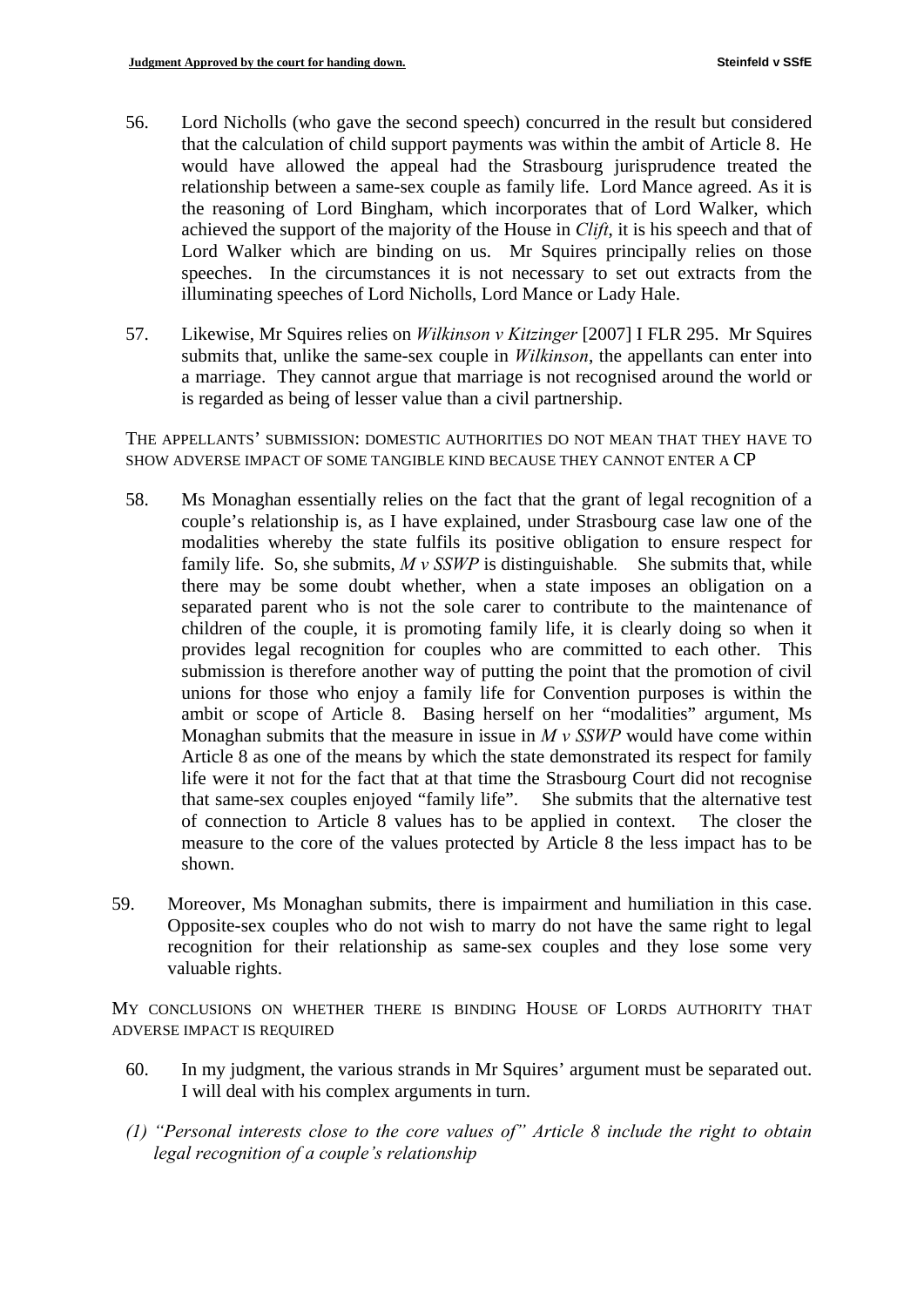- 61. Lord Bingham's phrase "personal interest close to the core values" of a Convention right is a synthesis of the approach of the Strasbourg Court. In Strasbourg jurisprudence, the core or very essence of a right represents the limits to the state's power to qualify or justify a departure from a right. The core of a right is ascertained by identifying the values at stake. It means that the Convention is only concerned with disputes about discrimination which are "of moment" and not peripheral issues. In addition to be able to complain to the Strasbourg Court, the applicant must, under Article 34 of the Convention, be a victim of a violation of a Convention right. He must therefore have a personal interest in the violation. Lord Bingham's list of matters which he said were the essence of family life, namely love, trust, confidence, mutual dependence and unconstrained social intercourse, is a list by reference to a term derived from Strasbourg jurisprudence. That list should not therefore be treated as tied to the meaning which the Strasbourg Court gave to family life at the time of the *M* judgment. The meaning of the "core values" of family life must be read accordingly.
- 62. On that basis, I have no doubt that we are not prevented by  $M v$  SSWP from holding that the legal recognition of a couple's relationship will in general be regarded as of moment and a matter in which that couple has a personal interest. This represents the current state of Strasbourg case law. Thus, for example, in *Oliari*, the Strasbourg Court made it clear that the need for legal recognition and the conferral of important rights were "facets of an individual's existence and identity" ([177]). It also described the applicants' interests as "momentous" ([185]). Moreover, the Strasbourg Court recognised that civil unions had an "intrinsic value" for cohabiting same-sex partners [174], set out in paragraph 32 above. The legal recognition which a civil union gave would of itself "further bring a sense of legitimacy to same-sex couples." ([174]).
- *(2) M v SSWP does not mean that adverse impact is needed in this case*
- 63. Article 8 contains both negative and positive obligations and the House of Lords had to deal with both types of obligation.
- 64. This distinction is most evident in the speech of Lord Walker. In my judgment, in paragraphs 87 and 88 Lord Walker drew a distinction between the positive and negative obligations in Article 8. In paragraph 87, Lord Walker addressed the positive obligation to promote family life. In relation to this obligation, the test of ambit was whether the link was too tenuous. By contrast, Lord Walker's reference in paragraph 88 of his speech to Ms M not being "criminalised, threatened or humiliated" is in the context of a negative obligation not to interference with private life. Family life did not apply. Lord Nicholls make a similar distinction in his speech, particularly at paragraph 17, but, in contrast to Lord Walker, he speaks of adverse impact in the context of positive obligations.
- 65. I can restrict my observations to the speeches of Lord Bingham and Lord Walker. In my judgment, by agreeing with Lord Walker, Lord Bingham agreed with what Lord Walker had said in paragraph 87 about positive obligations. In his own speech, however, he dealt only with negative obligations (of which Lord Walker gave examples in paragraph 83 of his judgment).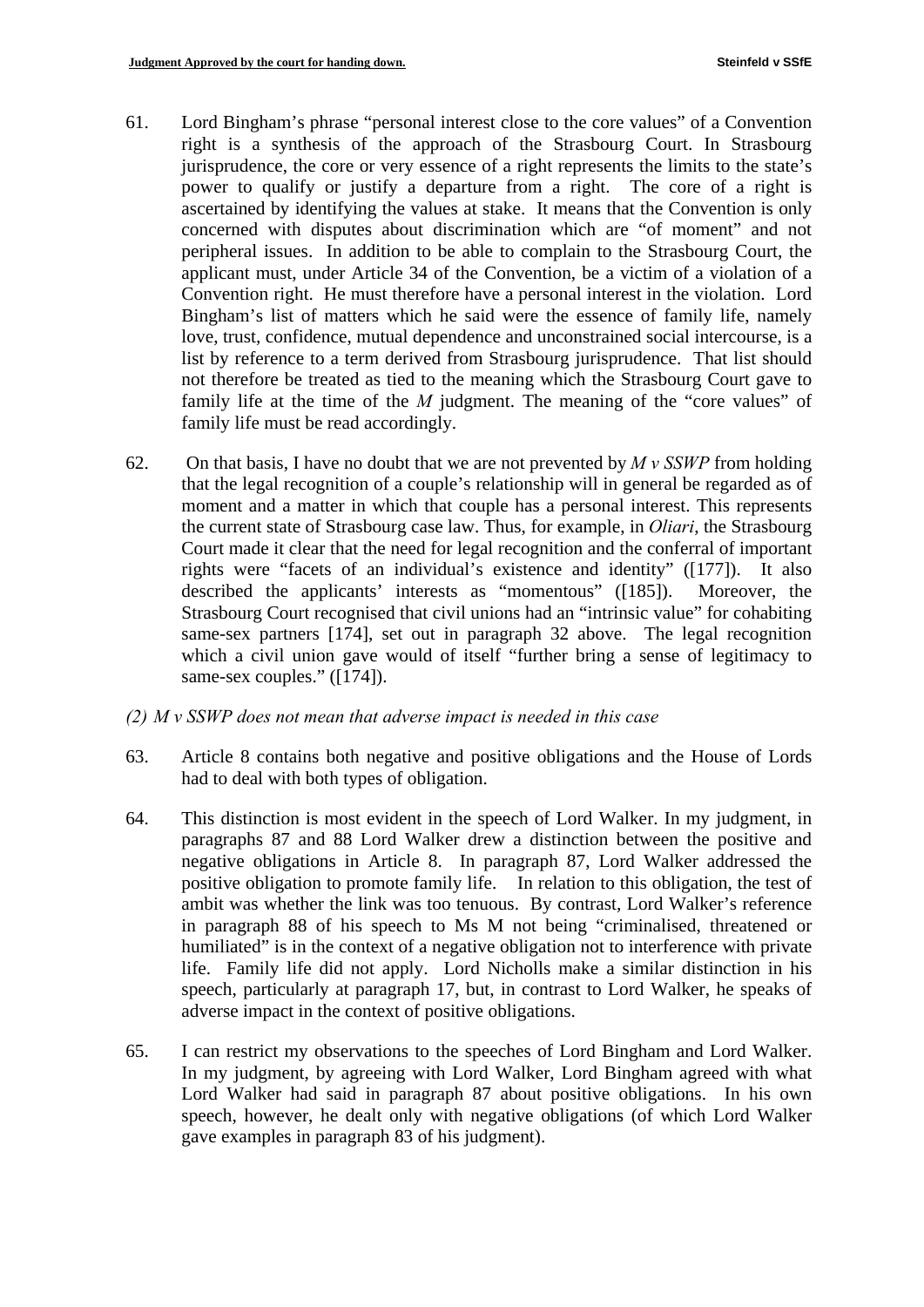- 66. In my judgment, in paragraphs 4 and 5 of his speech (paragraph 52 above), Lord Bingham was dealing only with the negative obligation in Article 8 to desist from any lack of respect for family or private life. He identified certain core values falling within Article 8, as mentioned in paragraph 55 above. He held that the further a situation was removed from "infringing" those core values, the weaker the connection becomes until a point is reached when there is no meaningful connection with Article 8 at all. In *M*, there was no impairment with family life or the core values which were the essence of family life.
- 67. In my judgment, that is why Lord Bingham only required there to be an adverse impact in the context of the negative obligations in Article 8. On the case of positive obligations, the test is whether the link was too tenuous. The link in *M* was on any basis extremely tenuous for the reasons which Lord Bingham and other members of the House explained.
- 68. That is not the situation in this case. The positive obligation spelt out in *Oliari* is to "ensure effective respect for the rights protected by Article 8" (*Oliari*, [159]). It is clear from *Oliari*, *Vallianatos* and *Schalk* that a couple whose claim depends on that positive obligation in circumstances where the state has failed to set up a system for recognising their relationship is within the ambit of Article 8. In my judgment, the only test with which this Court needs to be concerned is this case is the test of link and whether the appellants' claim was too tenuous.
- 69. This Court does not need to get into the question whether the tests laid down in  $M v$ *SSWP* accord with Strasbourg case law in other circumstances. It is clearly one view of the Strasbourg case law that, provided a complainant has victim status, any question about the intensity of the link or impairment fall to be made in the context of justification not in relation to ambit, but that is likely to be a matter for the Supreme Court and not this Court. This was one of the points made by Lady Hale in her dissenting judgment ([111]).
- *(3) Wilkinson v Kitzinger is not binding and depends on a narrow view of family life*
- 70. The judge held that she was bound as a matter of judicial comity to follow and agreed with the reasoning of Sir Mark Potter P in *Wilkinson v Kitzinger*. In that case, Sir Mark Potter P accepted that for a violation to be within the ambit of Article 8 the measure had to demonstrate lack of respect for family life, relying principally on paragraph 88 of the speech of Lord Walker in *M v SSWP* (see [84], [88] and [107] of the judgment of Sir Mark Potter P). As explained, I do not consider that that is the correct interpretation of *M v SSWP.*
- 71. For the reasons already given in paragraphs 26 to 45 above, Strasbourg jurisprudence does not in my judgment have the effect that the marriage option prevents the appellants, subject to justification from establishing a potential violation of Article 14 taken with Article 8.
- *(4) So Strasbourg case law on ambit as explained above should be applied*
- 72. In general, as Lord Nicholls said in *M* (at 29), it would be: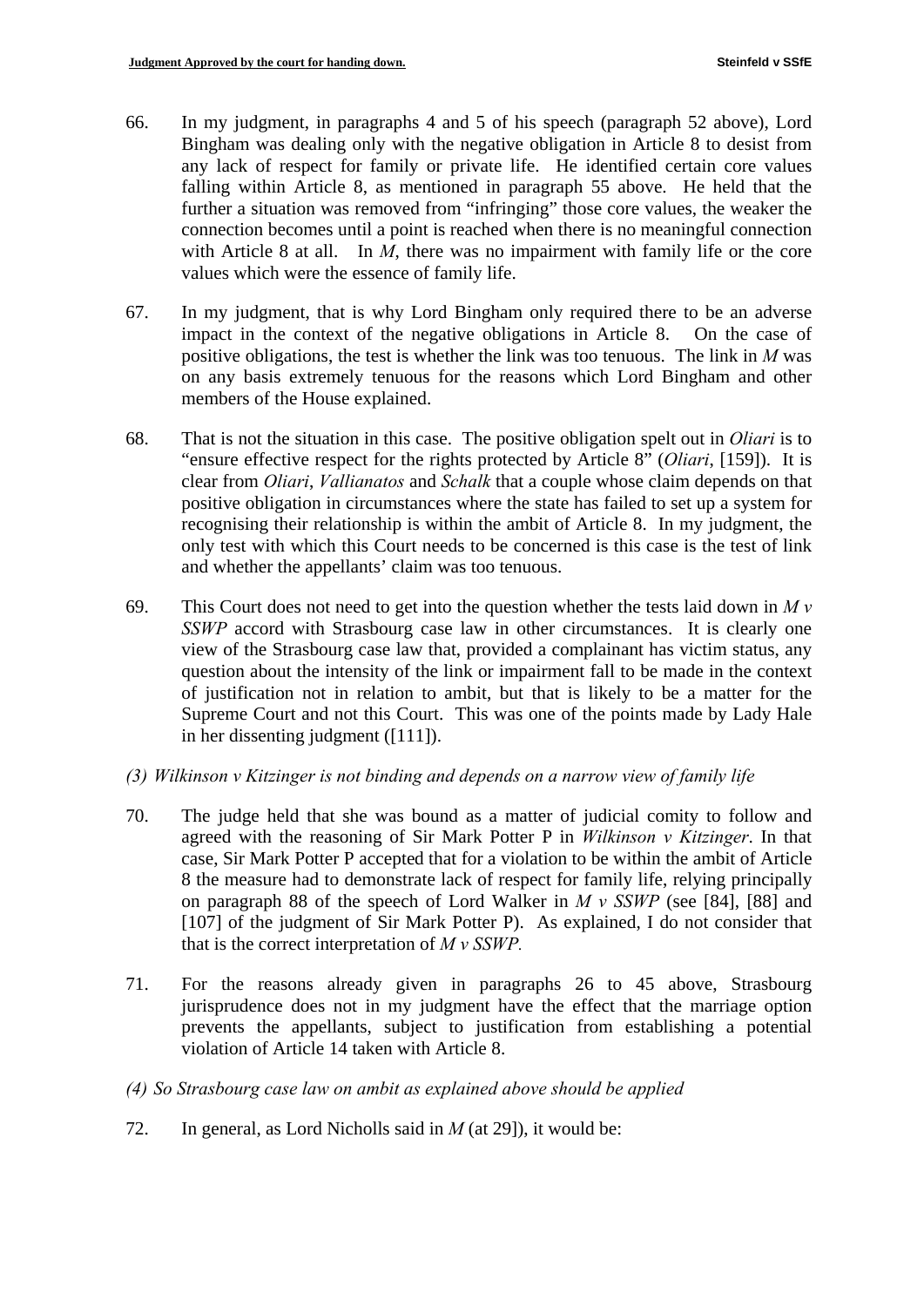highly undesirable for the courts of this country, when giving effect to Convention rights, to be out of step with the Strasbourg interpretation of the relevant Convention article.

73. In my judgment, for the reasons given above, *M* does not prevent this Court from applying current Strasbourg jurisprudence on the question of the ambit issue. I see no reason not to follow what Lord Nicholls said about the undesirability of being out of step with Strasbourg. I would therefore apply the Strasbourg jurisprudence which I have analysed in this judgment. On that basis, I would hold that the appellants succeed on the ambit issue.

### **Conclusion on Issue 1**

74. The appellants have established that their claim falls within the ambit of Article 8. The bar constitutes a difference in treatment on the grounds of their sexual orientation. They have therefore established a potential violation of Article 14 of the Convention, taken with Article 8. The remaining question is whether the Secretary of State can establish that the difference in treatment is justified.

### **DETAILED ANALYSIS OF ISSUE 2: IS THE POTENTIAL VIOLATION JUSTIFIED?**

75. The question of justification must be considered on the basis that the appellants have established that, subject to justification, their claim falls within the ambit of Article 14 taken with Article 8. This is important because it means that the Secretary of State has to show that the potential violation of the appellants' rights will be removed by the steps she proposes to take. Justification involves questions of law and fact. I start with the questions of law, then illustrate the approach of the courts by reference to *Oliari* and then consider the facts in this case.

### **Justification: legal aspects**

#### (1) GENERAL PRINCIPLES AND BURDEN OF PROOF

- 76. For justification to be established, the retention of the bar must both serve a legitimate aim and be proportionate. In *Oliari* the complaint was based solely on Article 8 so for a statement of the test for justification where a complaint is based on Article 14 taken with Article 8 I take *Schalk*. Then I will return to track the reasoning in *Oliari*, which is instructive for the purposes of understanding and analysing the arguments in this case.
- 77. In *Schalk*, the Strasbourg Court summarised the overriding principles of justification. It adopted a strict standard: the measures had to be suitable to achieve the aim in question, and the discrimination had to be necessary. The Strasbourg Court also stated that the burden of proof in matters of justification is on the state:

85 In cases in which the margin of appreciation afforded to States is narrow, as is the position where there is a difference in treatment based on sex or sexual orientation, the principle of proportionality does not merely require the measure chosen to be suitable in principle for achievement of the aim sought. It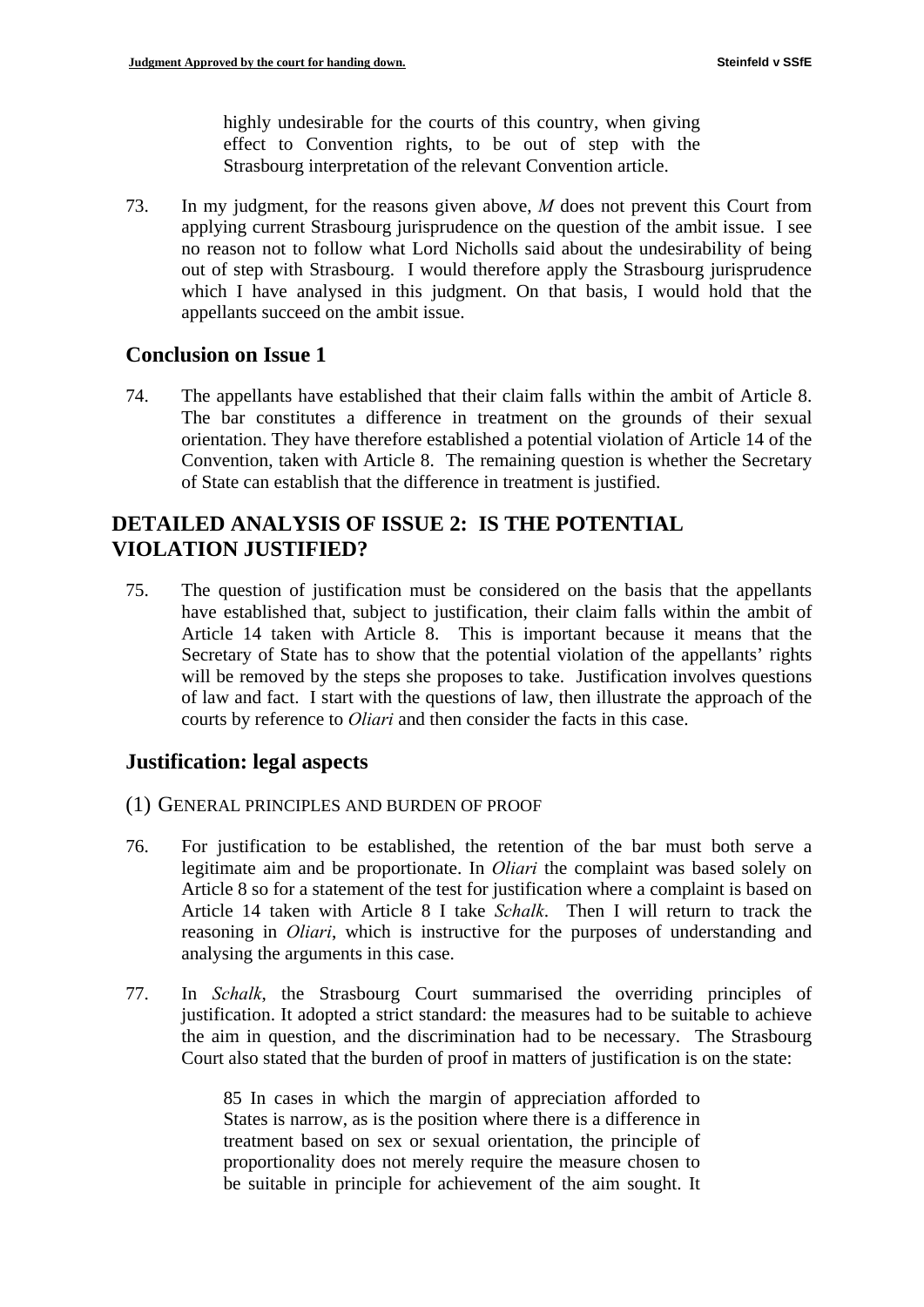must also be shown that it was necessary, in order to achieve that aim, to exclude certain categories of people – in this instance persons living in a homosexual relationship – from the scope of application of the provisions in issue (see *Karner*, § 41, and *Kozak*, § 99, both cited above). According to the caselaw cited above, the burden of proof in this regard is on the respondent Government. It is therefore for the Greek Government to show in the instant case that it was necessary, in pursuit of the legitimate aims which they invoked, to bar samesex couples from entering into the civil unions provided for by Law no. 3719/2008 (see, to similar effect, *X and Others v. Austria*, cited above, § 141). (*Vallianatos*).

### MARGIN OF APPRECIATION (OR DISCRETION) AVAILABLE TO THE STATE UNDER STRASBOURG CASE LAW

78. The Strasbourg Court in *Schalk* pointed out that a "margin of appreciation" (margin of discretion) is granted to a Convention State in assessing when circumstances justify differences in otherwise similar situations and in making decisions when a measure is one of "economic or social strategy":

> 96 The Court has established in its case-law that in order for an issue to arise under Article 14 there must be a difference in treatment of persons in relevantly similar situations. Such a difference of treatment is discriminatory if it has no objective and reasonable justification; in other words, if it does not pursue a legitimate aim or if there is not a reasonable relationship of proportionality between the means employed and the aim sought to be realised. The Contracting States enjoy a margin of appreciation in assessing whether and to what extent differences in otherwise similar situations justify a difference in treatment (see *Burden v. the United Kingdom* [GC], no. 13378/05, § 60, ECHR 2008).

79. Another situation in which the Strasbourg Court allows a wide margin of appreciation is where (as now) there is no consensus among Convention States as to whether a state should provide any means of registering a civil union and where (as here) the state has to balance the conflicting interests of the general public and the Convention rights of a section of the public. The Strasbourg Court made this point in *Oliari*:

> 162 In implementing their positive obligation under Article 8 the States enjoy a certain margin of appreciation. A number of factors must be taken into account when determining the breadth of that margin. In the context of "private life" the Court has considered that where a particularly important facet of an individual's existence or identity is at stake the margin allowed to the State will be restricted (see, for example, *X and Y*, cited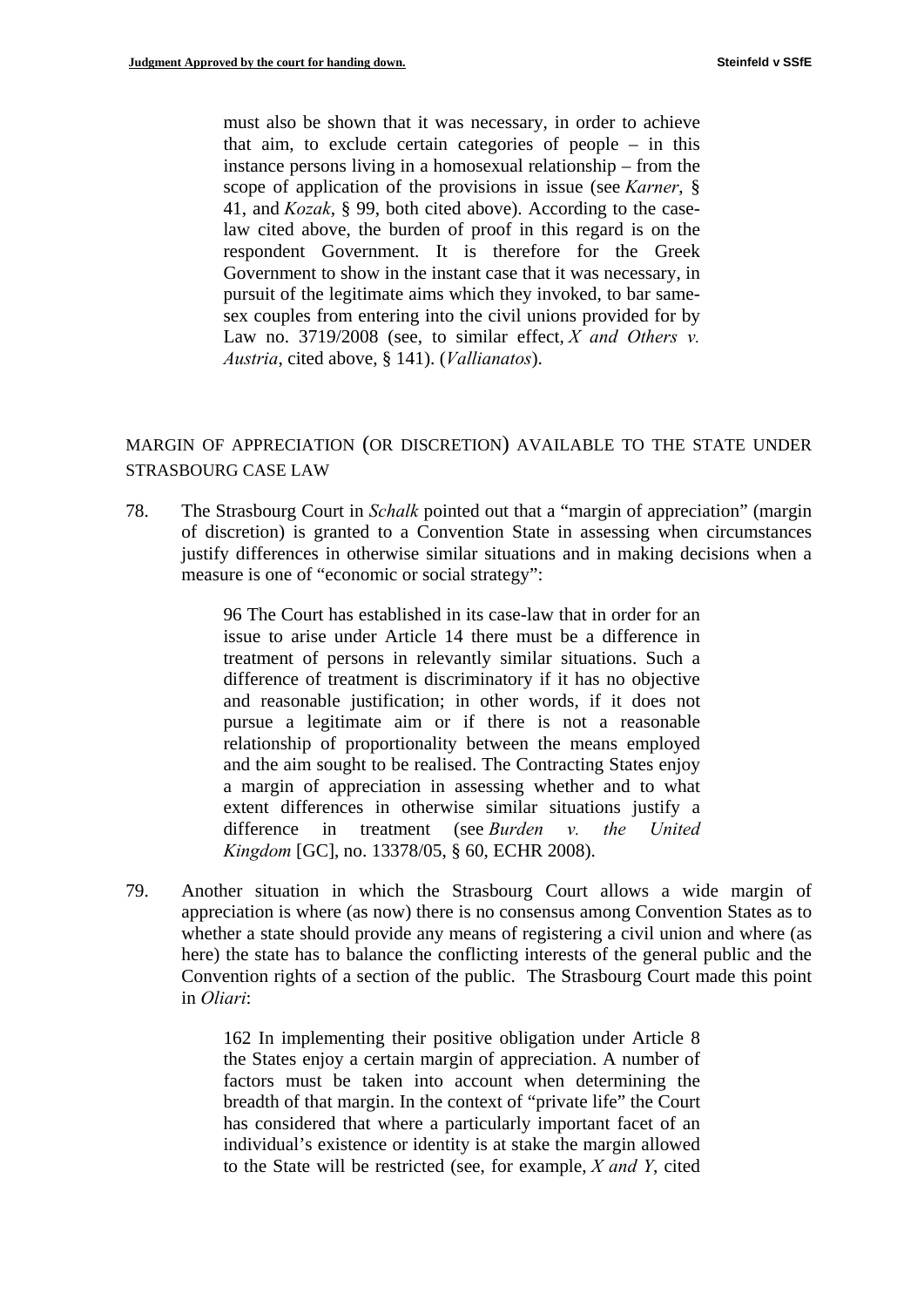above, §§ 24 and 27; *Christine Goodwin*, cited above, § 90; see also *Pretty v. the United Kingdom*, no. 2346/02, § 71, ECHR 2002-III). Where, however, there is no consensus within the member States of the Council of Europe, either as to the relative importance of the interest at stake or as to the best means of protecting it, particularly where the case raises sensitive moral or ethical issues, the margin will be wider (see *X, Y and Z v. the United Kingdom*, 22 April 1997, § 44, *Reports* 1997-II; *Fretté v. France*, no. 36515/97, § 41, ECHR 2002-I; and *Christine Goodwin*, cited above, § 85). There will also usually be a wide margin if the State is required to strike a balance between competing private and public interests or Convention rights (see *Fretté*, cited above, § 42; *Odièvre v. France*[GC], no. 42326/98, §§ 44-49, ECHR 2003-III; *Evans v. the United Kingdom* [GC], no. 6339/05, § 77, ECHR 2007-I; *Dickson v. the United Kingdom* [GC], no. 44362/04, § 78, ECHR 2007-V; and *S.H. and Others*, cited above, § 94).

80. However, as this last citation indicates, serious reasons are required to justify discrimination on the grounds of sex or sexual orientation. The present case falls into that category. The Strasbourg Court thus held in *Schalk*:

> 97 On the one hand, the Court has held repeatedly that, just like differences based on sex, differences based on sexual orientation require particularly serious reasons by way of justification (see *Karner*, cited above, § 37; *L. and V. v. Austria*, cited above, § 45; and *Smith and Grady*, cited above, § 90). On the other hand, a wide margin of appreciation is usually allowed to the State under the Convention when it comes to general measures of economic or social strategy (see, for instance, *Stec and Others v. the United Kingdom* [GC], nos. 65731/01 and 65900/01, § 52, ECHR 2006-VI).

> 98 The scope of the margin of appreciation will vary according to the circumstances, the subject matter and its background; in this respect, one of the relevant factors may be the existence or non-existence of common ground between the laws of the Contracting States (see *Petrovic*, cited above, § 38).

DOMESTIC CASE LAW RECOGNISES THE SECRETARY OF STATE'S AREA OF JUDGMENT

81. There are many authorities on this point. Notably Lord Hope in *R v DPP ex parte Kebeline* [2000] 2 AC 326, 381 held that, in matters such as proportionality, difficult choices may have to be made by the executive or legislature between individual rights and the society's needs and that in some circumstances the courts recognise that there is an "area of judgment" within which it will defer on democratic grounds to the considered opinion of the decision-maker or legislature. Mr Squires also referred to *R*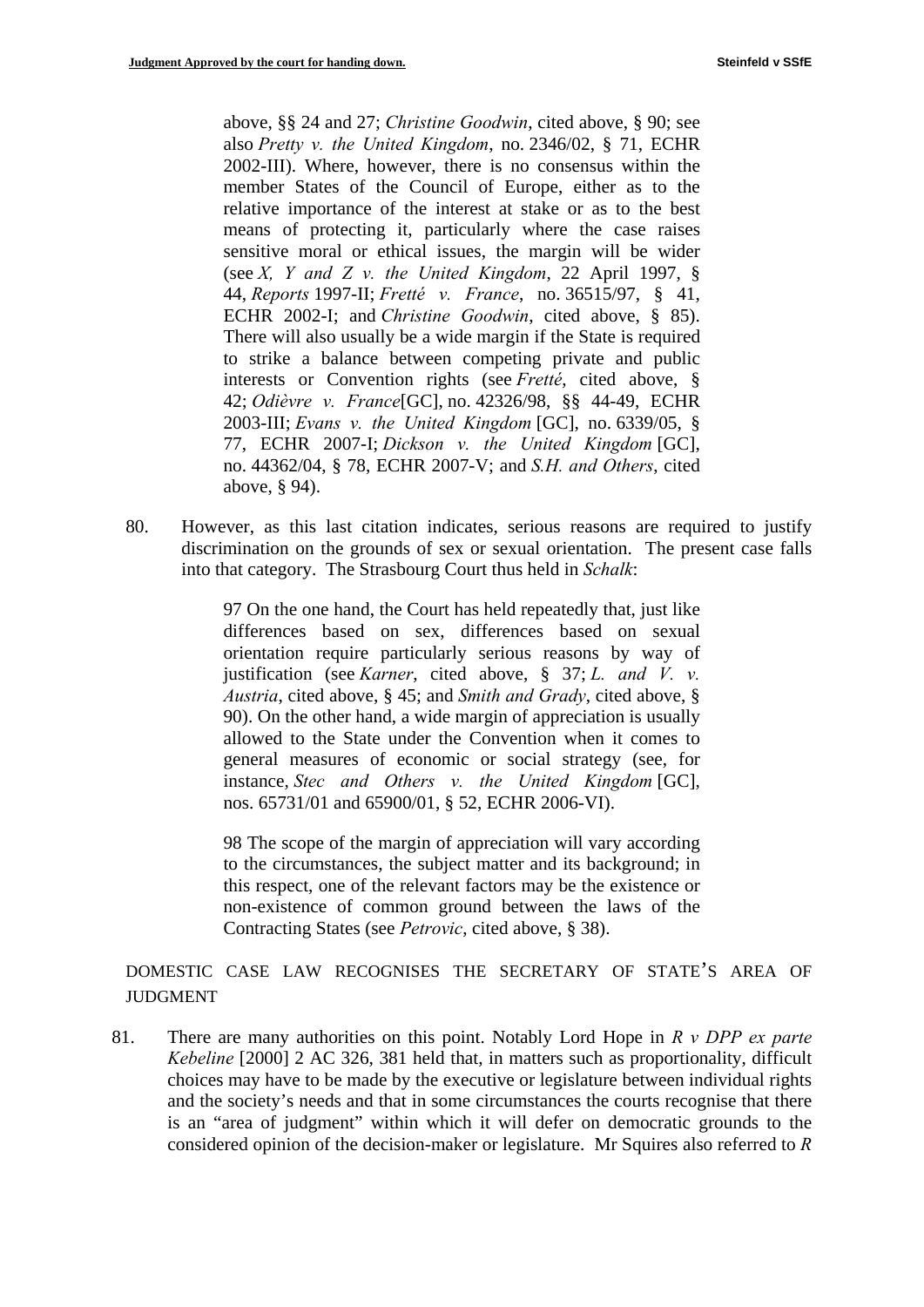(Countryside Alliance) v Attorney General [2008] 1 AC 719, [45] per Lord Bingham. *(JS) v SSWP* [2015] 1 WLR 1449 at [63], [92]-[93] per Lord Reed and to *R* 

*(Countryside Alliance) v Attorney General* [2008] 1 AC 719, [45] per Lord Bingham. 82. Lord Hope entered a relevant qualification to his holding in *Re G (Adoption: Unmarried Couple)* [2009] AC 173, at [48], which is relevant here:

> Cases about discrimination in an area of social policy, which is what this case is, will always be appropriate for judicial scrutiny. The constitutional responsibility in this area of our law resides with the courts. The more contentious the issue is, the greater the risk is that some people will be discriminated against in ways that engage their Convention rights. It is for the courts to see that this does not happen. It is with them that the ultimate safeguard against discrimination rests.

### A "FAIR BALANCE" MUST BE STRUCK BETWEEN THE INTERESTS OF THE COMPLAINANTS AND THOSE OF THE GENERAL PUBLIC

 balance, it means of course striking a fair balance. In *Oliari*, the Strasbourg Court 83. When, as in the last citation from *Oliari*, the Strasbourg Court refers to striking a described the application of fair balance as follows:

> 175 The Court reiterates that in assessing a State's positive obligations regard must be had to the fair balance that has to be struck between the competing interests of the individual and of the community as a whole. Having identified above the individuals' interests at play, the Court must proceed to weigh them against the community interests.

- 84. Two points are significant. First, the Strasbourg Court specifically makes the point that the obligation in question is a positive obligation of the state, and to be defined by reference to the fair balance. Second the Strasbourg Court does not include words "so far as possible" or words to that effect. In other words, there is no express requirement in this passage to strike the balance so that it ensures respect for the right to the maximum extent. On the other hand, it is clear from paragraph 85 of the judgment in *Schalk* (quoted at paragraph 77 above) that the measure must be suitable and that it must be necessary to exclude the group in question.
- 85. The obligation on the decision-maker to strike a fair balance similarly applies when a domestic court determines whether a particular measure is proportionate.

### **Oliari illustrates the scrutiny to be applied to an issue of justification**

86. In *Oliari*, the Italian state sought to justify its delay in introducing a system for same-sex civil unions on the basis that the question was a social question and the Italian state was seeking to establish consensus in society. The Italian government:

> 176 …considered that "time was necessarily required to achieve a gradual maturation of a common view of the national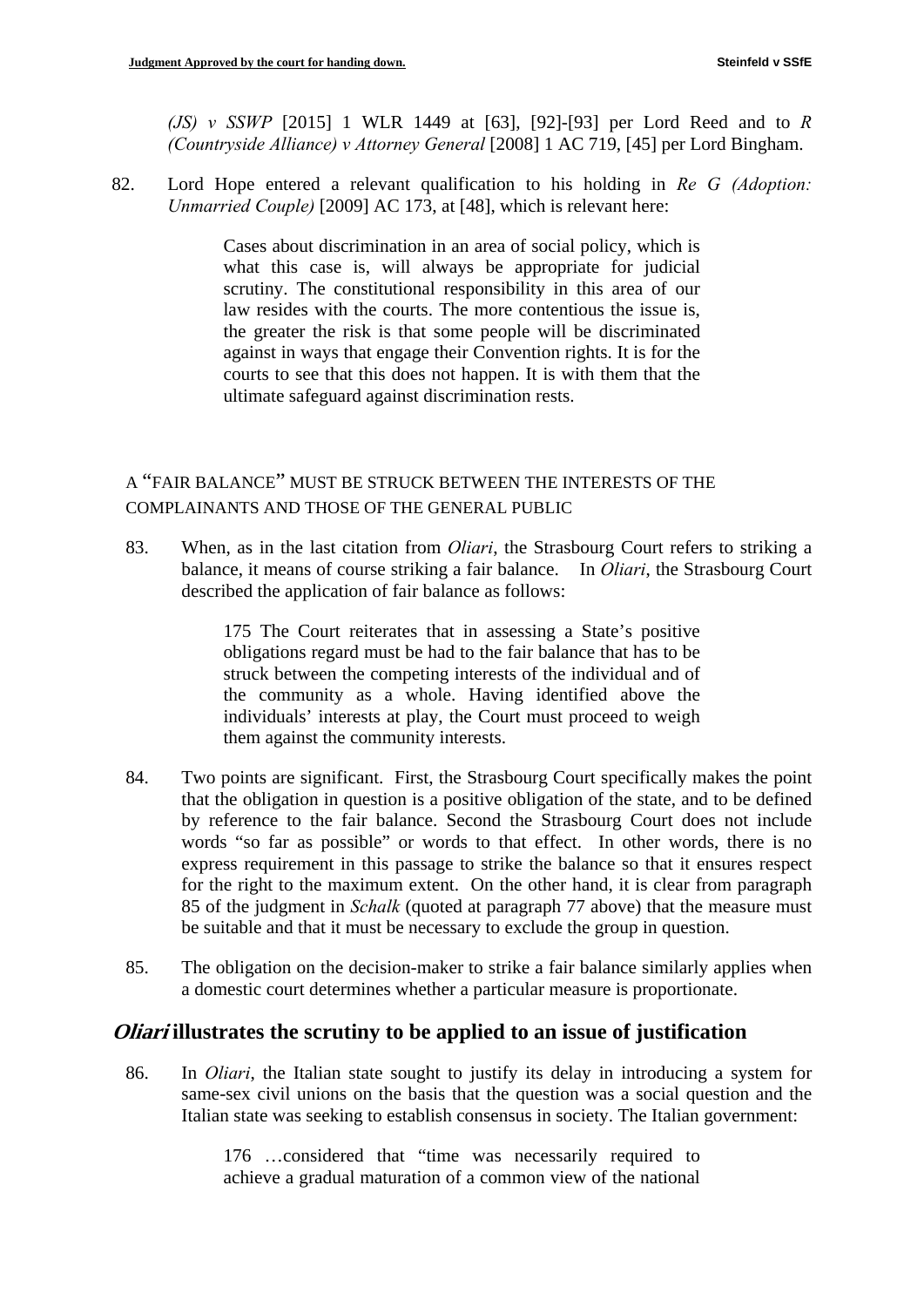community on the recognition of this new form of family". They also referred to "the different sensitivities on such a delicate and deeply felt social issue" and the search for a "unanimous consent of different currents of thought and feeling, even of religious inspiration, present in society". At the same time, they categorically denied that the absence of a specific legal framework providing for the recognition and protection of same-sex unions attempted to protect the traditional concept of family, or the morals of society. The Government instead relied on their margin of appreciation in the choice of times and the modes of a specific legal framework, considering that they were better placed to assess the feelings of their community.

- 87. As to the margin of appreciation, the Strasbourg Court noted that the breadth of that margin depended on a number of factors. It accepted that the case involved sensitive moral or ethical issues but it also noted that the applicants were not asking for highly controversial rights (which would no doubt include such matters as the right to adopt children or to assisted reproduction, which were not given to same-sex partners in *Schalk*) ([177]).
- 88. The Strasbourg Court stressed that the Italian state was usually better placed to assess the community interests but noted that in response to a survey carried out by the Italian Institute for Statistics some 62.8% of respondents thought that same-sex couples living as though they were married should have the same rights as a married opposite-sex couple ([144], [179]).
- 89. The Strasbourg Court noted that there was growing acceptance in Convention States of civil unions for same-sex couples but it was only just a majority of states. The Strasbourg Court also noted similar developments in other parts of the world.
- 90. The Strasbourg Court noted with concern that the Italian state had not implemented the decision of the Constitutional Court and regarded this as undermining the authority of the judiciary ([184]). In addition, the attitude of the Italian government left the applicants in a state of uncertainty "which has to be taken into account" ([184].
- 91. In all the circumstances, the Italian state had exceeded its margin of appreciation. It had violated the applicants' rights under Article 8 by failing to "fulfil their positive obligation to ensure that the applicants have available a specific legal framework providing for the recognition and protection of their same-sex unions" ([185]).
- 92. The result in *Oliari* is not exceptional. The Strasbourg Court also rejected the justification offered by the Greek Government in *Vallianatos* for limiting civil union to opposite-sex couples. This was based on the existence of cohabitation agreements and a desire to protect children. Cohabitation agreements were not adequate because they did not confer official recognition or confer important rights, for example as to inheritance. The desire to protect children did not make it necessary to exclude same-sex couples since the new civil union would be available to childless opposite-sex couples.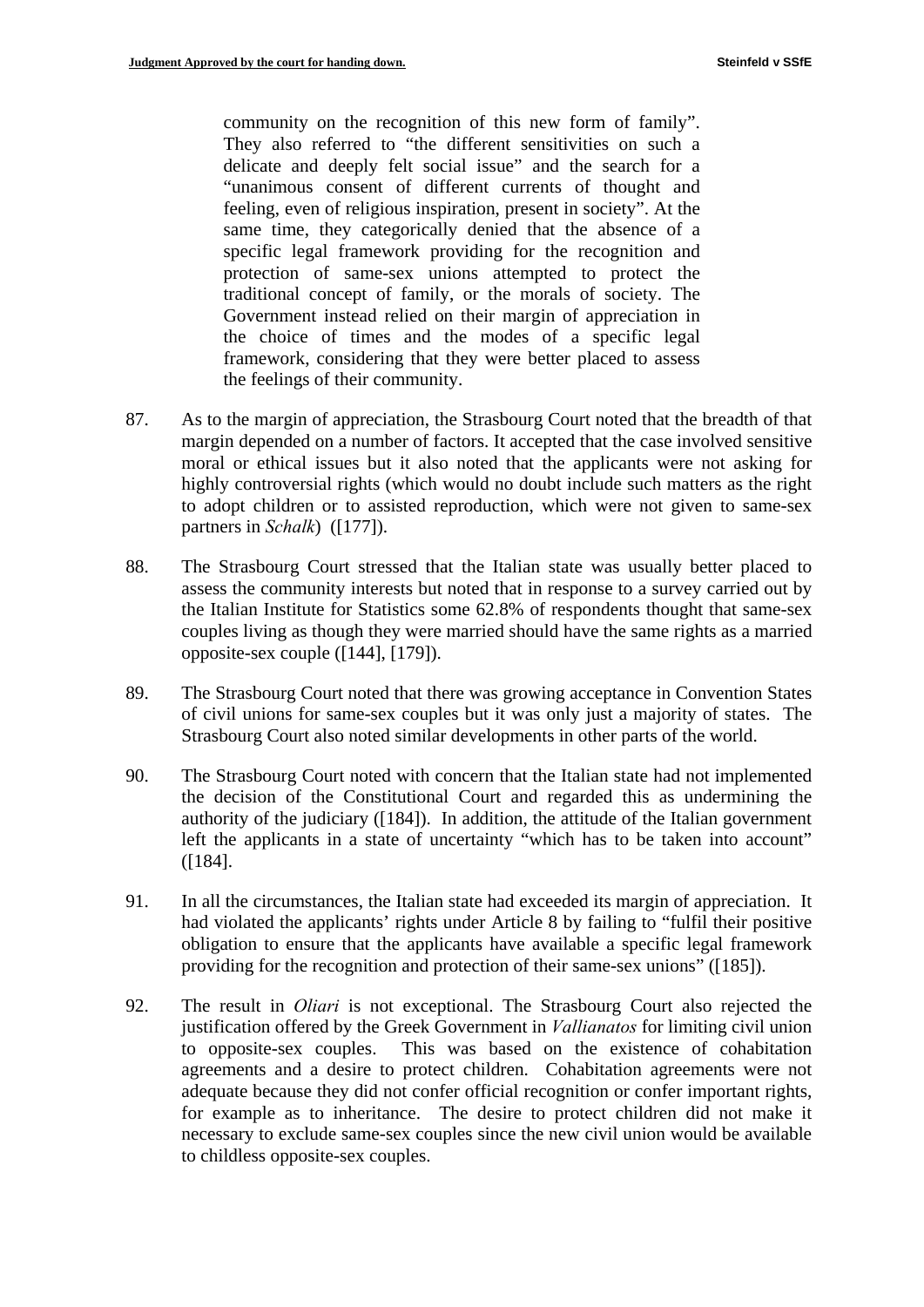### **Justification relied on in this case: the need to await data**

93. The Secretary of State relies on a very different form of justification in this case from that relied on in *Oliari.* I have quoted it in paragraph 3 of this judgment. The Secretary of State has decided not to put forward legislative proposals at this stage either to remove the bar or to abolish CPs. She is waiting to see how same-sex marriage impacts on CPs and for this purpose wants to have "more years' data". Mr Squires has argued the case on the basis that that data is annual data of the same kind as the 2015 statistical bulletin. We have not been told of any other source of information apart from ONS statistics. Mr Squires submits that if CPs were extended to opposite-sex couples now but it was decided to abolish them in a few years' time, the exercise will be "disruptive, unnecessary and extremely expensive". He also contends that the cost of extending CPs to opposite-sex couples will be considerable, but that expense cannot without more be relied on as justification because if it were good justification discrimination would rarely have to be removed. In respectful disagreement with my Lords, I find it difficult to conclude on the evidence that the Secretary of State's policy is any wider than that which I have set out in paragraph 3 above.

### **The Secretary of State's discretionary area of judgment in this case**

- 94. Mr Squires submits that a wide margin must be allowed for the Secretary of State's decision. He puts forward two reasons.
- 95. First, he submits that the decision of the Secretary of State falls within the area of discretionary judgment (or margin of appreciation) in which the courts must defer to the judgment of the Secretary of State. In addition to the authorities cited above, Mr Squires submits that *Schalk* supports the Secretary of State's case. The Strasbourg Court held that Austria did not exceed its margin of appreciation in the timing of the introduction of civil unions for same-sex couples.
- 96. Second, Mr Squires submits that, as illustrated by *Schalk,* the Strasbourg Court recognised that the timing of legislative change is a matter of social strategy, and therefore attracts a wide margin of appreciation where there is no consensus among the other European states. Mr Squires submits that *Vallianatos* applied the same test, and was decided on the basis that Greece had departed from the trend within the Convention States.
	- 97. Ms Monaghan argues that we are not concerned with the margin of appreciation which the Strasbourg Court gives to national authorities because this Court is a domestic court. She submits that under domestic law there would be strict scrutiny.
	- 98. I agree with Ms Monaghan's submission though in my judgment the standard would be strict scrutiny even if Strasbourg jurisprudence was applied. This is because of the importance of the prohibition of discrimination and the grounds on which discrimination is sought to be justified. This case is in critical respects not about the Secretary of State making judgments on social or moral issues (such matters would in any event be for Parliament in this case), but, for the reasons I will endeavour to give below, about the measures which the Secretary of State has put in place to discharge the responsibility of determining how to resolve the issue of discrimination to which the bar gives rise. As that is not a question of social or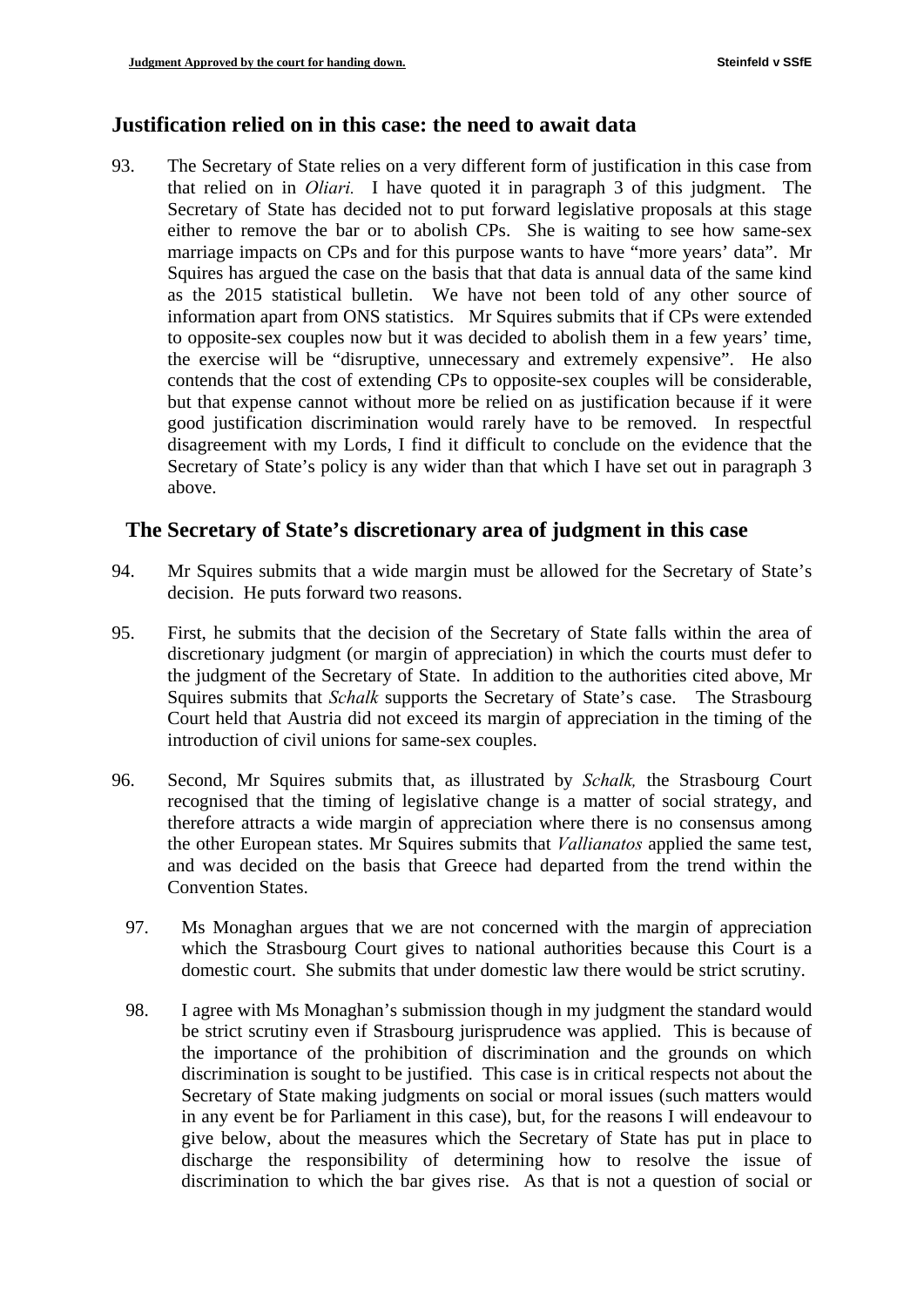moral judgment, but of waiting to see whether the use of CPs by same-sex couples justifies their retention, this Court can examine the measures critically to see if a fair balance is achieved.

- 99. The closest case law (in terms of factual context) is to be found in the jurisprudence of the Strasbourg Court. In *Vallianatos*, for example, Greece sought to justify its potential violation of Article 14 taken with Article 8 by introducing civil unions for opposite-sex couples on two grounds, first that rights could be obtained by a cohabitation agreement and second on the ground that the new measure was to protect children. The Strasbourg Court scrutinised the reasons given for the distinction and rejected them, finding them all within its competence to assess. Lord Hope indicated in *Re G* that a domestic court would adopt a similar approach. I therefore do not consider that *Vallianatos* supports Mr Squires' argument.
	- 100. In my judgment, *Schalk* is materially different because in this case civil partnerships are already part of the law of England and Wales, and the issue is how discrimination in their availability should be brought to an end. The Secretary of State is not in the same position as Austria in *Schalk*. Austria could claim to be part of the emerging consensus on civil unions and thus its delay in introducing a system of civil unions was excusable and not in violation of the Convention. Here, the Secretary of State is considering the possibility of removing the future use of civil partnerships altogether.
	- 101. Moreover, the practice of other Convention States does not give the Secretary of State some further margin. As I point out in the Appendix, the UK is, according to the information provided to us, the only Convention State which enables same-sex couples to enter civil partnerships and not opposite-sex couples. It is the only Convention State which gives same-sex couples two options of obtaining legal recognition but opposite-sex couples only one.

### **The aim of the Secretary of State's policy is legitimate**

- 102. Mr Squires submits that the policy of the Secretary of State is "to wait and see" what effect same-sex marriage has on CPs before making her decision. So the Secretary of State's policy is that set out in the statement of the Government Equalities Office in the 2015 statistical bulletin (see the Appendix to this judgment) that "to fully evaluate the impact of the introduction of [same-sex marriage] more years of data are required". Mr Squires submits that the Secretary of State's "wait and see" policy is justified by the proper and legitimate desire on the part of the Secretary of State to conserve public resources and that must be a legitimate aim. He makes the point, which is clearly right, that the bar was not a potential violation of the rights of the appellants on enactment and it only became a potential violation when same-sex couples were given the right to marry.
	- even in the short-term as the judge suggested (Judgment, [83]). 103. Ms Monaghan submits that the Secretary of State cannot show any legitimate aim as regards *opposite-sex* couples, since the purpose of the delay in making a decision is not for their benefit but for the good of public resources and same-sex couples. She further submits that the effect of the delay on opposite-sex couples is not marginal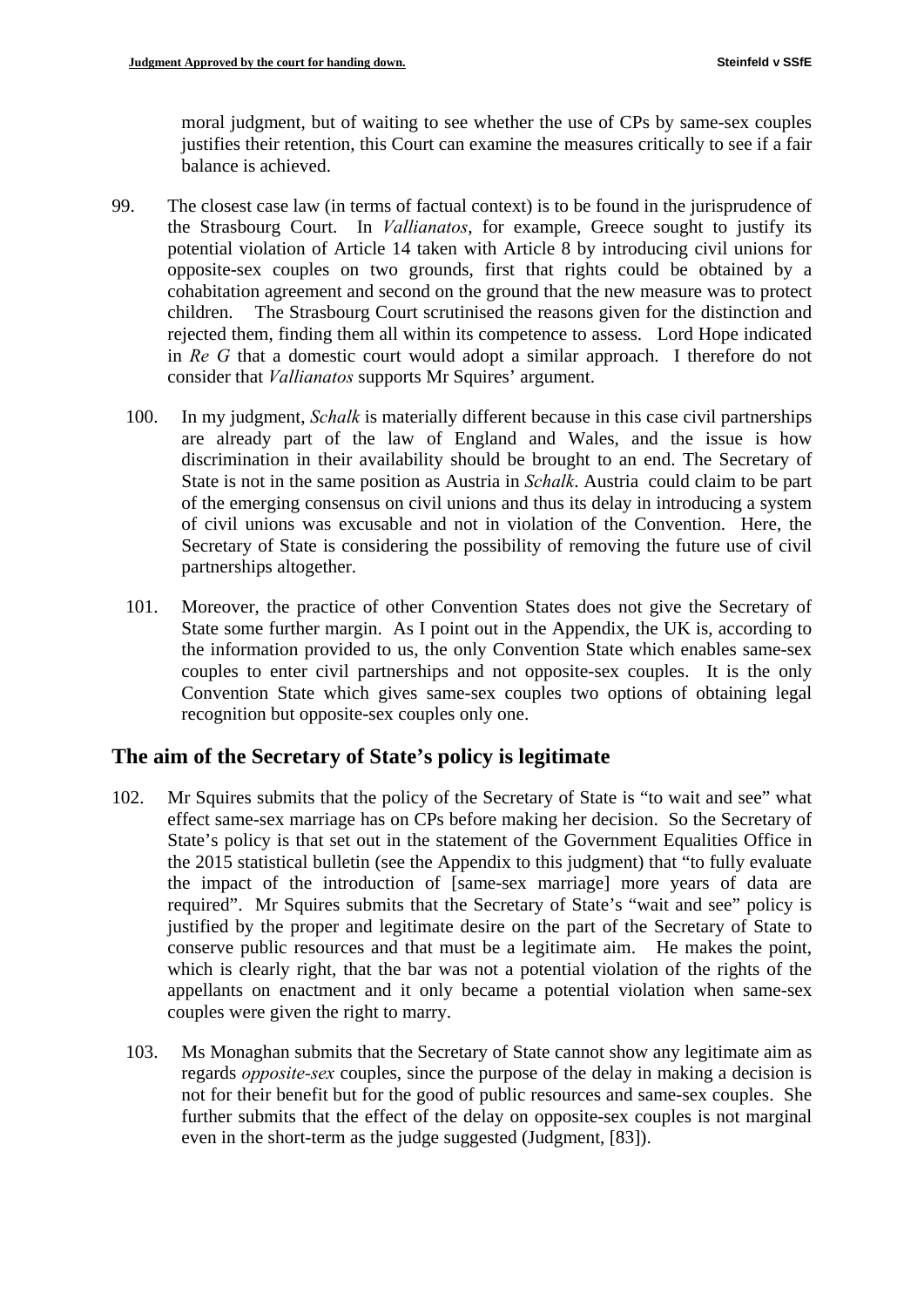- 104. Mr Squires' submission is consistent with the legitimate aim which the judge found, namely "the legitimate aim of avoiding the unnecessary disruption and the waste of time and money that plunging into a programme of legislative reform without waiting is likely to produce." (Judgment, [87]). It plainly does not take account of the interests of the appellants who wish CPs to be available to those of the opposite sex.
- 105. As the state has the option to eliminate the discrimination in any way it sees fit, it must be entitled to some time to make its choice. This point is made by Lord Hoffmann in the passage from *R (Hooper) v Secretary of State for Work & Pensions*  [2005] 1 WLR 1681 at [61], which Beatson LJ cites at paragraph 167 below. (It is to be noted, however, that in *Walden v Liechtenstein* (App 33916/96), on which Lord Hoffmann relied, the Convention-compliant legislative reforms (for removing sex discrimination in the social benefits system with prospective effect) were already in the course of preparation.) I would, therefore, accept that there is a legitimate aim served by the Secretary of State's policy of wait and see.
- 106. In making her decision the Secretary of State is entitled to have regard to the need to conserve public resources, even if the present situation is discriminatory (see *R(JS)*  at [63]). However, the only resources relevant here are the resources unnecessarily incurred if there is a change in the law which has to be reversed. There is bound to be expenditure in terms of preparing legislation, inter-departmental consultation and so on whichever route is taken, so that tranche of resources must be left out of account.

#### **Submissions on whether the test of proportionality is met in this case**

- 107. The next question is whether the Secretary of State's policy is proportionate (see paragraph 76 above). The Secretary of State's submission is that the statistical data so far obtained (and summarised in paragraphs 8 to 12 of the Appendix to this judgment) is not enough and that this justifies a policy of "wait and see". The 2014 consultation responses do not show that there is public support for extending CPs to opposite-sex couples. The statistics show that there has been a considerable fall in the formation of new CPs. The institution of same-sex marriage could lead to a change in attitude of same-sex couples to CPs and of opposite-sex couples, like the appellants, to marriage.
- 108. These submissions are linked with the Secretary of State's desire to avoid unnecessary expenditure on proposals that have to be changed in the future. As Mr Squires put it in his written submissions:

58 It is not known what will happen in England and Wales – whether the introduction of marriage for same-sex couples will see the virtual disappearance of civil partnerships (as has occurred in some jurisdictions), or whether there will be significant numbers who continue to opt for civil partnerships. If civil partnerships, in practical terms, virtually disappear as a relevant institution in a few years' time (both in terms of numbers seeking to enter the institution and the social attitude towards it it) it may well be that the government will seek to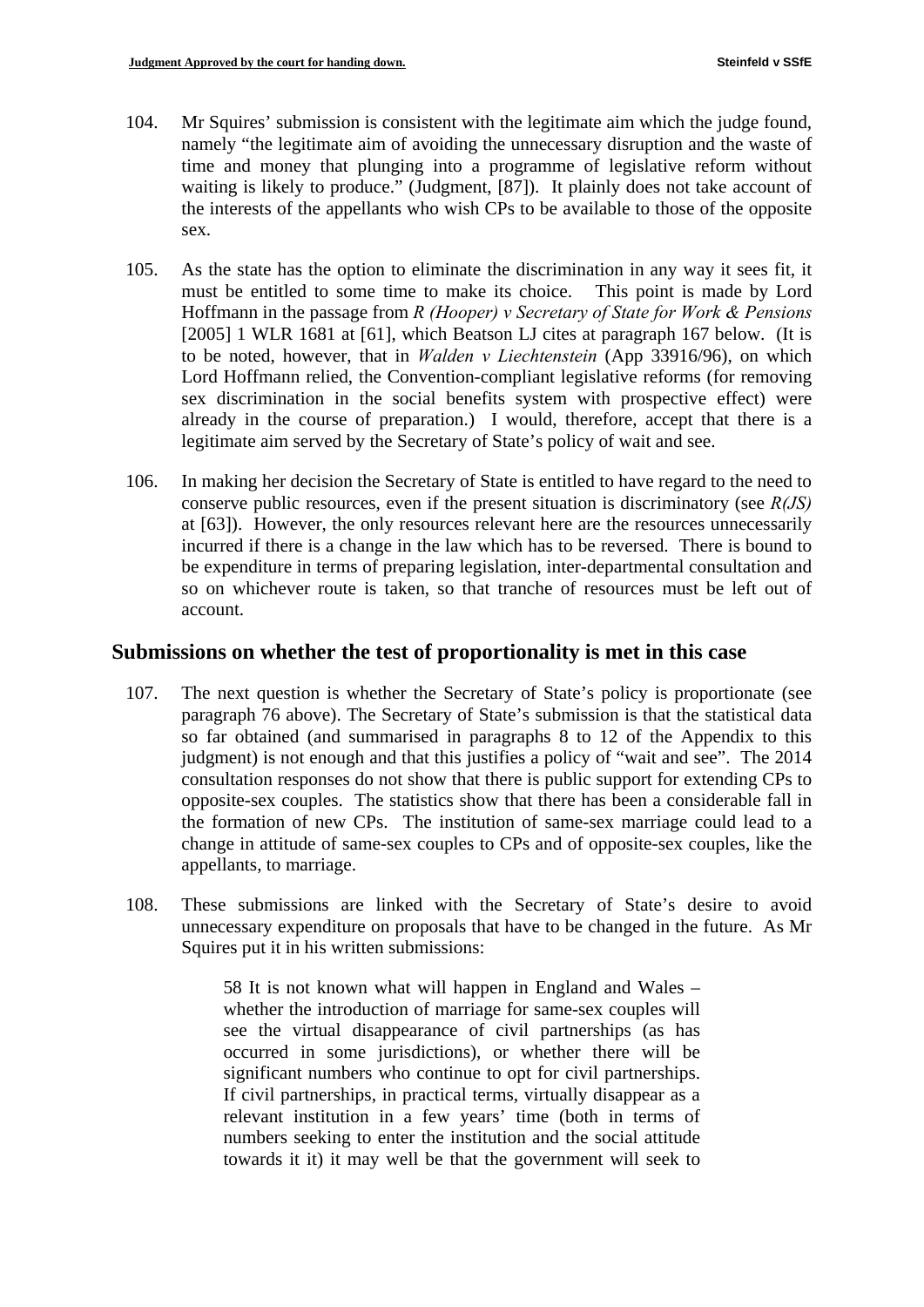persuade Parliament to abolish or phase out civil partnerships and not extend them to opposite-sex couples.

109. Ms Monaghan opposes the policy of "wait and see" and submits that no further time should be given. She points to the high support for extending CPs to opposite-sex couples in the 2012 consultation (see paragraphs 2 and 3 of the Appendix). She submits that those responses were positive and should be preferred to those in the 2014 consultation. She submits that, in any event, this is not a "numbers" matter, meaning that the question of removing the potential discrimination to opposite–sex couples involves wider issues than simply the impact of the 2013 Act on the number of CP formations.

### **Reasons why the Secretary of State's "wait and see" policy does not strike a fair balance and is not proportionate**

- 110. As I explain below, although I am mindful of the Secretary of State's important and heavy responsibility for conserving public resources, in my judgment, she has not discharged the burden of showing that her policy strikes a fair balance and is proportionate for a number of reasons. For the reasons already given (paragraphs 83 to 85 above), her policy has to take account of the interests of the appellants as well as those of the general community. The interests of the latter militate in favour of having as long as possible in order to get the maximum information that statistics can give in order to reduce the risk of unnecessary resource allocation. The interests of the appellants, on the other hand, is in achieving certainty in the shortest feasible time. One of the relevant factors to be borne in mind (but by no means the only factor) is that the discrimination in this case affects one of the closest relationships which one adult has with another and therefore concerns a very important part of their lives and identity.
- (1) THE POLICY OF THE SECRETARY OF STATE IS OPEN-ENDED
- 111. The need to conserve public resources, important as it is, does not prevent the Secretary of State from indicating why the statistics currently available are not enough, what is still needed and her projections (updated from time to time as appropriate) as to the length of further time needed to obtain that. There is no evidence about the adequacy of the statistics. Indeed, there is no evidence at all from any statistician, whether a government statistician or a statistician from the ONS, which has been prepared for the purposes of these proceedings. So the Secretary of State needs to address the question of what statistics might reasonably be expected to show and when.
- 112. There is, moreover, no evidence as to what number of CP formations would be regarded as insignificant. Mr Squires speaks about their "virtual disappearance" (paragraph 110 above). It is a reasonable assumption that that the annual aggregate figure for formations would have to be single or (low) double figures.
- 113. There is also no evidence from the Secretary of State as to the number of years' data which the Secretary of State is currently expecting to receive before she is in a position to make her decision. Mr Squires invited us to identify the appropriate number of years but I do not consider that that is an exercise a court could undertake, certainly in the total absence of expert evidence. We have the statement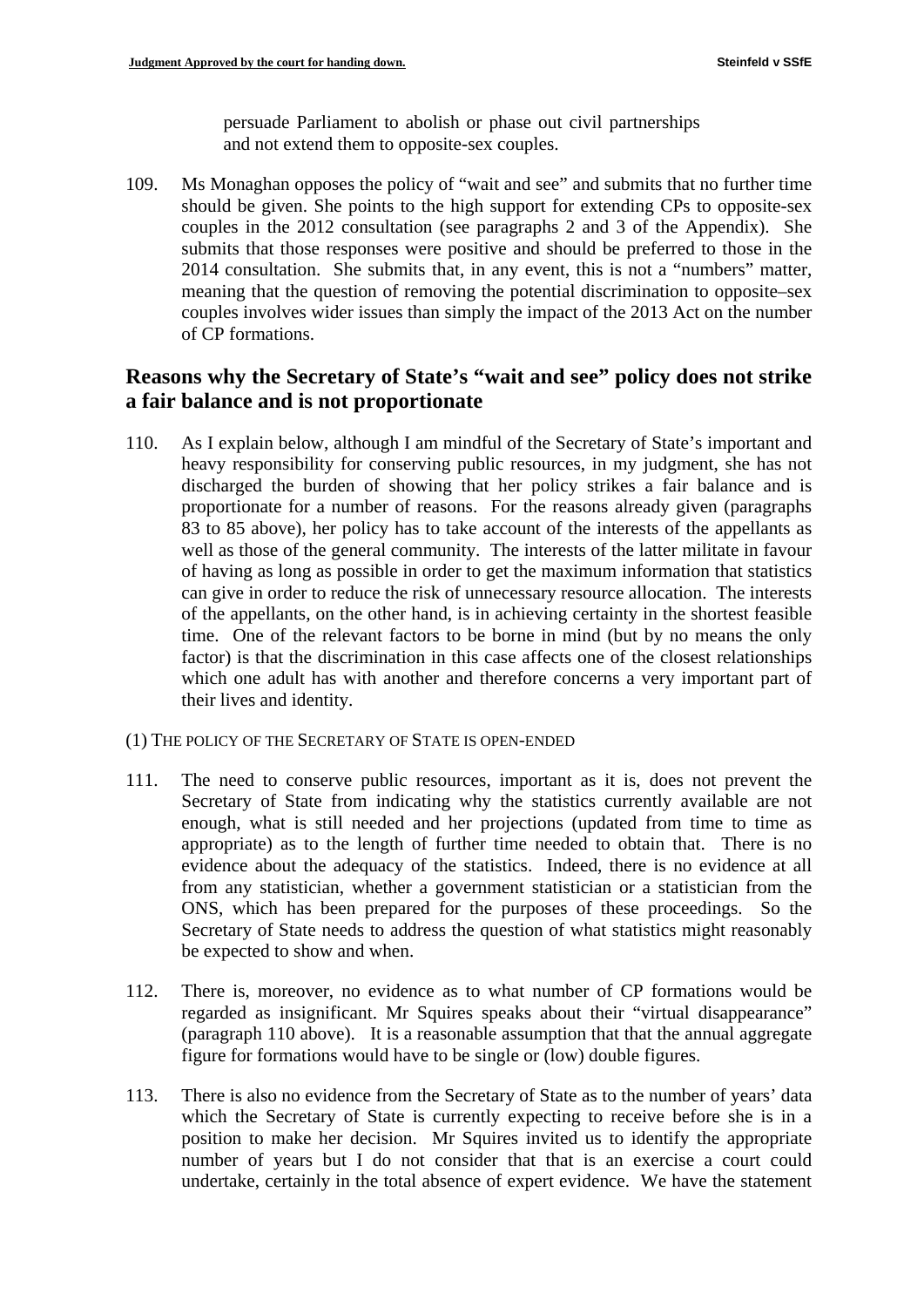in the Scottish consultation document which estimates that reliable evidence should be available after five years from the introduction of same-sex marriage, i.e. 29 March 2019 (see paragraph 14 of the Appendix), but it has not been adopted and justified by the Secretary of State's evidence even in the broadest of terms. Mr Squires was prepared to limit the data to five years (which I took to mean that the government would first have at least five years' statistics before making a decision), but he gave no reason why it should be five years rather than (say) two, three or four years.

114. To recap, I have already observed that Convention rights must be practical and effective, not theoretical and illusory (see also *Oliari*, [159], above). It is not consistent with that approach that there should be a policy which is completely open-ended. Such a policy does not meet the requirement of proportionality. It is not shown to be a proportionate means of bringing the discrimination against the appellants to an end.

(2) THE POLICY IS DIRECTED ONLY TO OBTAINING INFORMATION ABOUT SAME-SEX COUPLES ATTITUDE TO CPS

- 115. Of course, a decision on an important matter, like possible legislative change in relation to the availability of CPs, must be as evidence-based as possible, but, in the absence of explanation it is difficult to see how that position can be achieved by seeking information about one group alone. The data sought is about CP formations and dissolutions. Only same-sex couples can enter into these.
- likely to mean that the institution of same-sex marriage is becoming more accepted. But it cannot be necessarily a gauge of the opinion as to the acceptability of CPs for 116. There is a critical difference between a policy of wait and see (or evaluate) expressed in general terms, and the policy of the Secretary of State as placed before this Court and set out in paragraph 3 of this judgment. A policy which is confined to assessing the impact of same-sex marriage on CPs is not in my judgment apt to strike a balance between the competing interests of opposite-sex couples and those of the rest of the community. The recent drop in the number of CP formations is other couples. There may be different considerations at play for opposite-sex couples.

(3) THE POLICY DOES NOT ADDRESS ALL OF THE IMPORTANT ISSUES LIKELY TO ARISE ON ANY LEGISLATIVE CHANGE TO THE CPA

117. Some of the most important issues involved in striking the fair balance between the appellants and the interests of the rest of society are not addressed by the policy. The "wait and see" policy is only about obtaining numbers of actual CPs formations and dissolutions. It does not, therefore, address the wider issues involved in the balancing of the rights of opposite-sex couples with those of the community at large, such as whether as a matter of public policy opposite-sex couples should have the freedom to have a legal framework of their choice, just as same-sex couples currently do, and indeed whether opposite-sex couples should have the possibility of doing so even if CPs are only used to a relatively small extent, if at all, by same-sex couples for whom they were originally created.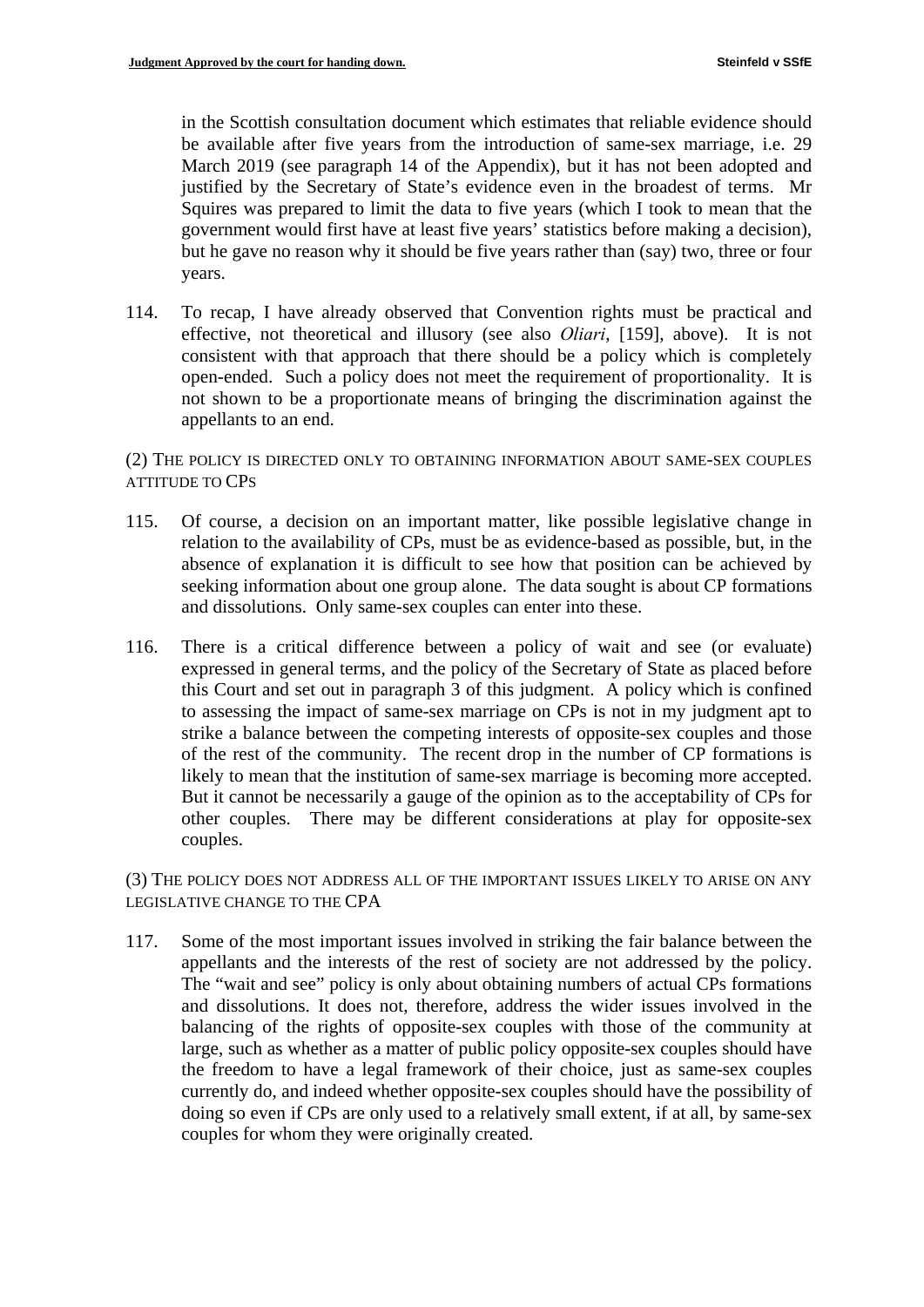- 118. A further and perhaps obvious point under this head is that statistics have their limits. The information that they give is historical, and yet the Secretary of State is intending to rely on them as an indicator about the future use of CPs. We know that the number of CPs formed in the first five years was a considerable underestimate (see paragraph 7 above) so it fair to assume that it is extremely difficult to forecast the number of CPs that will be formed in the future. People may not be prepared to answer surveys about that sort of matter.
- 119. Mr Squires submits that the more inclusive use of marriage following the 2013 Act may lead to a change in the attitude of unmarried opposite sex couples with views like those of the appellants. However, the collection of data about CPs will not provide any means of securing that information.

(4) THE POLICY IS NOT RESPONSIVE TO THE FACT THAT THE STATISTICS MAY ALREADY PROVIDE SOME IMPORTANT INFORMATION

- 120. The Secretary of State already has two, if not three, years of statistics: 2013, 2014 and 2015. I have thought to include 2013 because people thinking of entering into a civil partnership would have known of the possibility of same-sex marriage in 2013 so the statistics for 2013 will already show the impact of the introduction of samesex marriage. The statistics for CP formations and dissolutions in 2014 and 2015 certainly show a substantial fall of 85% from 2013 in the number of new CPs being formed (from 5,646 in 2013 to 891 in 2015).
- for 2013, 524 for 2014 and 427 for 2015. There would appear to be a slowing 121. However, the information is not all one-way. It is correct that there has been, not surprisingly, a dramatic fall in the number of formations due to the introduction of same-sex marriage. But the information shown by the statistics is also consistent with the reasonable assumption that the decline at least for one large group is levelling off. That group is the 50+ age group, both men and women. In this group, there is a substantial rise from 19% in 2013 to 48% in 2015 in the number of formations as a percentage of the total number of formations for all age groups. The figures for each year for 50+ age group shown by the ONS statistics are 1,038 CPs down or potential stabilising of the number of formations in this group, and the numbers for this group are clearly not insignificant.
- 122. The Secretary of State's requirement for "many years' data" has, as it seems to me, to address or take account of the information which can already be drawn from the available statistics and which might well reduce the usefulness of further years. One can always look for more data, but it will not always provide more information. There is no information as to why this number of CP formations in the  $50+$  age group is happening: if there was a known reason, it might be possible to take a view as to whether it would or would not continue.
- 123. In a sentence, the currently available statistics do not appear to predict with any degree of certainty that the number of CPs will reduce to an insignificant level within the foreseeable future so that public resources could be saved by abolishing CP formations for the future.
- (5) THE POSSIBLE IMPACT ON PUBLIC RESOURCES MUST REALISTICALLY ESTIMATED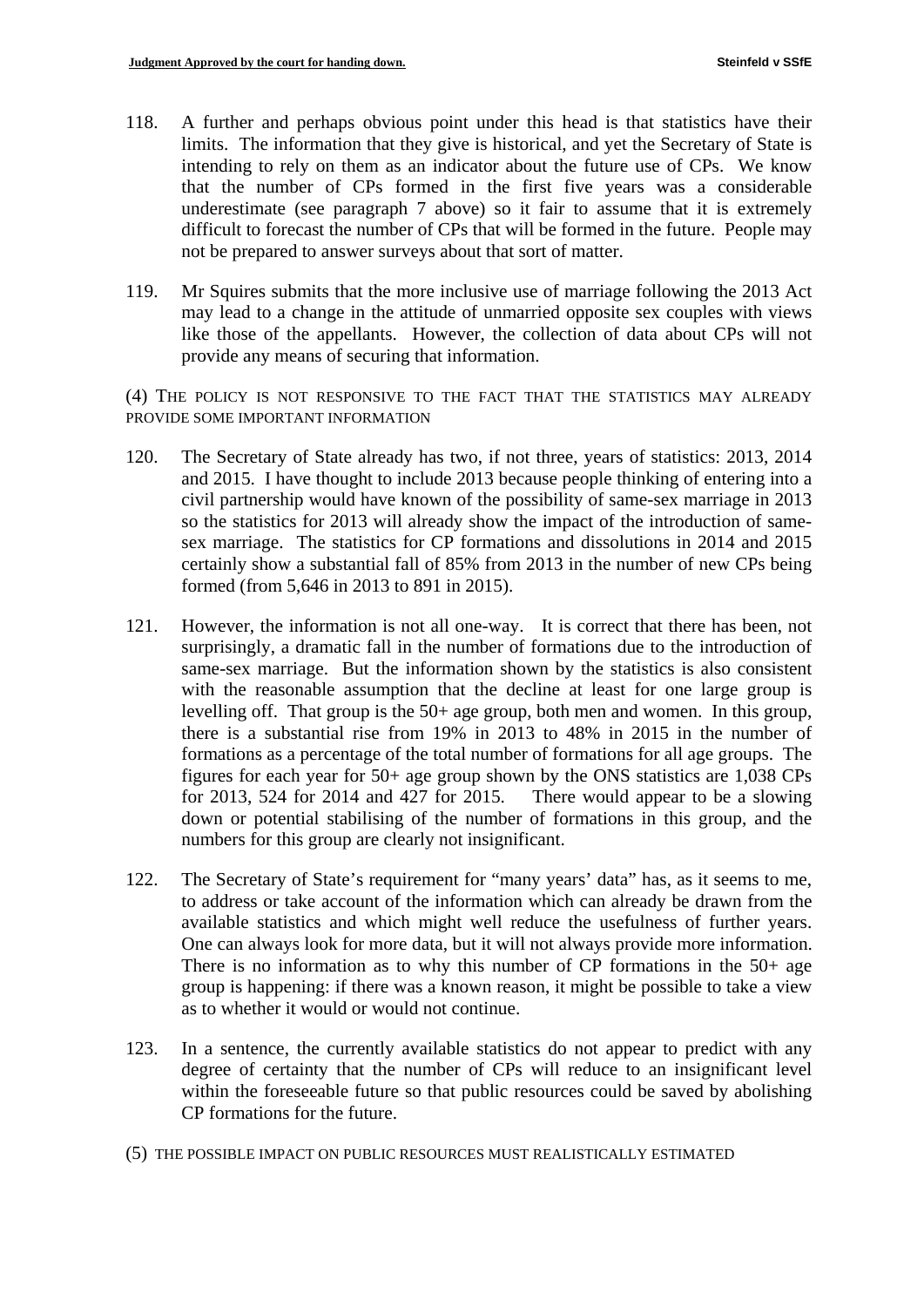124. It may also be that the impact on resources at risk has not been properly identified. As I have explained, the resources involved in extending CPs have to be left out of account so far as they duplicate resources that would in any event otherwise have to be spent in abolishing CPs for the future. If CPs are extended to opposite-sex couples, there would, moreover, be no obligation under the Convention to abolish them if there are no or few same-sex couples who want to form CPs at some future date. So it is not inevitable that cost of reversing legislative changes would have to be borne by the public purse if same sex-couples did not use CPs in future.

#### CONCLUSION ON PROPORTIONALITY

- 125. In the circumstances I do not consider that the Secretary of State has made good her claim that any potential violation of Convention rights is justified in order to give more time for the production of statistical data about the formation and dissolution of CPs.
- 126. It is true that the passage of time in this case pales in comparison with the thirtyyear delay in *Oliari*, and in addition there is no decision here of a constitutional court declaring that the appellants have a constitutional right to have CPs extended to them. But the reason for the decision not to take action in this case is quite different. Every delay has to be assessed on its own facts.
- 127. The consultation documents indicate that the "can-marry" submission may have carried some weight in the Secretary of State's approach. I have explained at paragraph 40 above why in my judgment there is, subject to justification, a potential violation of the appellants' rights even though they are in a position to marry.

#### **THE APPROPRIATE FORM OF ORDER IS TO MAKE DECLARATIONS**

- 128. In my judgment, the appropriate form of order is to make the declarations in answer to the Issues as set out in paragraph 132 below.
- 129. This form of order leaves it open to the Secretary of State to reconsider her policy, and/or, either now or at a later time, as appropriate, to promote a suitable change to the CPA. There is no question of micro-management of the policy, but the policy must be proportionate. Even on the approach of Beatson and Briggs LJJ, the time available is limited. Mr Squires submits that the appellants' position is that Parliament must immediately extend civil partnerships to opposite sex couples. This is not correct because Ms Monaghan in her written submissions states that, as she puts it, Parliament might decide to level up or level down. The decision is a matter for Parliament.
- 130. Ms Monaghan also asks the Court to make a declaration that the bar is incompatible with the appellants' Convention rights in accordance with section 4 of the Human Rights Act 1998. A declaration of incompatibility does not have the effect of amending the bar from the CPA: section 4 of the 1998 Act states expressly that a declaration of incompatibility "(a) does not affect the validity, continuing operation or enforcement of the provision in respect of which it is given; and (b) is not binding on the parties to the proceedings in which it is made." If this Court were to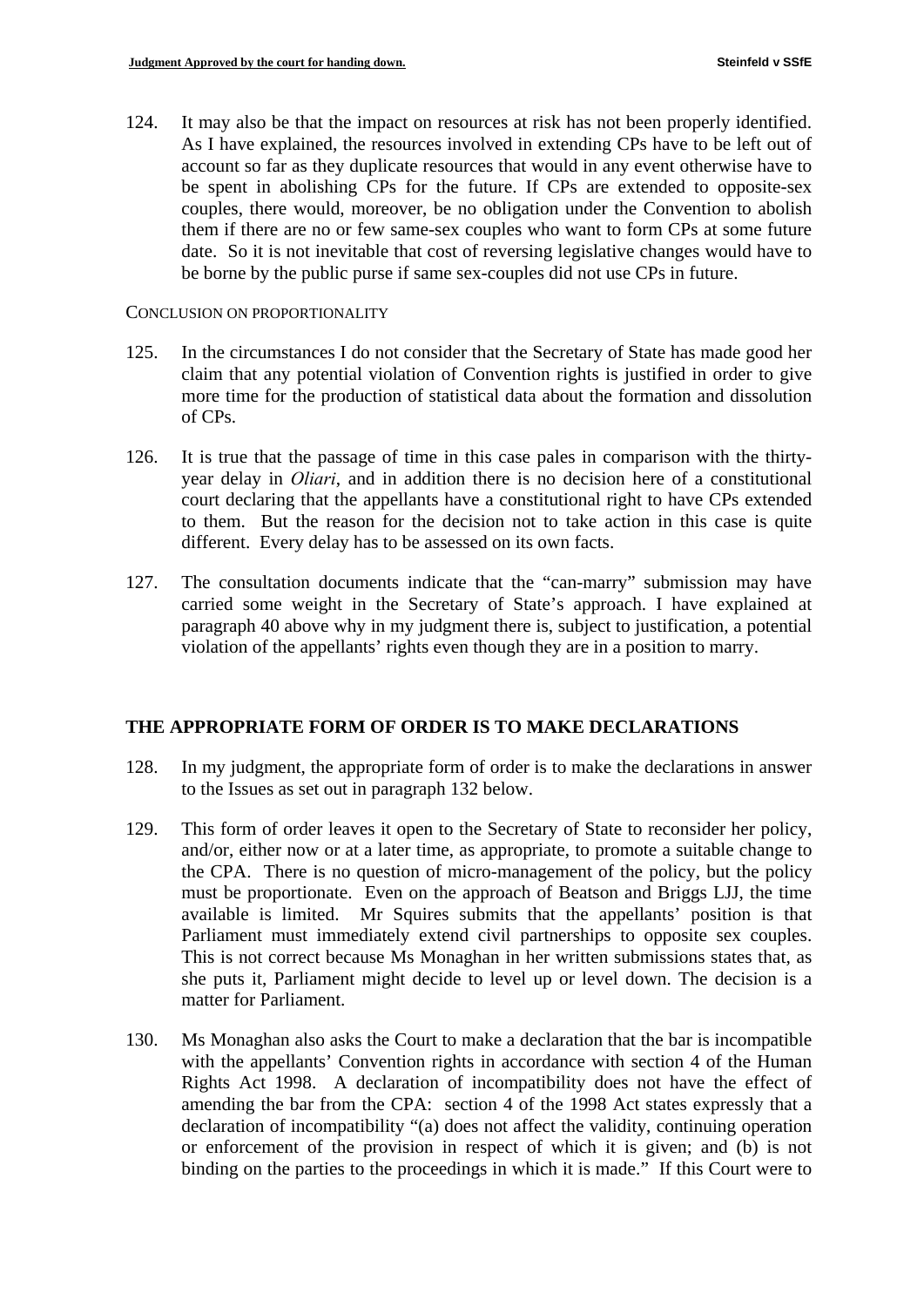make a declaration of incompatibility, no opposite-sex couple would be able to enter into a CP unless and until Parliament decided to change the law to that effect.

- 131. The Civil Partnership Act (Amendment) Bill 2015 is currently before Parliament. It is clear that Parliament will be informed of this Court's judgments. It is entirely a matter for Parliament to decide whether any change to the bar should be made. In addition, as the Secretary of State is likely to wish to consider the appropriate policy for the future, taking account of the points in this Court's judgments. In those circumstances, I would not make a declaration of incompatibility.
- 132. For the reasons given above, I would allow this appeal in part, and to declare (1) in the answer to Issue 1, that the bar is within the ambit of Article 8 of the Convention of the Convention, and (2) in answer to Issue 2, that the potential violation of the appellants' rights is not justified by the Secretary of State's policy of "wait and see" as set out in paragraph 3 of this judgment.

# **APPENDIX TO JUDGMENT OF LADY JUSTICE ARDEN**

### **Public consultations on the future of civil partnerships 2011 and 2013**

### **Statistics about the formation/dissolution of CPs after the 2013 Act**

1. The evidence filed on behalf of the Secretary of State consists of evidence about two public consultations about the future of civil partnerships, and official statistics which show that the popularity of CPs has declined since same-sex couples have been able to marry. There is also some evidence about civil unions in other Convention States.

#### THE TWO CONSULTATIONS

- 2. Before the 2013 Act, the government carried out a public consultation which (among other matters) asked respondents whether they agreed with the government's decision not to extend CPs to opposite-sex couples: *Equal civil marriage: a consultation* issued by the Government Equalities Office (GEO) in March 2012. The response to this consultation was (we are informed) the largest ever response to a public consultation exercise. The number of responses was over 228,000.
- 3. Question 6 asked whether respondents agreed or disagreed with the option of keeping civil partnerships once civil marriages are available to same-sex couples. 66% agreed that civil partnerships be retained, 20% disagreed and 14% did not know. In answer to question 8, 24% agreed that civil partnerships should not be opened up to opposite-sex couples, 61% disagreed with that and thought civil partnerships should be made available to opposite-sex couples and 15% did not know. This information is taken from *Equal marriage: the Government's response,*  published in December 2012.
- 4. The 2013 Act required the Secretary of State to carry out a further consultation (*Civil Partnership Review (England and Wales): a consultation* (Department for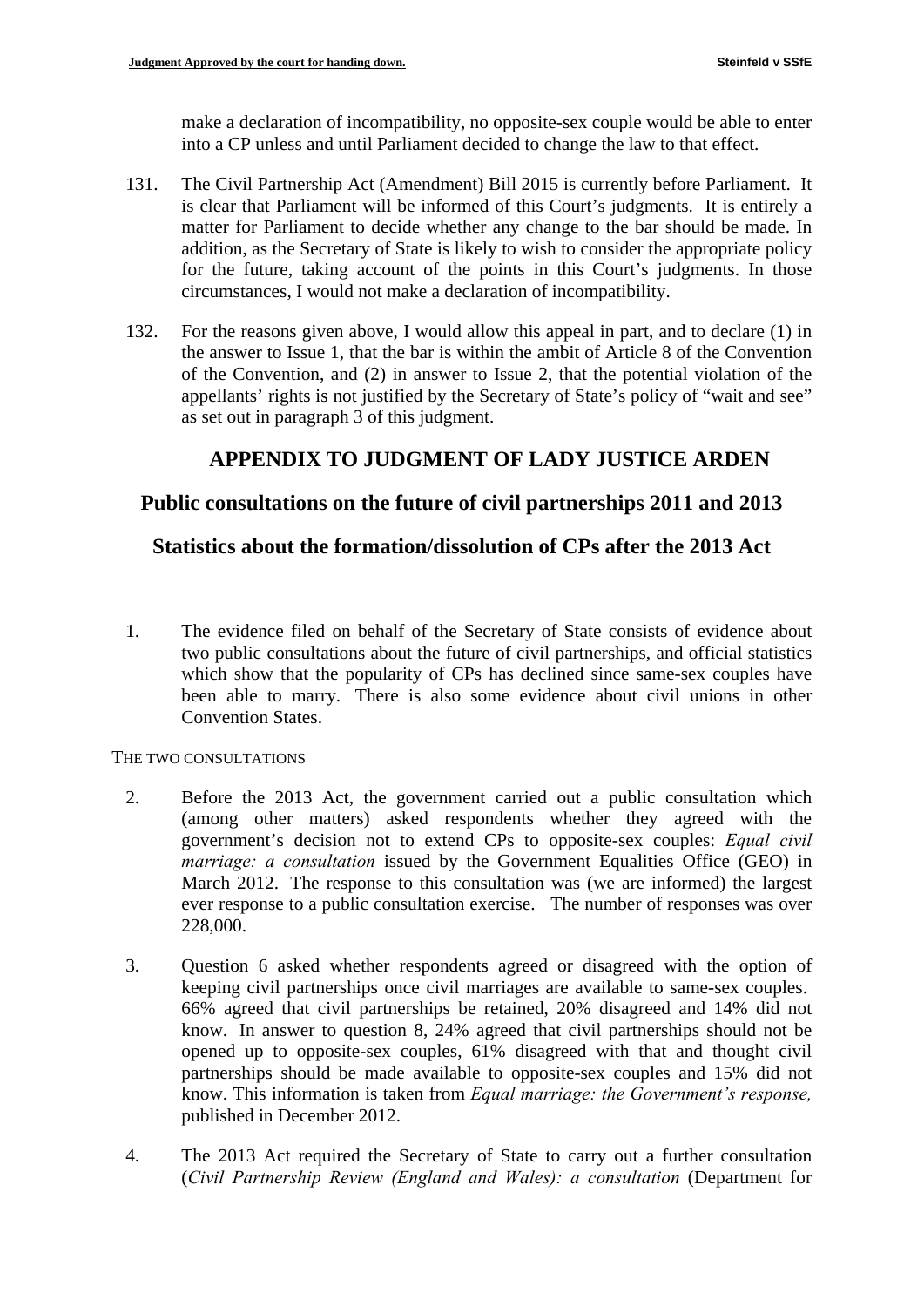Culture, Media and Sport, January 2014). The analysis of responses, *Civil Partnership Review (England and Wales) – Report on Conclusions, (Department for* Culture, Media and Sport, June 2014) has been published but (as we were informed) it has not been debated in Parliament. There were only about 11,500 responses to this consultation exercise. The responses also showed a change in view. A threequarters majority of respondents opposed the extension of CPs to opposite-sex couples, and a majority also opposed bringing the option of forming a CP for samesex couples to an end. (Less than one-third of respondents supported the abolition of civil partnerships). Since then, the Secretary of State has been waiting to see if the statistics for the formation and dissolution of CPs post- the 2013 Act would enable her to take a decision, which would by inference involve a decision either to remove the option for same-sex partners or (if that was required by law) to extend CPs to opposite-sex couples.

5. The analysis of responses concluded that:

experience with the introduction of civil partnership indicate that it would take some time for people to use to the introduction of the new system where marriage is open to same-sex couples alongside civil partnership. From December 2014 couples in a civil partnership will be able to convert their relationship to a marriage. In time official statistics will be available to show the long term trend on the numbers of marriages, civil partnerships and conversions. Given the lack of consensus on the way forward, the government will not be making any changes.

6. The statistical bulletin, *Civil Partnerships in England and Wales, 2014* issued by the ONS on 20 October 2015 summarised the effect of the consultation as follows:

> Several important organisations thought it was too soon to consider making changes to civil partnership legislation and that this should wait until the impact of extending marriage to same sex couples is known. Other organisations, in contrast, put forward a case for opening up civil partnerships to opposite sex couples now, for example because civil partnership and marriage were different relationships and all couples should have equal access to both. Given the lack of consensus on the way forward, the government decided not to make any changes to the Civil Partnership Act 2004.

7. In the same bulletin, the Government Equalities Office (GEO), a government arm which reports to the Secretary of State, is said to be using the statistics as follows:

> With the introduction of marriages to same sex couples in 2014, GEO will be monitoring the number of these marriages along with civil partnerships to determine the future of legislation on civil partnerships. GEO use the data to inform ministers and to make forecasts, for example estimating the number of civil partnership conversions into marriage in each area of the UK and overall costs.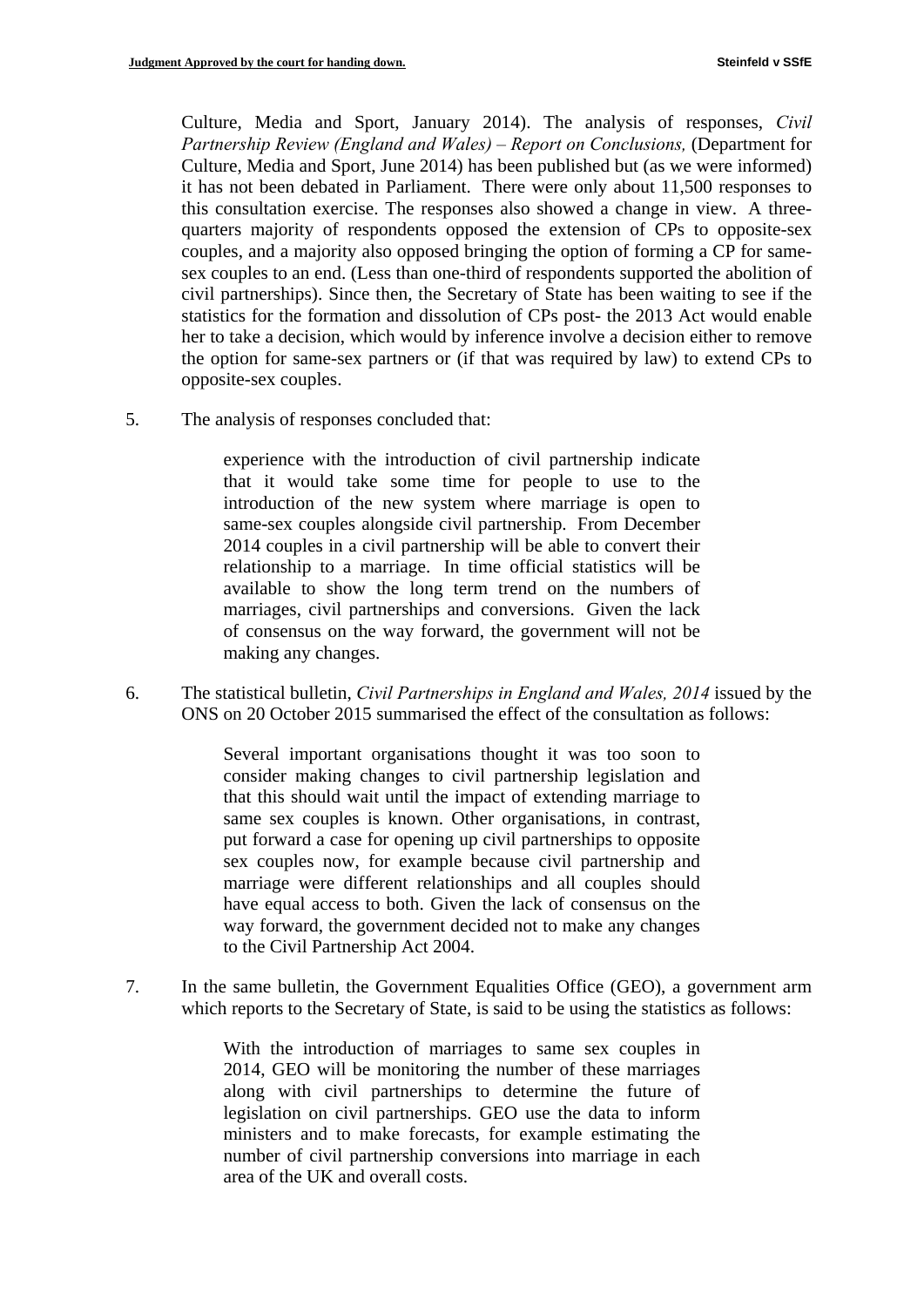#### OFFICIAL STATISTICS

- 8. The latest statistics were published by the ONS on 12 September 2016, in a bulletin entitled *Civil Partnerships in England and Wales: 2015*.
- 9. The principal relevant conclusion of this statistical bulletin is that in 2015 the number of civil partnerships formed in England and Wales by same-sex couples decreased to 861, from 1,683 in 2014 and 5,646 in 2013. This represents a decrease of 49% compared with 2014, and a decrease of 85% since 2013. The ONS states this decrease results from the introduction of marriages of same-sex couples on 29 March 2014.
- 10. The bulletin also states that most civil partnerships are formed by those aged 50 and over. Following the introduction of marriages of same-sex couples, the percentage of civil partnership formations taking place at older ages has increased. Almost half (48%) of all persons entering a civil partnership in 2015 were aged 50 and over. This compares with 19% in 2013, prior to the introduction of marriages of same sex couples. For the first time, the most popular age for men and women to form a civil partnership was 65 and over in 2015.
- 11. The bulletin also states that there were 1,211 civil partnership dissolutions granted in England and Wales in 2015, compared with 1,061 in 2014; an increase of 14%. Female couples accounted for 57% of all dissolutions in 2015.
- 12. The bulletin includes a statement from the GEO, as follows:

Government Equalities Office (GEO) considers that it is too early to fully evaluate the impact of the introduction of marriage for same sex couples on civil partnerships – more years of data are required. GEO will therefore continue to monitor the number of civil partnership formations taking place in England and Wales.

13. The Secretary of State's evidence gives no indication of the period required to "fully" evaluate" the impact of the introduction of same-sex couples or what such full evaluation would be designed to show.

#### SCOTLAND

14. There is also a consultation paper, *Review of civil partnership,* issued by the Scottish government in September 2015. This indicates that after five years following the introduction of same-sex marriage, reliable evidence would be available about the number of same-sex couples who nevertheless wished to enter into CPs. The analysis of the responses to this document does not disclose whether respondents favoured the termination of CPs or their extension to opposite-sex couples. Consultees were given three options: no change, so that civil partnership would remain available for same-sex couples only; stopping new civil partnerships being registered at some date in the future; or introducing opposite-sex civil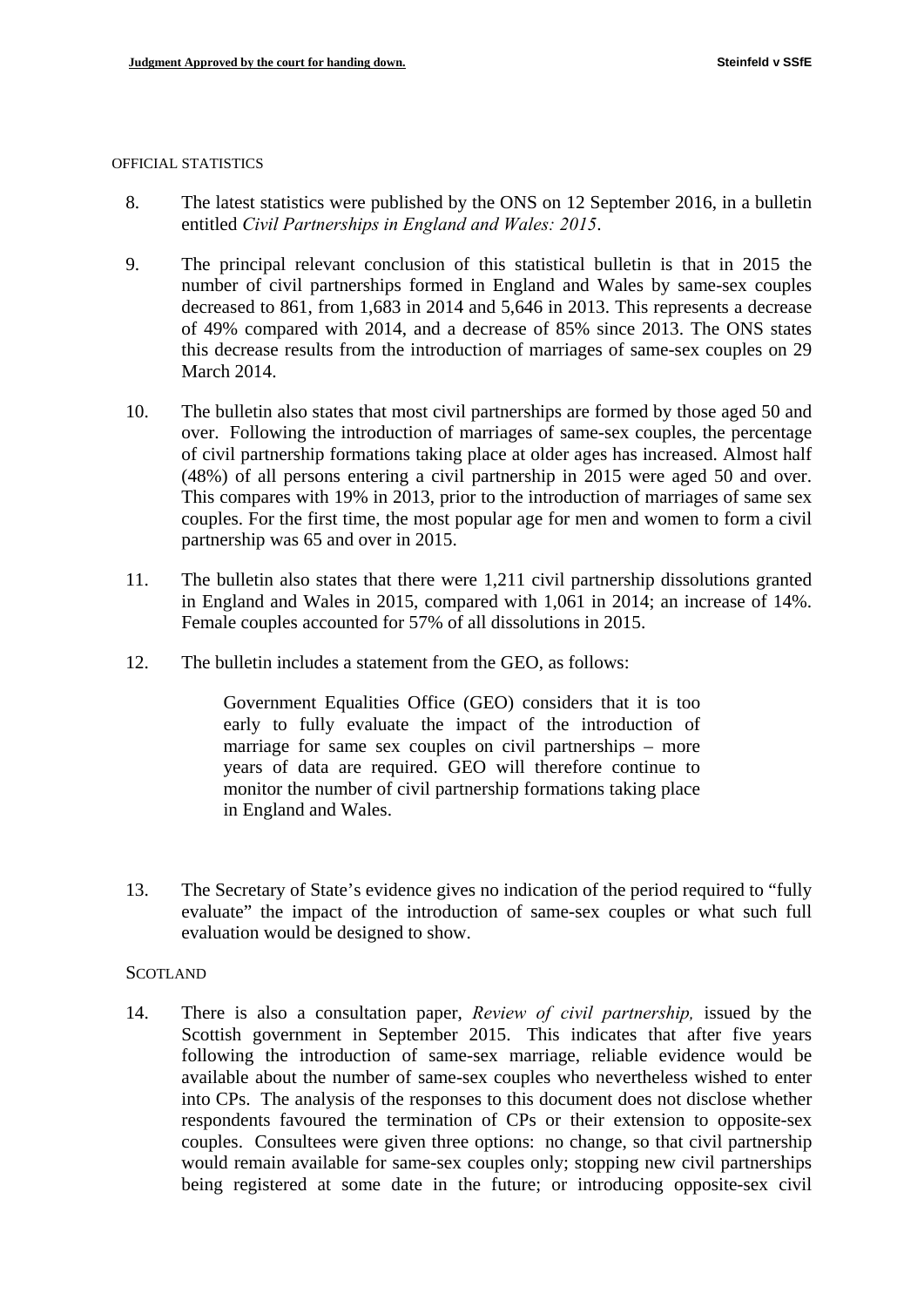partnership in Scotland. The consultation document states that the Scottish government is not persuaded that opposite-sex civil partnership should be introduced in Scotland, although this consultation invites views on this position. It is said that the Scottish government is of the view that demand would be low; there would be costs; and opposite-sex couples seeking to enter into a registered relationship have the option of marrying.

EVIDENCE AS TO CIVIL UNIONS IN THE MEMBER STATES OF THE COUNCIL OF EUROPE

15. There is some evidence about the availability of civil unions in the other member states of the Council of Europe (which are the Convention States). In particular, within the Council of Europe, only some 8 countries offer civil unions. Of those, some have made civil unions available to both same-sex couples and opposite-sex couples, for example, Belgium, Estonia, France and Greece. Several countries, namely Denmark, Finland, Iceland, Ireland, Norway and Sweden, have introduced same-sex marriage and at the same time abolished civil unions for same-sex unions. The UK is only the Convention State which has introduced same-sex marriage but retained civil unions for same-sex couples only.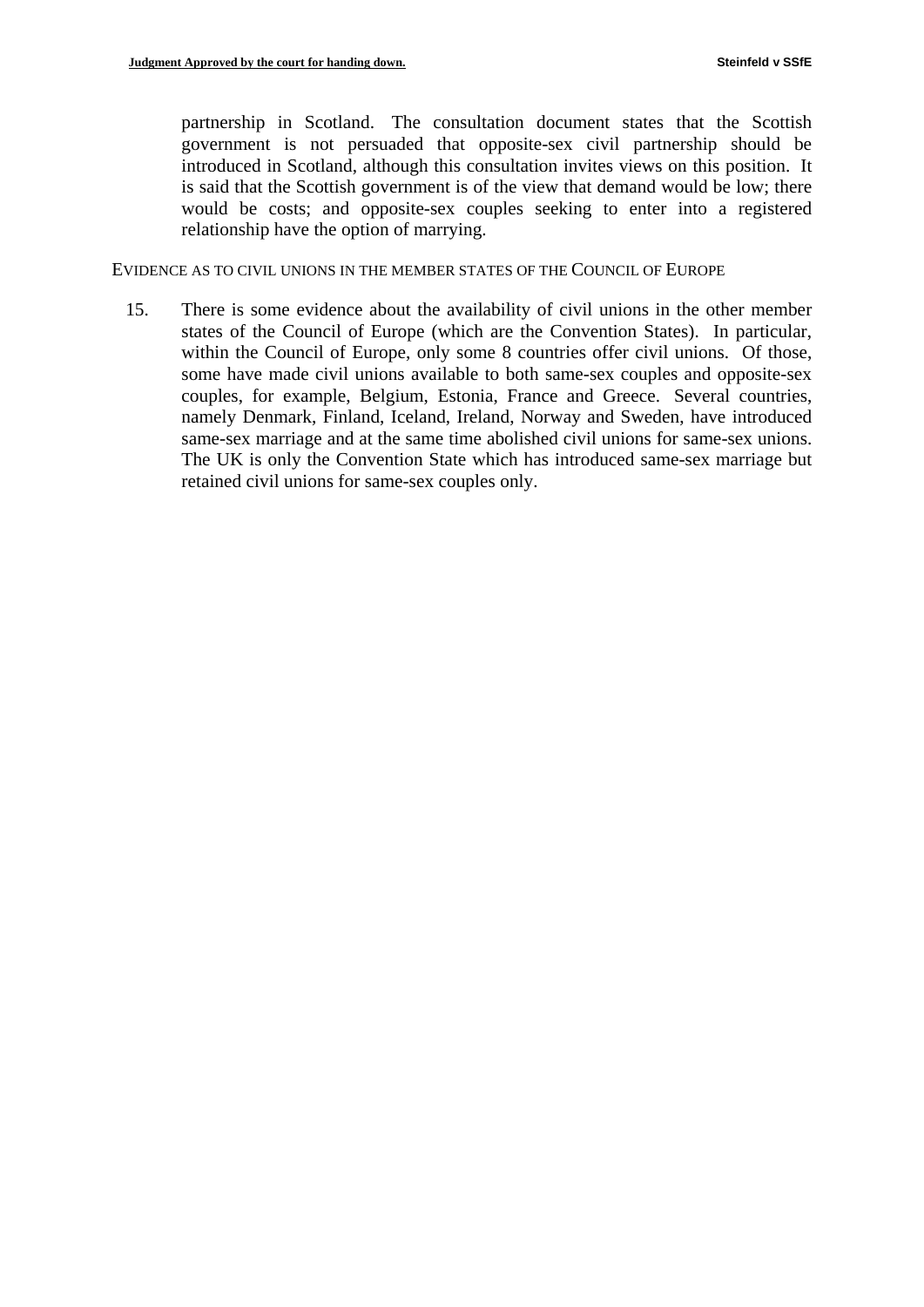# **Lord Justice Beatson:**

#### **I. Overview:**

- 133. The creation of a legal status for same-sex couples by the Civil Partnership Act 2004 ("the 2004 Act") in the form of "civil partnerships" together with the provision nine years later in the Marriage (Same-Sex Couples) Act 2013 ("the 2013 Act") of the status of marriage for same-sex couples constitute the background to this appeal. The result of the legislation is that same-sex couples can choose to be either in a civil partnership or a marriage, but, because section 1 of the 2004 Act requires that civil partners must be "two partners of the same sex" and section 3(1) provides that two people are not entitled to register as civil partners of each other if "they are not of the same sex", different-sex couples do not have this choice. During the consideration by Parliament of what became the 2013 Act, the future of civil partnership, including the possibility of opening that status to different-sex couples was debated. Parliament decided not to do so but, in section 15 of the 2013 Act, required the Secretary of State to arrange for a review of the operation and future of the 2004 Act "to begin as soon as possible and include a full public consultation".
- 134. Rebecca Steinfeld and Charles Keidan ("the appellants") are a different-sex couple with a young child. They claim that the inability of different-sex couples to enter into a civil partnership is incompatible with their rights under the European Convention on Human Rights ("the ECHR"). They have what Andrews J accepted (see [2016] EWHC 128 (Admin) at [2]) are "deep-rooted and genuine ideological objections to the institution of marriage, based upon what they consider to be its historically patriarchal nature". I also proceed on the basis that their objections are sincere, observing only that my approach to the resolution of the issues in this case in sections 2 and 3 of this judgment does not depend on addressing the question whether marriage has escaped from its historic origins and hallmarks, and whether civil marriage and the words used when registering a marriage is legitimately open to criticisms such as those of the appellants. I therefore do not consider those matters.
- 135. On 23 December 2014 the appellants filed an application for judicial review challenging two decisions. The first was the decision of the relevant Registrar to refuse to register notice of their intention to enter into a civil partnership. The second was the Secretary of State for Education's decision not to make or promote changes to the 2004 Act to remove the prohibition on different-sex couples entering into a civil partnership. Permission was only granted in respect of the challenge to the Secretary of State's decision. Following a two-day hearing, that challenge was dismissed by Andrews J on 29 January 2016.
- 136. The appeal against Andrews J's order involves two questions. The first is whether the relevant provisions of the 2004 Act fall within the ambit of Article 8 of the ECHR so that the prohibition of discrimination contained in Article 14 is engaged. The second question, which only arises if a positive answer is given to the first question, is whether, in the circumstances of this case, which have been summarised by Arden LJ in her judgment, the potential breach of the appellants' rights under the ECHR is justified; that is the interference is in pursuit of a legitimate aim and is proportionate.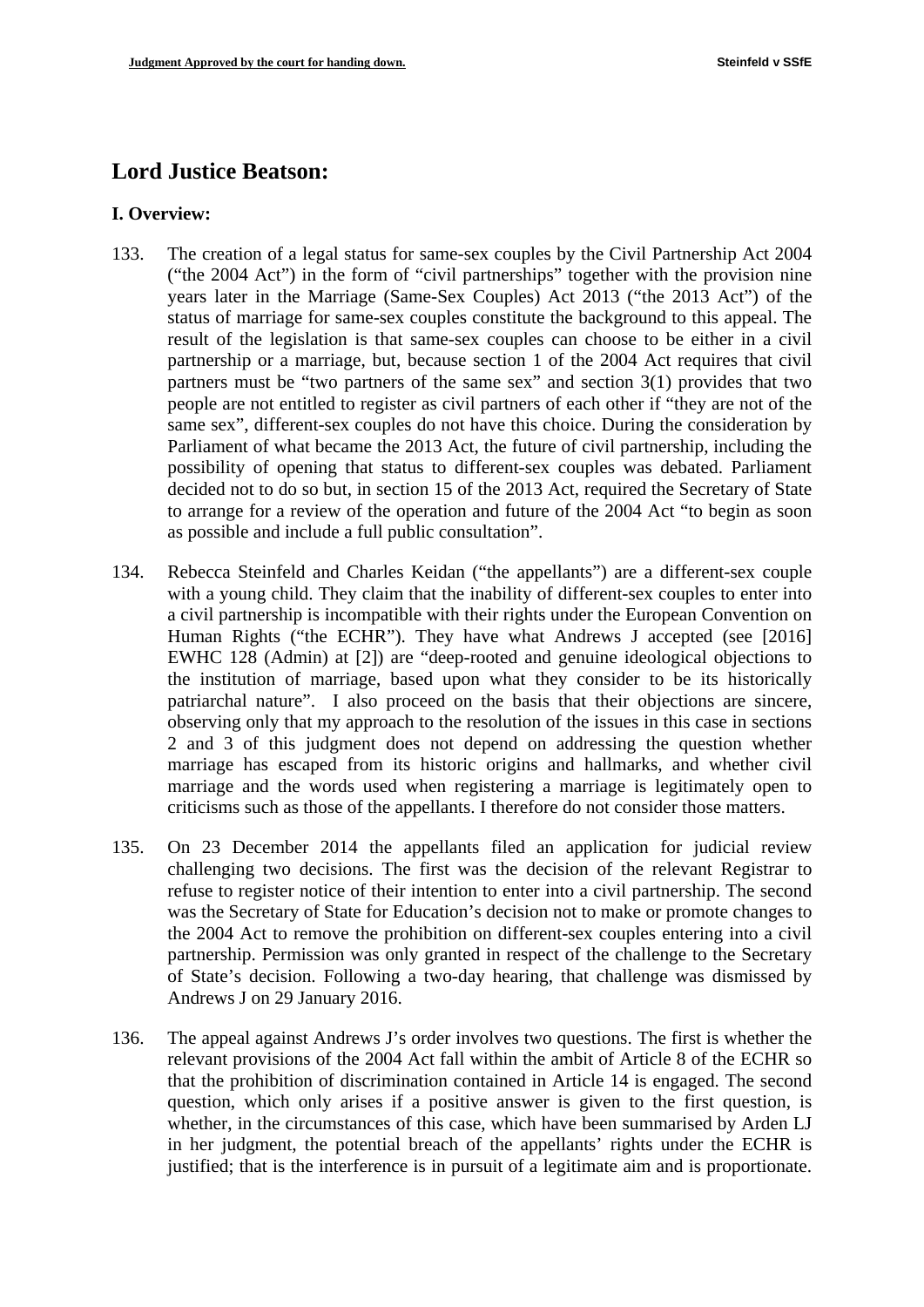The particular circumstances I have in mind are the rationale for introducing the status of civil partnership in 2004, and the Secretary of State's desire to evaluate the impact of the 2013 Act on civil partnerships before taking any further legislative steps.

- 137. On the first question, I agree with Arden LJ that the 2004 Act falls within the ambit of Article 8 for the purposes of Article 14 and that there is no need for those in the position of the appellants to show an adverse impact beyond the lack of respect caused by preventing different-sex couples from entering into civil partnerships. Because we are differing from the judge on this question, and in view of the excellence of the arguments before us I will briefly give the reasons for my conclusion on that question.
- 138. On the second question, I consider that the discrimination in the present arrangements with one legal regime for different-sex couples but two legal regimes for same-sex couples will ultimately be unsustainable. I, however, consider that at this point in time the Secretary of State's decision to evaluate the impact of the 2013 Act on civil partnerships before taking any further legislative steps to eliminate the difference of treatment between same-sex couples and different-sex couples is justified. The Strasbourg court has recognised that in a context which can be regarded as one of evolving rights a State is entitled to a certain flexibility as to the timing of the introduction of legislative changes and the content of those changes: see e.g. *Schalk and Kopf* v *Austria* (2011) 53 EHRR 20 at [105].

#### **II. Within the ambit of Article 8?**

- 139. As to the ambit of Article 8, in my judgment the jurisprudence of the European Court of Human Rights now recognises that a measure concerning the regulation of a samesex or different-sex relationship falls within it, and does so without the requirement to show an adverse impact. This is because the 2004 and 2013 Acts are close to the core values that Article 8 protects; namely "respect for family life".
- 140. It was submitted on behalf of the Secretary of State that the decisions relied on by the appellants, in particular *Schalk and Kopf* v *Austria* and *Oliari v Italy* (Application Nos. 1876611/11 and 36030/11, 21 July 2015) do not assist them. Mr Squires QC maintained that those cases are examples of cases where Article 8 together with Article 14 was held to be applicable where same-sex couples have no option to marry or enter into any type of civil union with a legal status. It is, he submitted, only in such cases that personal interests close to the core of Article 8 are clearly infringed. The judge accepted this, emphasising at [42] that *Schalk's* case and *Vallianatos* v *Greece* (2014) 59 EHRR 12 "concerned the scenario where there was plainly a detrimental effect upon the enjoyment of family life bought about by the denial of *any*  form of State recognition of a same-sex relationship". I consider that this focus on detriment and devaluation of the relationship under consideration is erroneous. First, the Strasbourg jurisprudence does not provide authority for the proposition that a detrimental impact or adverse effect is required in order to engage Article 8 for the purposes of Article 14. Secondly the domestic case law of the United Kingdom, some of which predates recent Strasbourg developments, does not require that a detrimental impact or adverse effect is shown.
- 141. It is clear that is it not necessary to show a breach of Article 8 in order to establish that a disadvantage falls "within the ambit" of Article 8 for the purposes of engaging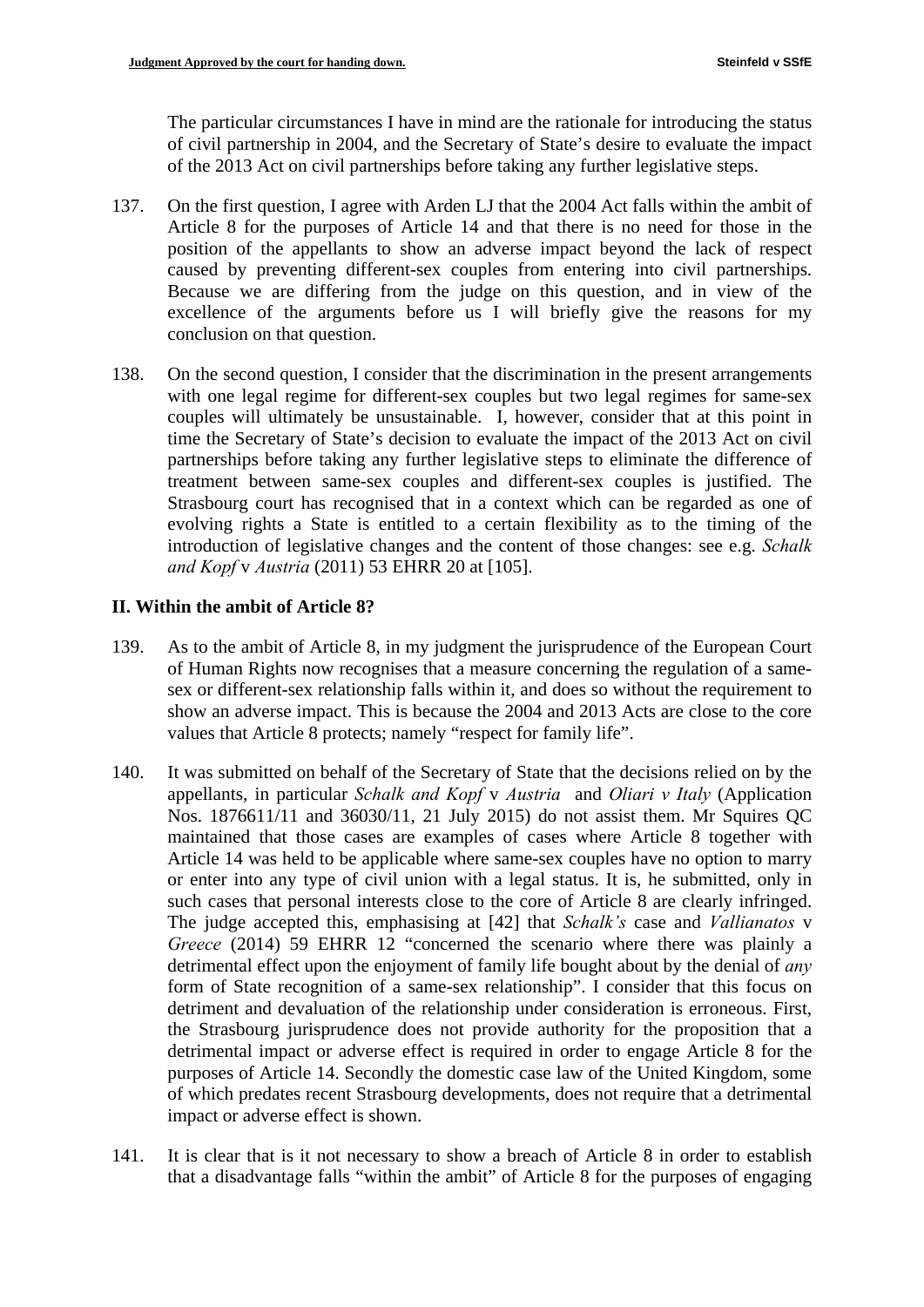in Article 14: see for e.g. *Zarb Adami* v *Malta* [2007] 44 EHRR 3 at [7] and *Petrovic*  v *Austria* (1998) 33 EHRR 307 at [22]. In *Schalk* and *Kopf* v *Austria, Vallianatos v Greece*, and *Oliari* v *Italy* the European Court of Human Rights has recognised that, even absent a legal status, stable and committed same-sex relationships amount to family life. In the light of this it must in principle follow that stable and committed different-sex relationships amount to family life whether or not the couple have married. It must in principle also follow that the disadvantage such couples face when compared with same-sex couples falls within the ambit of family life within Article 8.

- 142. The submission on behalf of the Secretary of State that the Strasbourg cases to which I have referred do not assist because they involve situations in which there was at the material time no legal status at all for same-sex couples and thus situations in which there was an adverse effect on such couples does not in my judgment reflect the reasoning in fact deployed in those cases. In *Schalk's* case (at [94]) it was held that "the relationship of the applicants, a co-habiting same-sex couple living in a stable *de facto* partnership, falls within the notion of "family life", just as the relationship of a different sex couple in the same situation would". In *Vallianatos's* case (at [81]), the court stated that civil partnerships "as an officially recognised alternative to marriage have an intrinsic value for applicants irrespective of the legal effects, however narrow or extensive, that they would produce". Earlier in its judgment the court found that the measures, in that case making provision for civil partnerships for different-sex couples only fell squarely within the ambit of Article 8 and stated (at [73]) that "in view of the rapid evolution in a considerable number of Member States regarding the granting of legal recognition of same-sex couples, it [would be] artificial to maintain the view that, in contrast to a different-sex couple, a same-sex couple [could not] enjoy "family life" for the purposes of Article 8".
- 143. *Oliari's* case is less straight-forward because the court (at [167]) referred to the fact the applicants in that case were unable to have access to a specific legal framework capable of providing them with recognition of their status and guaranteeing them rights relevant to a couple in a stable and committed relationship. At [173], the court observed that there was in Italy a conflict between the social reality of the applicants in that case and their relationship, and the law which gave them no official recognition. The concern with adverse effect is perhaps the result of the fact that the court (at [187]) found that there was a breach of the positive obligation on Italy to adopt a measure to ensure respect for the applicants' private and family life by providing a legal framework allowing them to have their relationship recognised and protected, and thus a breach of Article 8 alone.
- 144. The court stated (see [188]) that in view of its finding under Article 8 it considered that it was not necessary to examine whether there was also a violation of Article 14 in conjunction with Article 8. However, on the question of the ambit of Article 8, what the court said was wholly consistent with the broader approach to the question of "ambit". The court stated (at [103]) that the relationship of a same-sex couple such as the applicants fell within the notion of "family life", and (at [174]) approved the statement in *Vallianatos's* case which I set out earlier in this judgment.
- 145. It is for these reasons that I consider that the judge erred in assuming (see judgment, [49]) that the court in *Vallianatos* was proceeding on the assumption that the measure in that case fell within the ambit of Article 8. The court's analysis was that granting legal recognition to couples falls well within the notion of private and family life and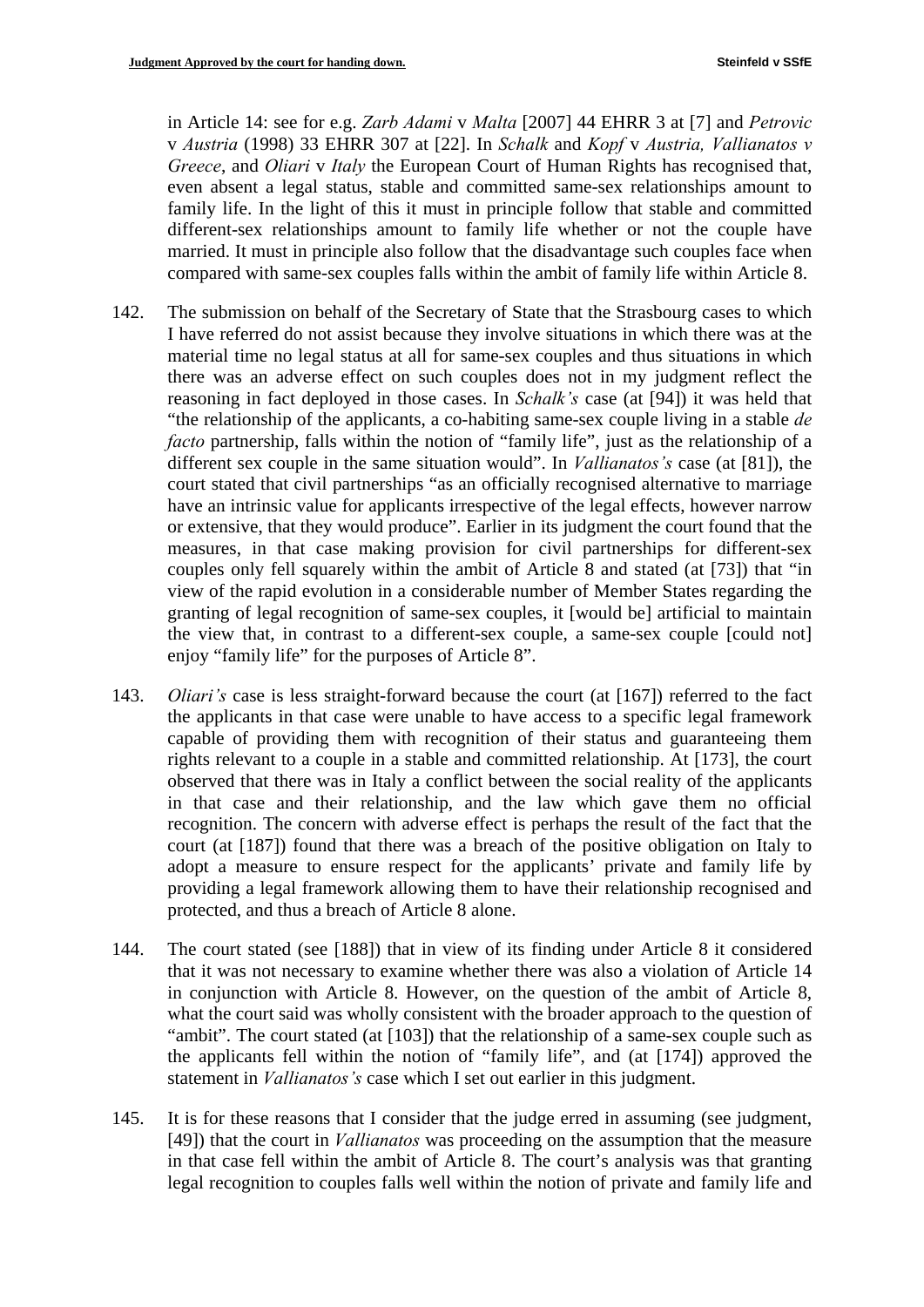its recognition of the intrinsic value of a civil partnership (in that case for same-sex couples as well as different sex couples) didn't depend on any further adverse effect.

- 146. A further example of the way the jurisprudence of the European Court of Human Rights has developed in this area, and has developed rapidly, is the decision since that of the judge below in *Pajic* v *Croatia* (2016) ECHR 68453/13, 23 February 2016. In *Pajic*'s case the court held that a same-sex couple who had been in a relationship for two years but did not co-habit were in a relationship within the ambit of Article 8 for the purposes of Article 14 by reason of the existence of their relationship alone: see [61] - [68].
- 147. For these reasons, I also consider that the answer to the question of whether the appellants are within the ambit of Article 8 so as to engage Article 14 is not affected by the fact that they could marry. I respectfully agree with what Arden LJ has stated in her judgment which I have seen in draft. What is important here is the difference of treatment of different-sex couples who only have one way of achieving legal recognition of their status, and same-sex couples, who have two ways of doing so, and as Briggs LJ has stated, the fact that those different-sex couples who share the beliefs of the appellants are in practice unable to obtain state recognition of their relationship with the consequent advantages of that recognition.
- 148. The next question is whether this court is bound by the approach of the courts in this jurisdiction to come to a different conclusion as to the meaning of "within the ambit". On behalf of the Secretary of State it is submitted that the effect of *M* v *Secretary of State for Work and Pensions* [2006] 2 AC 91 and *R (Clift)* v *Secretary of State for the Home Department* [2007] 1 AC 484 is that "within the ambit" of a substantive article such as Article 8 requires an adverse impact because of the references to "impairment", "intrusion" and "infringement". He relied in particular on Lord Bingham's statement in *Clift's* case at [13] "a situation in which a substantive Convention right is not violated, but in which a personal interest close to the core of such a right is infringed", but see also Lord Bingham at [5], and Lord Walker at [88] of *M's* case. Arden LJ has analysed the domestic case law in her judgment and has concluded that this court is not prevented by the decision in *M* v *Secretary of State for Work and Pensions,* on which *Clift* is based from finding that the legal recognition of a couple's relationship has an intrinsic value and that, absent such legal recognition no further adverse impact is needed for a case to fall within the ambit of Article 8.
- 149. There was no consensus in *M* v *Secretary of State for Work and Pensions* as to the approach to be taken to the "ambit" question. But in my judgment the fundamental explanation for the approach to "ambit" in *Clift's* case and *M* v *Secretary of State for Work and Pensions* is that, at the time of those decisions the European Court of Human Rights did not regard same-sex relationships as "family life". The judge (at [30]) considered that in *M's* case only Lord Mance (at [127]) regarded that to be the key factor. In fact, Lord Nicholls, a member of the majority and Baroness Hale, in her dissenting judgment, also considered that if the State chooses to legislate in support of or to promote family life that measure falls within the ambit of Article 8: see Lord Nicholls at [27] and Baroness Hale at [109]-[110]. It is therefore only Lord Bingham and Lord Walker whose conclusions did not depend on same-sex relationships not at that time being recognised as family life.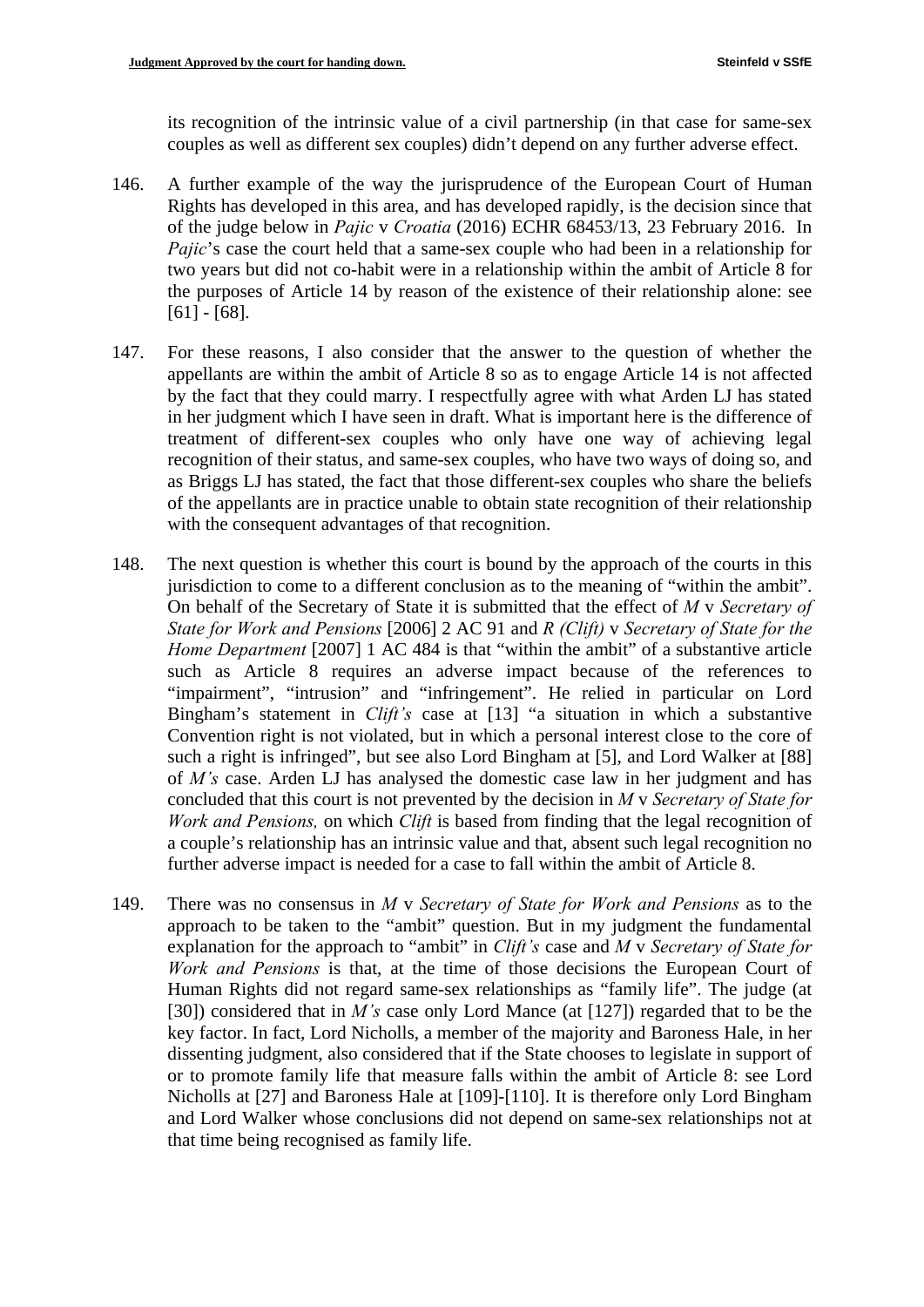- 150. It is true that Lord Bingham's language in *Clift's* case reflects the *ratio* in that case but, in my judgment, the language of impairment, intrusion and infringement were used to show how closely related to the values protected by Article 8 a measure has to be in the context of a substantive breach of Article 8 and whether the matter is sufficiently close to the core values protected by Article 8. If there is only a tenuous link to those core values that does not suffice. But in this case the measures in the 2004 and 2013 Acts are undoubtedly related to the core values of private and family life as shown by the Strasbourg jurisprudence which I have discussed. Accordingly, I do not consider that the domestic authorities can be regarded as requiring an additional requirement of concrete adverse impact other than deprivation of one of the means by which the State makes provision to recognise and protect those core values.
- 151. For these reasons I consider that the judge erred in concluding that she was bound by *Clift* and *M* v *Secretary of State for Work and Pensions* to require an adverse effect, and that the reasoning in those cases would not have been different in the light of the modern Strasbourg jurisprudence.

#### **III. Justification:**

- 152. I therefore turn to the second issue, whether the approach to what to do about the discriminatory measures pursues a legitimate aim and whether that approach is at the present time proportionate. The judge (at [61]) correctly characterised the question as "whether the Government's decision not to immediately extend civil partnerships to different-sex couples (or to immediately abolish or phase them out) but instead, to maintain the status quo and wait and see what the impact on civil partnerships of the extension of marriage to same-sex couples will be, before deciding how to address the situation, is objectively justifiable".
- 153. In his oral submissions on behalf of the Secretary of State, Mr Squires identified four options available to the Secretary of State as to how to proceed. These were: (1) to extend civil partnerships to different-sex couples; (2) to abolish civil partnerships altogether; (3) to phase out civil partnerships (i.e. abolish same-sex civil partnerships but retain existing civil partnerships); or (4) to maintain the *status quo*. Mr Squires made it clear at the hearing that maintaining the *status quo* is not being considered by the Government. He stated that it is considering which of the first three options is best. He submitted that, because this case involves "questions of social or economic policy" in an area in which there is no consensus among Council of Europe members, a wide margin of appreciation or discretion is appropriate. He relied on *R v DPP, ex p Kebeline* [2000] 2 AC 326, at 381 and *R (JS) v Secretary of State for Work and Pensions* [2015] UKSC 16, [2015] 1 WLR 1449 at [92] – [95].
- 154. On behalf of the appellants, Ms Monaghan QC submitted that the UK is an outlier in having two legal regimes for same-sex couples but only one regime for different-sex couples. Four Member States of the Council of Europe which had the status of civil partnership abolished that status once they permitted same-sex marriage, and two Member States have civil partnerships conferring equivalent rights to marriage open to same and different-sex couples: see the Appendix to Arden LJ's judgment. Ms Monaghan also maintained that the Secretary of State had a period to consult, draft and debate prior to the enactment of the 2013 Act, and in any event, she has not identified a date by which a decision on the future of civil partnerships will be taken.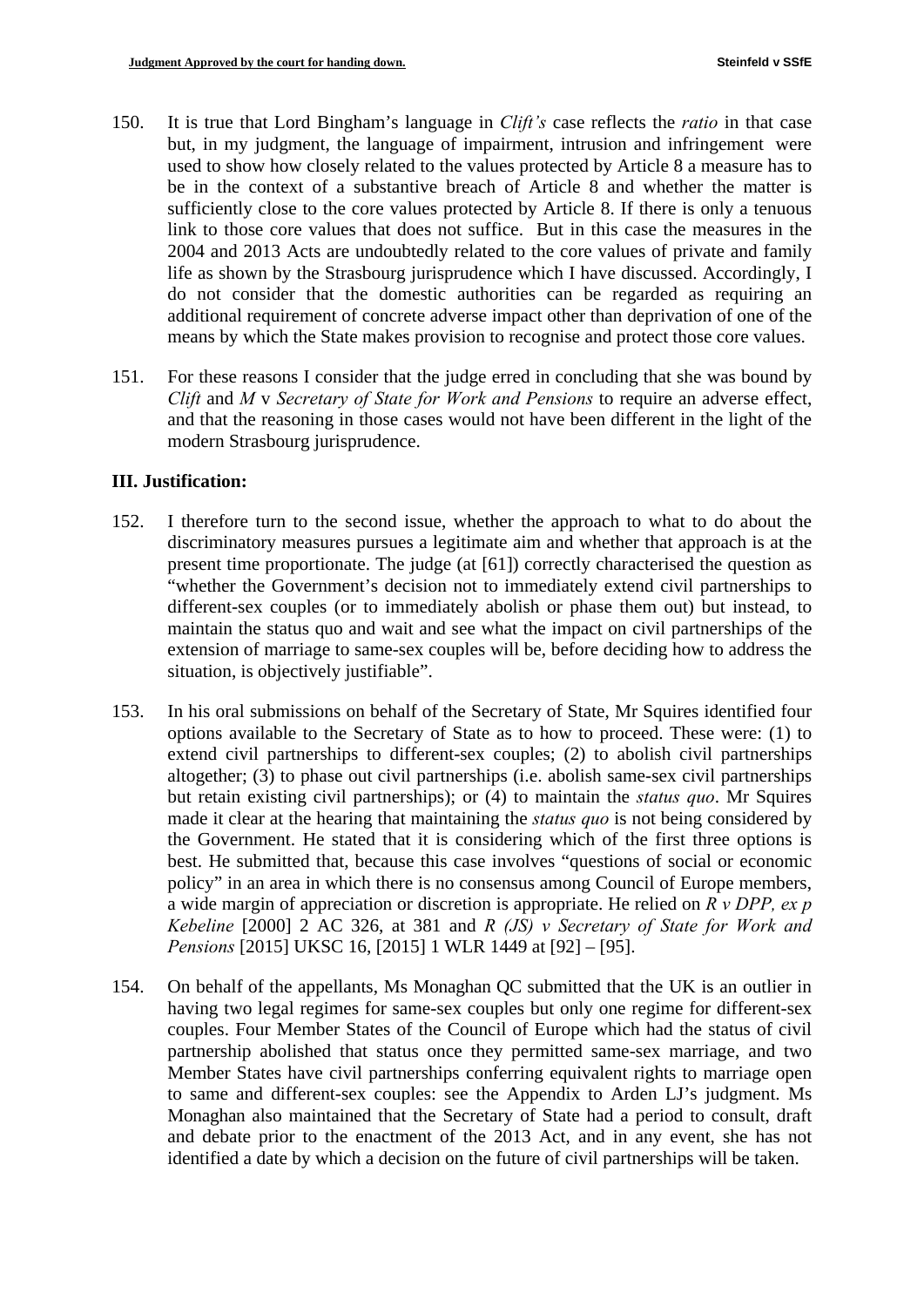155. Although the questions of legitimate aim and proportionality overlap, I first consider whether the Secretary of State is pursuing a legitimate aim in maintaining the status quo while considering which of the three options to adopt. The judge (at [79]) summarised the aim as:

> "to avoid the unnecessary expenditure of large amounts of taxpayers' money as well as the disruption and the potential waste of time and effort that could be caused by immediate legislative change [to the 2004 Act], by taking a reasonable amount of time to make up its mind about when, and how best to deal with the situation."

She considered this was a legitimate aim, as did the written submissions filed on behalf of the Secretary of State. In his oral submissions, Mr Squires accepted that the aim of saving the cost of taking steps to address the difference in treatment straight away is not a sufficient justification but nevertheless submitted that the Government was entitled to the time needed to undertake a proper assessment of the optimum way to proceed.

- 156. I consider that the aim of the Secretary of State in seeking time to undertake a proper assessment and form her policy is legitimate. Mr Squires' position on cost saving was realistic. I attach greater importance to the difficult and sensitive policy issues involved and the impact of any decision on the public at large than to possible wasted expenditure, although the need to conserve public resources is a factor which the government is entitled to have regard to in deciding on the way forward to eliminate a situation which is discriminatory: see Lord Reed in *R (JS) v Secretary of State for Work and Pensions* at [63], a passage referred to by my Lady. On the legitimacy of some time for consideration of the way forward, see, for example, the statements of Lord Hoffmann in *R(Hooper) v Secretary of State for Work and Pensions* [2005] 1 WLR 1681, in the context of discrimination between men and women in the payment of widow's pension. Lord Hoffmann stated (at [62]) that he understood that "if one has a form of discrimination which was historically justified but, with changes in society, has gradually lost its justification, a period of consultation, drafting and debate must be included in the time which the legislature may reasonably consider appropriate for making a change" and that "[u]p to the point at which that time is exceeded, there is no violation of a Convention right".  $\frac{1}{1}$
- 157. I also observe that, in considering the time that will be needed, it should not be forgotten that in *Hooper's* case the government knew the lawful policy outcome it wished to achieve and the need for time to consult and draft concerned only the method of achieving that outcome. Where, as in the present case, the discrimination that is complained about is the result of a step designed to extend rights to couples whose relationships which, until the 2004 Act came into force had no legal status, and there are a number of different lawful policy outcomes that would eliminate the discrimination, the resolution of the position is more complex and may take longer.

<u>.</u>

 1 This was part of his discussion of *Walden v Liechtenstein* (Application No 33916/96, 16 March 2000) where, in the interests of maintaining legal certainty, the Strasbourg court refused to quash the discriminatory law for a period of six months. Lord Hoffmann (at [61]) considered *Walden's* case to be a puzzling decision because there was no suggestion that the discrimination under consideration in that case was ever justified.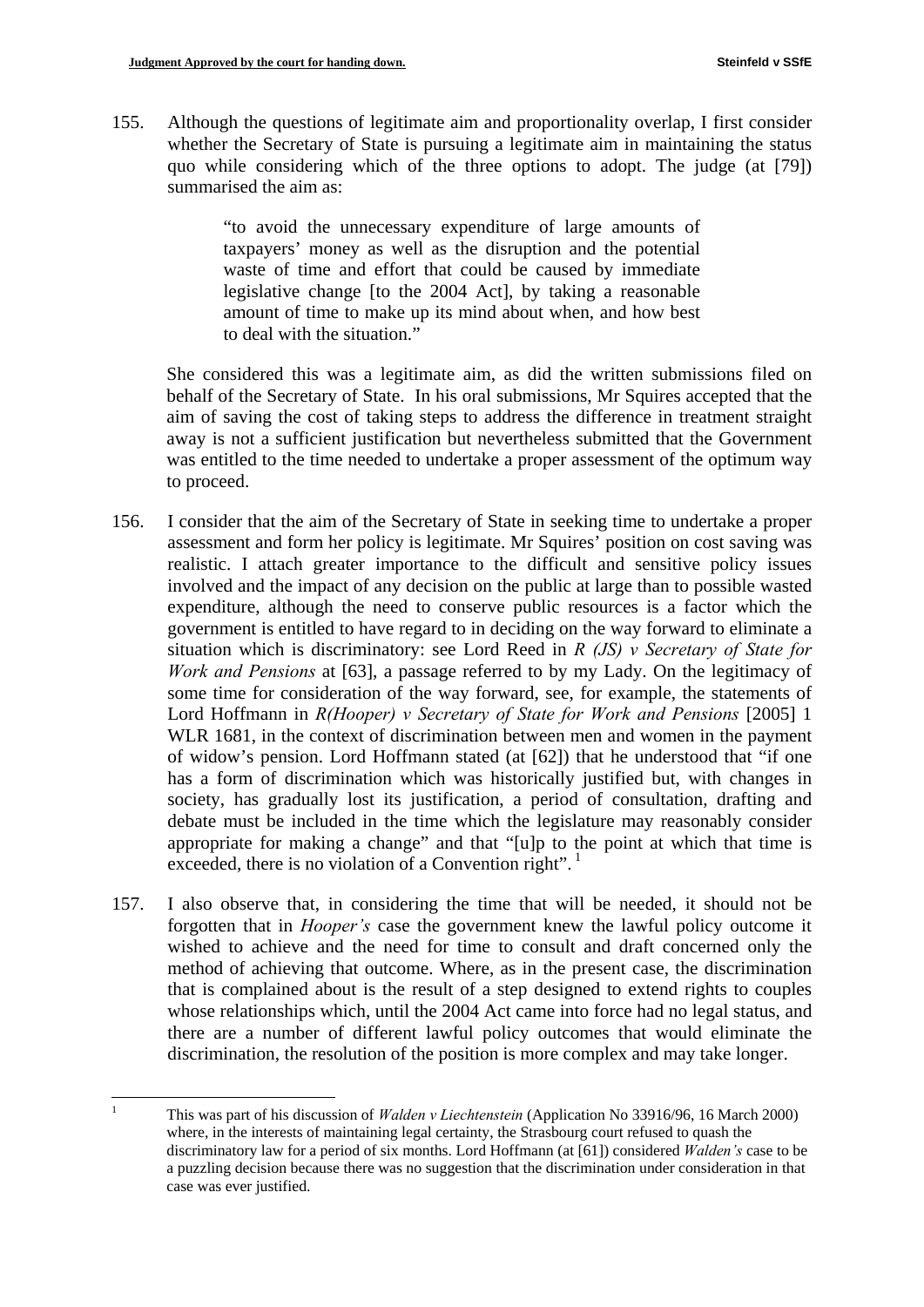- 158. In my view, at present, the Secretary of State's position is objectively justified. The future of the legal status of civil partnerships is an important matter of social policy that government is entitled to consider carefully. At the hearing the Secretary of State's approach was described as a "wait and see" approach, although it would be more accurate to describe it as a "wait and evaluate" approach. Whatever term is used to describe the approach, it would not have been available to the Secretary of State prior to the enactment and coming into force of the 2013 Act. This is because it would not have been possible at that time to determine how many people would continue to enter into civil partnerships or want to do so because they share the appellants' sincere objections to marriage. The relevant start date for consideration is thus 13 March 2014 when the provisions extending marriage to same-sex couples came into force.
- 159. It is true that the approach of the Secretary of State seems to characterise the issue by reference to the demand by same-sex couples for civil partnerships and to give little if any weight to the support (see paragraphs 2 and 3 of the Appendix to Arden LJ's judgment) for extending the status to different-sex couples that was given in the responses to the 2012 consultation; that is to demand by different-sex couples. But the fact that the appellants consider the government should have gone about the process of deciding on the way forward by some different route, or that it might have done so, does not mean that it was not pursuing a legitimate aim in deciding that the time was not ripe for the determination of policy as to how to eliminate the difference of treatment between same-sex couples and different-sex couples. This is particularly so in the light of the way policy on this subject has evolved. As I have stated, the first stage was the removal by the 2004 Act of one form of discrimination (the absence of any form of legal status for same-sex couples). The second stage was the creation by the 2013 Act of a second legal status for such couples which in turn created a form of discrimination against different-sex couples, but with the legislative decision imposing a statutory duty to review the position of civil partnerships.
- 160. In this case we are thus concerned with evolving legislation and policy, and with the decision of the legislature in 2013 to make no change to the category of civil partnership, but, by enacting provision for a review of civil partnerships, to recognise that policy in this area remains in a state of evolution. The provisions of the 2004 Act which are the subject of this challenge could not have been the subject of a challenge on the grounds advanced in these proceedings before the 2013 Act. In so far as we are concerned with the effect of recent legislation, the statement of Lord Bingham in *R (Countryside Alliance) v Attorney General* [2007] UKHL 52; [2008] AC 719, which was approved by Lord Reed *R (JS) v Secretary of State for Work and Pensions* [2015] UKSC 16, [2015] 1 WLR 1449 at [92] – [95] is instructive. Lord Bingham said that, where the decision that is impugned had been taken recently by a majority of the country's democratically elected representatives, "[t]he democratic process is liable to be subverted if, on a question of moral and political judgment, opponents of the Act achieve through the courts what they could not achieve in Parliament". In my judgment, this is equally the case where it is manifestly clear on the face of the legislation that it is not the last word and that the executive and legislative branches of the state will be considering the next stage, as Parliament is currently doing.
- 161. I do not consider that the discrimination in the *status quo* can be maintained for long. It was accepted by Mr Squires in oral argument that the *status quo* cannot be maintained indefinitely, but that, in my view, is too relaxed an approach. It is even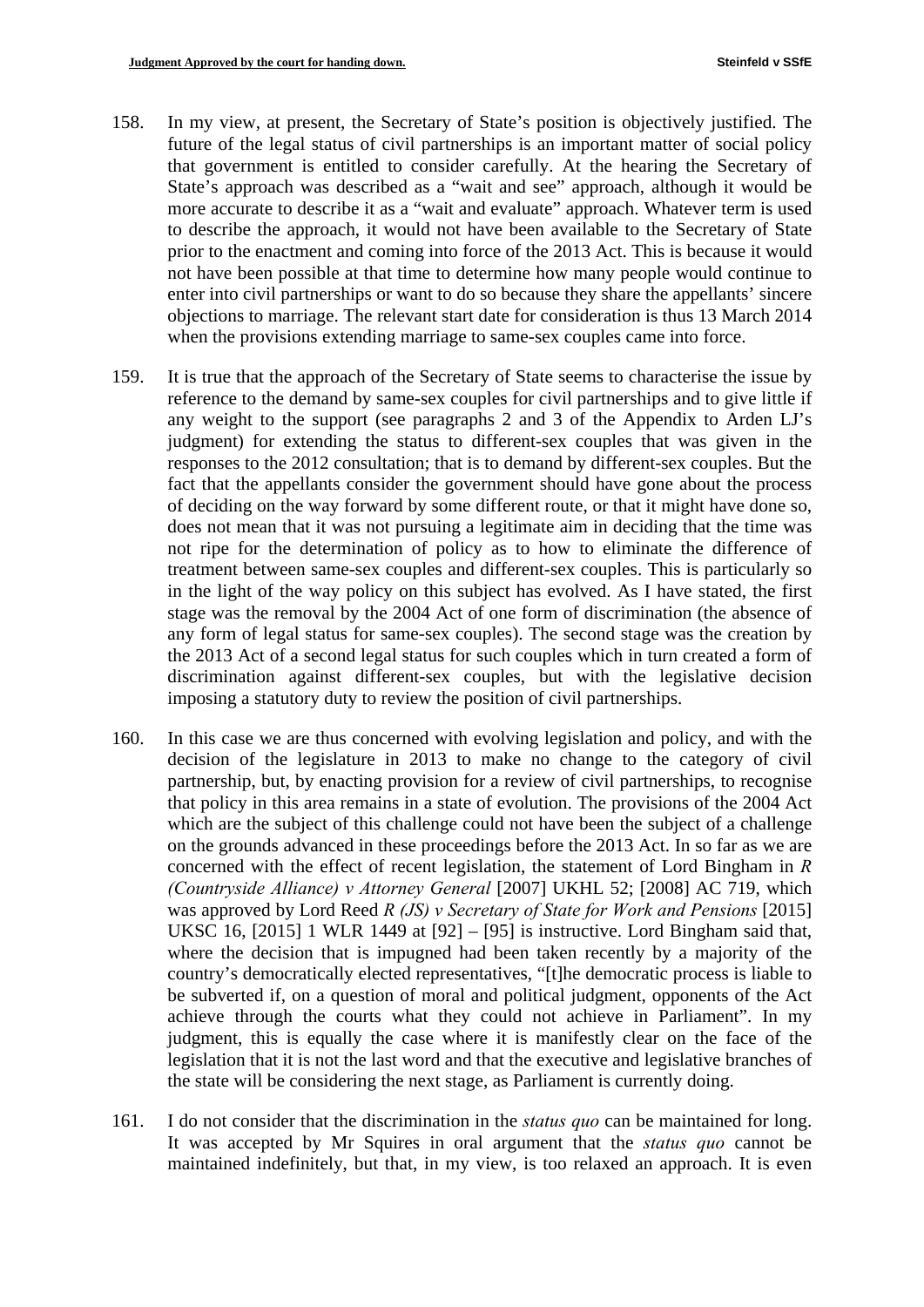more relaxed than is warranted by the judge's conclusion on this aspect of the case. She (at [83]) referred to "denying an alternative route to state recognition in the short term", and it was that which she considered was justified and proportionate. I consider it clear that the Government will need to make a decision to eliminate the current discriminatory position and to do so within a reasonable timescale. I acknowledge and understand the appellants' frustration with the uncertainty surrounding when the Government will make its decision. But I also note that less than three years have passed since the material provisions of the 2013 Act creating a second legal status for same-sex couples and thus the discrimination came into force, and there is at present a Bill before Parliament considering the issue.

- 162. It is not the role of the court to set a deadline for compliance and the function of the court is certainly not to micro-manage areas of social and economic policy, particularly in sensitive areas such as this where changes will affect society as a whole. It is the court's role to say whether or not the discriminatory measure and the Government's decision to undertake a proper assessment of the optimum way forward in the light of the demand by couples (whether same-sex or different-sex) for civil partnerships as well as marriage is objectively justified *now*. I therefore do not think it is appropriate to set a deadline for the Government or to give any concrete indication as to when the discriminatory measure will no longer be justified. I do, however, note that as time passes it will become increasingly difficult to persuade the court that there is still a need to "wait and see" or that an approach to civil partnership primarily based on the demand for that status by same-sex couples alone is justifiable. The Government will have to decide whether to abolish the status of civil partnership or extend it to different-sex couples and it is for the Government and for Parliament to decide how to keep the matter under active review.
- 163. It will be apparent that, save for placing less emphasis on the arguments based on the saving of expenditure, and more emphasis on the Secretary of State's need for time to complete a proper assessment of the optimum way of removing the discrimination, I agree with the judge's conclusion (at [83]) that:

"Given the marginal practical impact that denying an alternative route to state recognition in the short term is likely to have on opposite-sex couples, and the continued availability of marriage, it cannot really be said that maintaining the status quo until there is better evidence available about the impact of same-sex marriage on civil partnerships is a disproportionate means of saving the expenditure of unnecessary time and public resources and the disruption that making uninformed immediate legislative changes would entail".

#### **Conclusion,**

164. In my opinion, the judge erred in finding that the civil partnership regime in the 2004 Act does not fall within the ambit of Article 8. I, however, agree with the judge that the discrimination between the position of same-sex couples who now have the choice of two legal regimes recognising their relationship and different-sex couples who have only one legal regime is at present justified. It is, in my judgment, justified by the Government's legitimate aim of undertaking a proper assessment of the optimum way forward in the light of the demand by couples (whether same-sex or different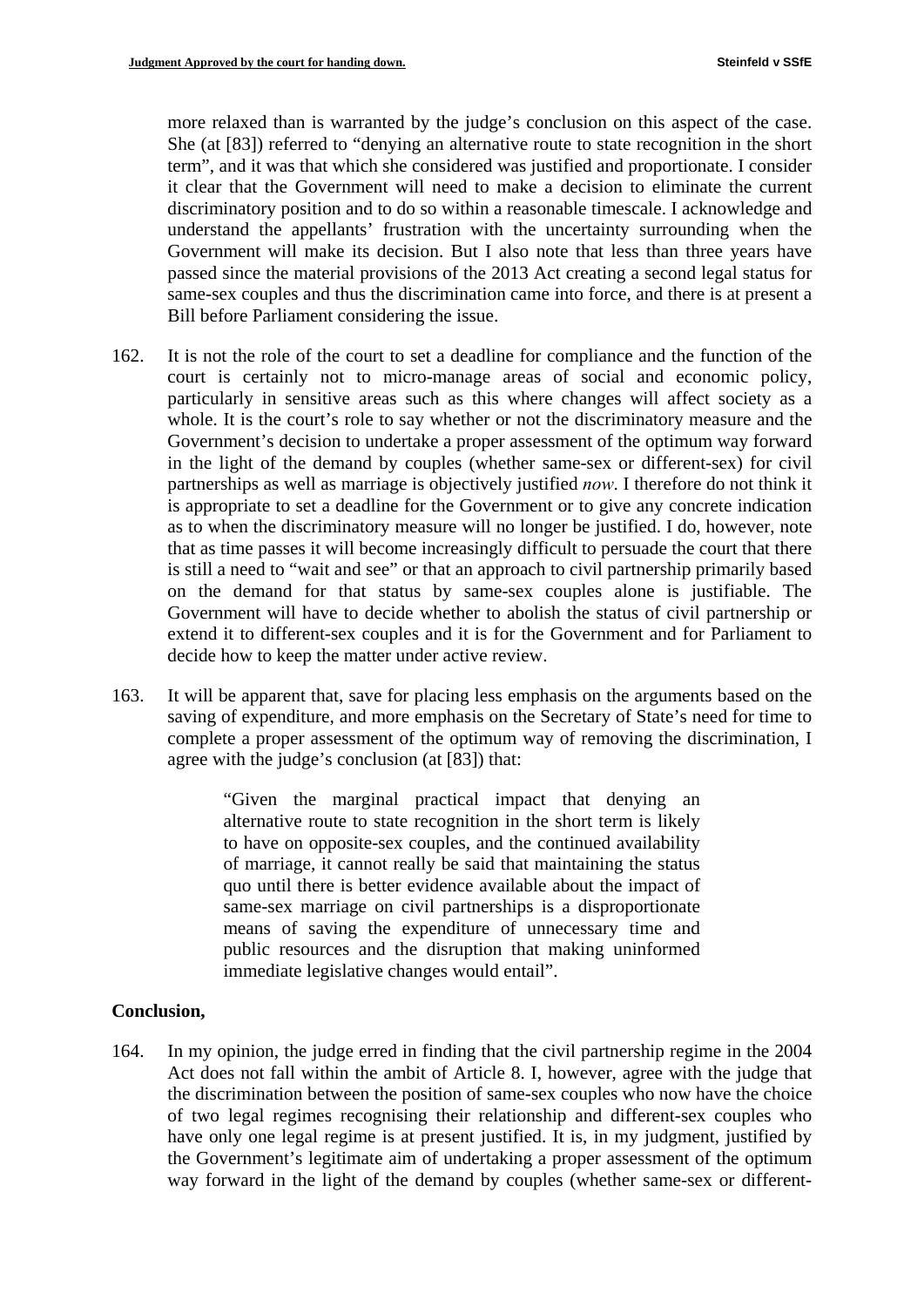sex) for civil partnerships as well as marriage, and *inter alia* avoiding unnecessary expenditure of taxpayers' money as well as wasted time and effort in making a change that might have to be reversed.

165. I would therefore dismiss this appeal.

# **Lord Justice Briggs**

- 166. I would also dismiss this appeal. Like Arden and Beatson LJJ I consider that the judge was, notwithstanding a careful analysis, wrong on the first issue. I find myself in almost complete agreement with Beatson LJ as to the reasons why.
- promises to each other, in the same public building, before the same public official. 167. To my mind the essence of the difference in treatment which engages Article 14 is not that all same-sex couples have two ways of obtaining state recognition of their relationship, whereas all different-sex couples have only one, although that is of course true. Both ways confer substantially the same benefits. They make the same The fact that different–sex couples can only obtain them by one route does not of itself infringe their human rights on grounds of differential treatment, any more than those of a disabled person in a wheel-chair who can only access a building by a ramp, whereas the able-bodied person can use the ramp or an adjacent staircase.
- 168. The significant difference in treatment arises from the fact that there is a special group of couples for whom marriage is simply not an available alternative, because of their sincerely held view that marriage has not escaped its supposedly patriarchal origins, even though there are many couples who either disagree, or do not regard them as an obstacle to getting married. That special group includes both same-sex couples and different-sex couples. The same-sex couples can still obtain state recognition of their relationship by civil partnership. The different-sex couples cannot obtain state recognition of their relationship at all.
- 169. Thus within the special group of those for whom marriage is simply not an option, there is differential treatment on the grounds of sexual orientation because only the same-sex couples within the group can obtain any form of state recognition of their relationship, with all the very important social and economic (including fiscal) advantages which that brings. This is why, in my view, the "can marry" argument is misconceived.
- 170. Turning to the second issue, I agree with Beatson LJ in his analysis of what the question is, namely whether what he calls the current "wait and evaluate approach" of the Secretary of State is objectively justified. In my view it is.
- 171. The combined effect of the Acts of 2004 and 2013 has been to bring about a revolution in the state's approach to the recognition and (because of the fiscal advantages) encouragement of stable family relationships between couples wishing to make a long-term commitment to each other, after it had been confined to differentsex couples since the origins of legal memory, and within what is recognisably western society for two thousand years. In this country Parliament has pragmatically approached this change in two stages, first by making a state-recognised relationship